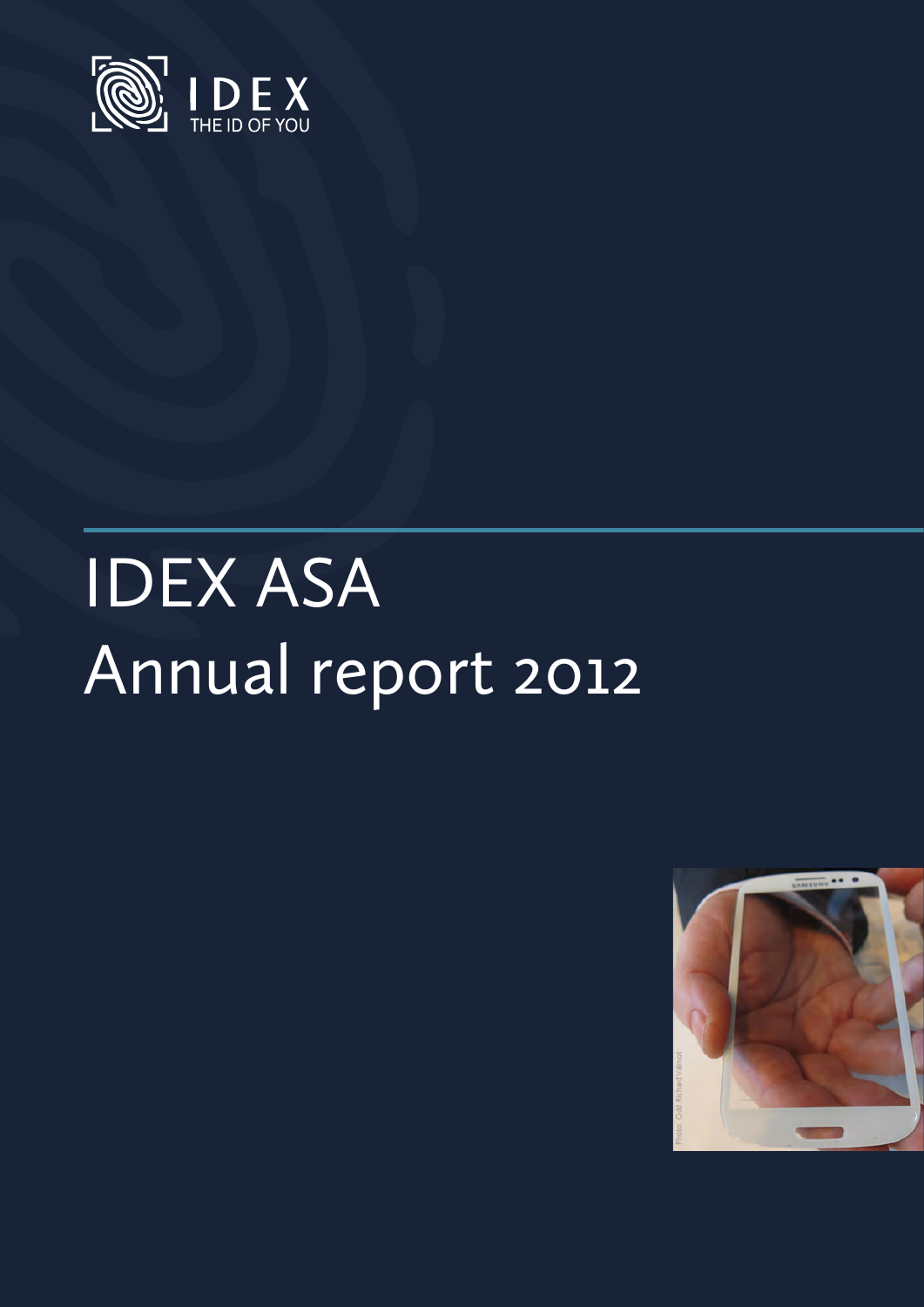# **Table of contents**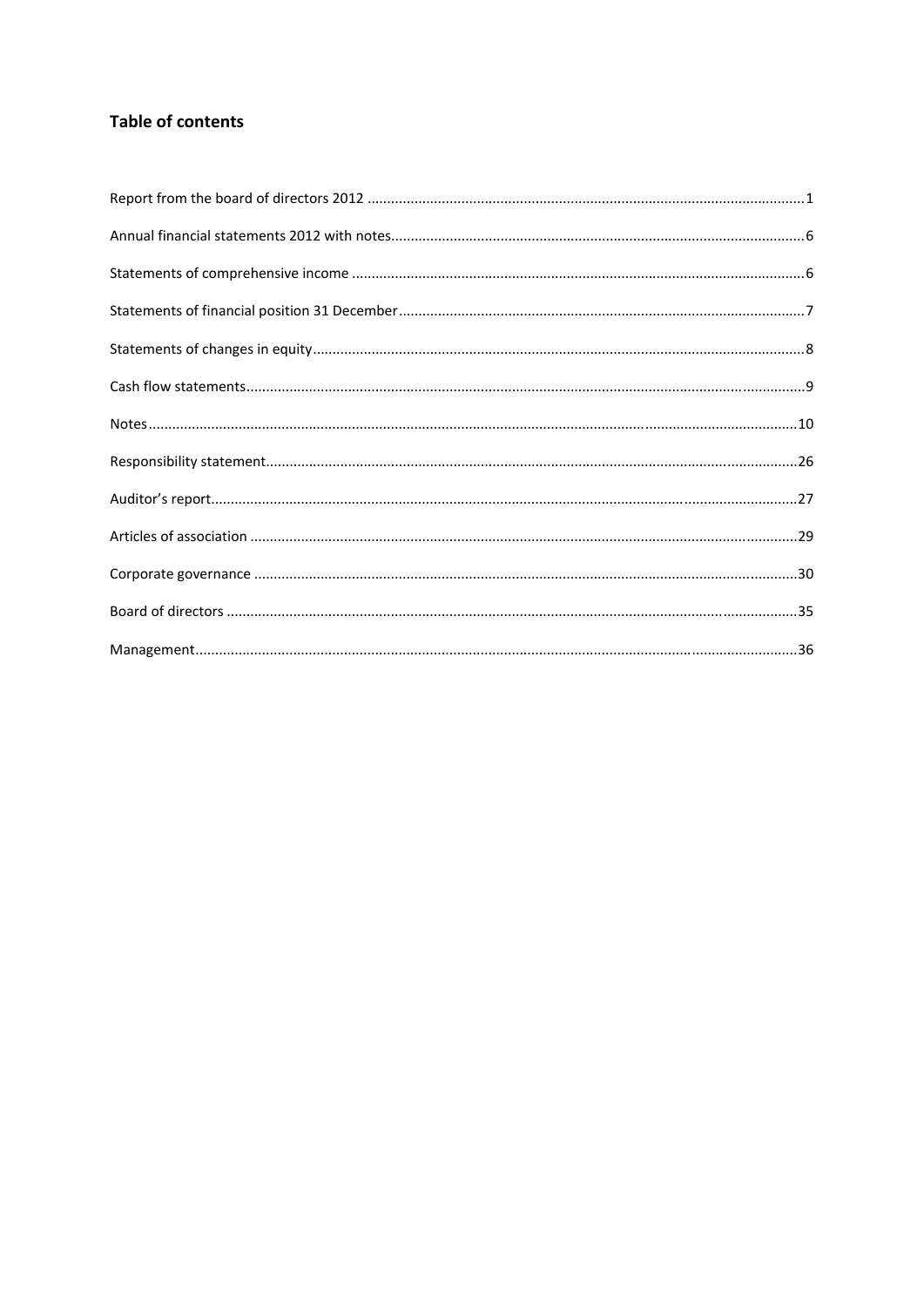# **Report from the board of directors 2012**

#### *Positioned for 2013 – The year of fingerprint biometrics*

IDEX ASA is a Norwegian public company specialising in fingerprint imaging and recognition technology. IDEX has developed the SmartFinger® technology platform including the patented fingerprint imaging principle, sensing scheme and chip design. The company is located at Fornebu in Bærum municipality, Norway. The sales and marketing subsidiaries in USA were inactive in 2012 and were dissolved on 30 November 2012. The IDEX shares are listed at Oslo Axess. The company has more than 1,100 shareholders.

IDEX has made significant investments in research and product development in biometry and related technology, particularly in polymer-based sensor technology and embedded software solutions for fingerprint verification suitable for mobile phones or other electronic devices, financial tokens or cards and other ID devices. SmartFinger enables ondevice enrollment, template storage and verification within the very same module,which can be embedded in any electronic device or an ID card.

IDEX aims to earn revenue from sale of fingerprint sensor units and software as well as licensing its intellectual property rights. The licensing scheme is aimed at volume manufacturers and offers partners the opportunity to develop and manufacture the fingerprint technology on a non‐exclusive basis. In addition, IDEX will have the sensor manufactured to sell fingerprint sensor units directly to original equipment manufacturers in selected segments.

The markets targeted by IDEX are characterised by massive volumes, particularly in authentication systems using biometric cards as well as in mobile phones and similar devices. There are also substantial volumes in tablet computers, other computers and data storage units.

#### *Sensor‐in‐glass*

There is strong interest from the mobile handset vendors for fingerprint biometrics in mobile phones. IDEX has since the second half of 2012 explored the feasibility of new applications of the SmartFinger using the patented solution where a substrate separates the sensing array from the electronics. In February 2013, IDEX showed a technology concept of a fingerprint sensor embedded in the display cover glass of mobile handsets, SmartFinger Sensor-in-glass.

#### *Production ramp‐up*

Following delays in the ramp-up programme in mid-2012, IDEX implemented changes to its supply chain and the programme was reinvigorated in the fourth quarter. Updated sensors designs tailored to customers' requirements have been designed and trial production batches have been completed, with the view to commence serial deliveries in mid-2013 with capability to scale up in line with demand in the second half and into 2014. The new ramp-up project is on schedule.

#### *Commercial agreements*

In the fourth quarter of 2012, IDEX entered into a commercial agreement with a European OEM partner for SmartFinger sensor and software. Volumes will depend on the demand from the OEM's customers for the OEM's device where the sensor is embedded, and may amount to multiple millions units.

S.I.C. Biometrics has extended the cooperation agreement for integration of SmartFinger Film fingerprint sensor and biometric algorithms into S.I.C.'s biometric security products and solutions. IDEX and S.I.C. entered the original agreement in June 2012, and IDEX expects to begin delivery of sensors in the third quarter of 2013.

IDEX and a Chinese technology company are collaborating closely to develop a security device in which IDEX's SmartFinger solution has been embedded. The project has successfully reached its milestones. The parties have extended their cooperation by a memorandum of understanding, outlining deliveries in 2013 and 2014.

#### *eGo and BIRDS projects*

The eGo™ project, started in 2011, is part of IDEX's strong focus on biometric solutions for the emerging mass markets. IDEX and twelve European R&D and industrial partners, among them Gemalto, ST Microelectronics, Precise Biometrics and Atos Worldline, will develop a new technology platform, eGo, that enables secure access and transaction by a wearable wireless, biometric device. IDEX receives support for the eGo activities from the Research Concil of Norway under its VerdIKT programme in 2011‐2013.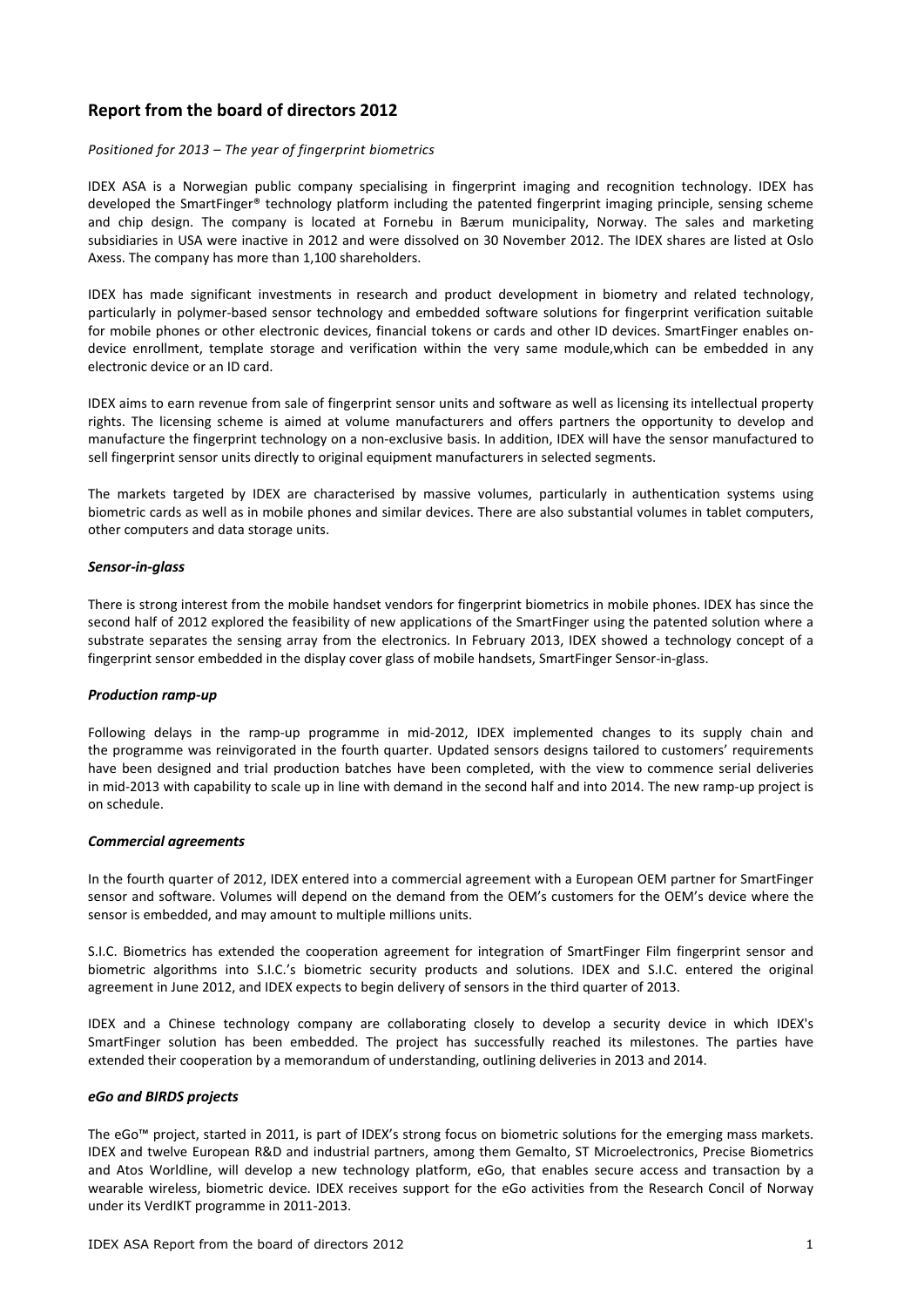IDEX and its French partner UINT started in 2012 a joint project, called BIRDS, to develop a more secure smart card tailored for use in contactless payments by NFC (near field communications) technology. The project received a very favourable assessment in the international EuroStars evaluation. The objective is to develop a smart card with a fingerprint sensor that is suited for manufacturing in existing volume production lines for cards. IDEX receives support for the BIRDS activities from the Research Concil of Norway under its EuroStars programme in 2012‐2014.

#### *The board of directors*

The board comprised in 2012 Mr. Morten Opstad (chairman), Mr. Jon Ola Frankplads (re‐elected for two years at the annual general meeting 2012), Ms. Hanne Høvding, Ms. Joan Frost Urstad and Mr. Harald Voigt.

#### *Group annual financial statements*

**Revenue:** IDEX earned revenue amounting to NOK 4.5 million in 2012. NOK 1.0 million was earned from sales of products and services, while the remainder related to government support under the VerdIKT and EuroStars programmes. In 2011, the revenue amounted to NOK 1.3 million. The main part was government support under the VerdIKT programme.

Payroll expenses: There were 10 persons employed in the company at year-end, down from 15 at the end of 2011. One employee works part time. Payable payroll expenses increased from NOK 13.3 million in 2011 to NOK 14.0 million in 2012 because the reduction in manning took place late in the year. Notional cost of share‐based compensation decreased to NOK 3.8 million (2011: NOK 4.3 million). The decrease was due to credits in 2012 of grants to departing employees as well as less new grants.

**Research and development expenses:** Gross external research and development (R&D) expenses was reduced to NOK 11.8 million from NOK 14.7 million in 2011. Contributions from the SkatteFunn R&D grant scheme managed by the Research Council of Norway amounted to NOK 1.1 million in 2012, same as in 2011. These grants, and a small additional grant in 2011 have been set off against R&D expenses. Net reported R&D expenses were NOK 10.7 million in 2012 compared to NOK 13.5 million in 2011. The reduction was due to less external ramp-up activities and a large ASIC design project completed in 2011. Payroll cost of R&D conducted by IDEX employees are not included in the R&D line, but in the payroll expenses line. Such expenses amounted to about NOK 9.5 million in 2012 versus NOK 10.5 million the year before.

**Other operating expenses:** Other operating expenses at NOK 9.2 million in 2012 were significantly higher than in 2011 at NOK 7.6 million. Marketing and PR activities were maintained, while costs of the partner search project as well as contractors for business development and IR were added.

**Depreciation** amounted to NOK 313 thousand in 2012, up from NOK 245 thousand in 2011. IDEX has invested in total NOK 1.3 million in its office facility, computers and laboratory equipment in 2009-2011. No investments were made in 2012.

**Net financial items:** Net financial items amounted to NOK 0.2 million income in 2012 (2011: NOK 0.4 million), both years mainly from interest income on cash.

**Taxes:** IDEX operated at a loss and did not incur deferred or payable income taxes in 2012 or 2011.

**Net result in the year:** Net loss for the year was NOK 33.4 million, compared to NOK 37.4 million in 2011. The reduction was mainly caused by increase in revenue and government support. The cost base was reduced in the second half of 2012. In order to be viable, IDEX needs to obtain revenue.

**Total cash and bank deposits** amounted to NOK 19.8 million at the end of 2012, compared to NOK 21.5 million at the preceding year‐end. The operations consumed cash in an amount of NOK 30.3 million in 2012 and NOK 33.7 million in 2011. The change reflects the EBIT in each year. New funds have been obtained by share issues amounting to net cash inflow of NOK 28.5 million in 2012 and NOK 42.7 million in 2011.

**Equity:** Equity amounted to NOK 19.4 million at the start of 2012. During 2012, NOK 28.5 million was added by two private placements (2011: NOK 42.7 million added by placements and warrants exercises). The major inflows in 2012 were the private placements on 23 April raising NOK 9.7 million net after expenses, and on 8 November raising NOK 18.7 million net. Because of the loss in the year, equity at the end of 2012 amounted to NOK 18.3 million. The substantial annual losses have eroded the company's equity, while shareholders have contributed new funds. There was no unrestricted equity at the end of 2012 or the preceding year. At 31 December 2012, 61 per cent of the share capital had been lost.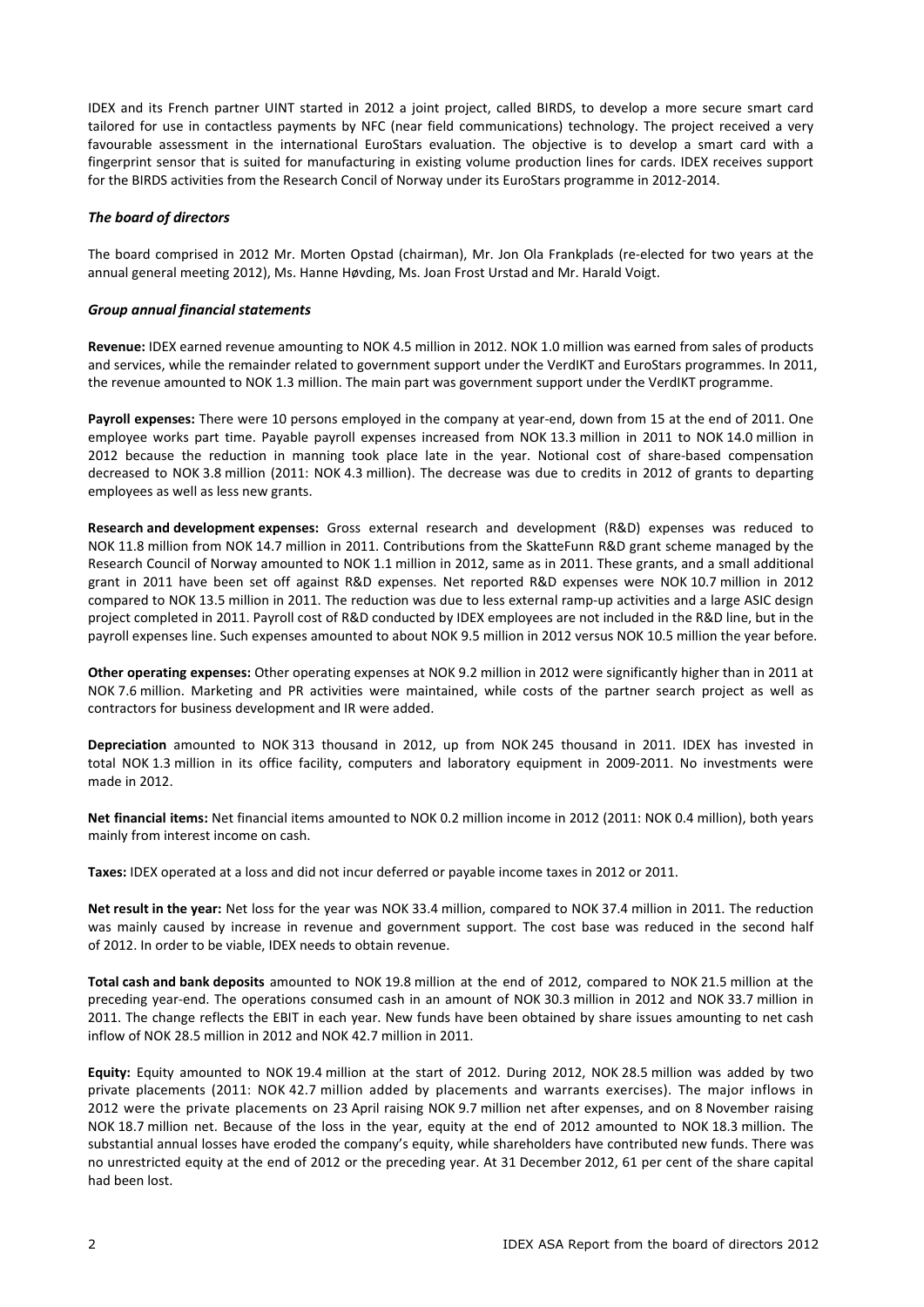**Liquidity and capital resources:** The net current assets less current liabilities at the end of 2012 was NOK 17.4 million. The company does not have financial debt, nor assets suitable for being placed as security for a loan. On 22 April 2013 the company obtained commitments for subscription to 18,771,250 new shares in a private placement of shares at NOK 1.60 per share, which will raise NOK 30.0 million before expenses.

#### *Financial statements of the parent company:*

The subsidiaries were inactive in 2012. IDEX Holding Inc. performed solely holding company functions for IDEX America Inc., and did not have any employees. IDEX America Inc. performed until 2010 marketing and sales activities on behalf of the parent company, primarily in the USA. Both subsidiaries were dissolved on 30 November 2012. There are only insignificant differences between the consolidated financial statements and the parent company's financial statements. The comments above regarding the consolidated financial statements, applies also to the parent company itself.

#### *Events after 31 December 2012*

Between 31 December 2012 and the date of the annual financial statements no events have occurred which may significantly impact the result for 2012 or the value of IDEX's assets and debt at the end of 2012.

On 22 April 2013 the board resolved to propose to the annual general meeting on 16 May 2013 that the company shall issue 18,771,250 shares in a private placement of new shares at NOK 1.60 per share, which will raise NOK 30.0 million before expenses.. By a book building process, the company has received irrevocable subscription commitments for the full amount. Significant shareholders and also the board members who hold or control shares have committed themselves to vote for the proposal.

#### *Going concern*

On 31 December 2012, the equity amounted to NOK 18.3 million or 39 per cent of the share capital. The board acknowledges its duty to act on this situation. IDEX has in 2012 sought and evaluated potential strategic industry partners. This activity is on going. The board has stated that to cement such strategic alliance, it is willing to offer a suitable partner an equity stake in IDEX through a capital injection. IDEX does not earn recurring revenue and there are limited funds and assets available for sale to cover future expenses. The going concern assumption has nevertheless been applied when preparing the financial statements of the group and the parent company.

On 22 April 2013 the board resolved to propose to the annual general meeting on 16 May 2013 that the company shall issue 18,771,250 new shares in a private placement of new shares at NOK 1.60 per share, which will raise NOK 30.0 million before expenses.. By a book building process, the company has received irrevocable subscription commitments for the full amount. Significant shareholders and also the board members who hold or control shares have committed themselves to vote for the proposal. The board has deemed that it can take for its basis that the company has adequate equity and liquidity for going concern in accordance with present plans into 2014. The board thus confirms that there is basis for the going concern assumption and that this assumption has been applied when preparing the annual financial statements.

#### *Allocation of net profit (loss) for the year*

The net loss for 2011 of the parent company IDEX ASA was NOK 33,386,291. The board proposes that the loss shall be carried forward as uncovered losses. IDEX ASA had no unrestricted equity at the end of 2012, and the board does not propose any dividend payments for 2012.

# *Financial risk*

IDEX is exposed to certain financial risks related to exchange rates and interest level. These are, however, insignificant compared to the Company's financial position at the end of 2012 and the long term business risk.

The financial situation of the Company was vulnerable at the end of 2012. On 22 April 2013 the company obtained commitments for subscription to 18,771,250 new shares in a private placement of shares at NOK 1.60 per share, which will raise NOK 30.0 million before expenses.

Business risk may be summarised in the following points: (i) IDEX has had minimal revenue to date. The company has reported accumulating accounting losses and expects losses also in 2013. (ii) IDEX's business plan assumes revenue from products which IDEX has not yet traded commercially. (iii) Revenue from the company's products depend among other things on market factors, which are not controlled by IDEX. (iv) Competing companies' products have entered the commercial stage. (v) IDEX's intended market is immature and undergoing rapid technological changes.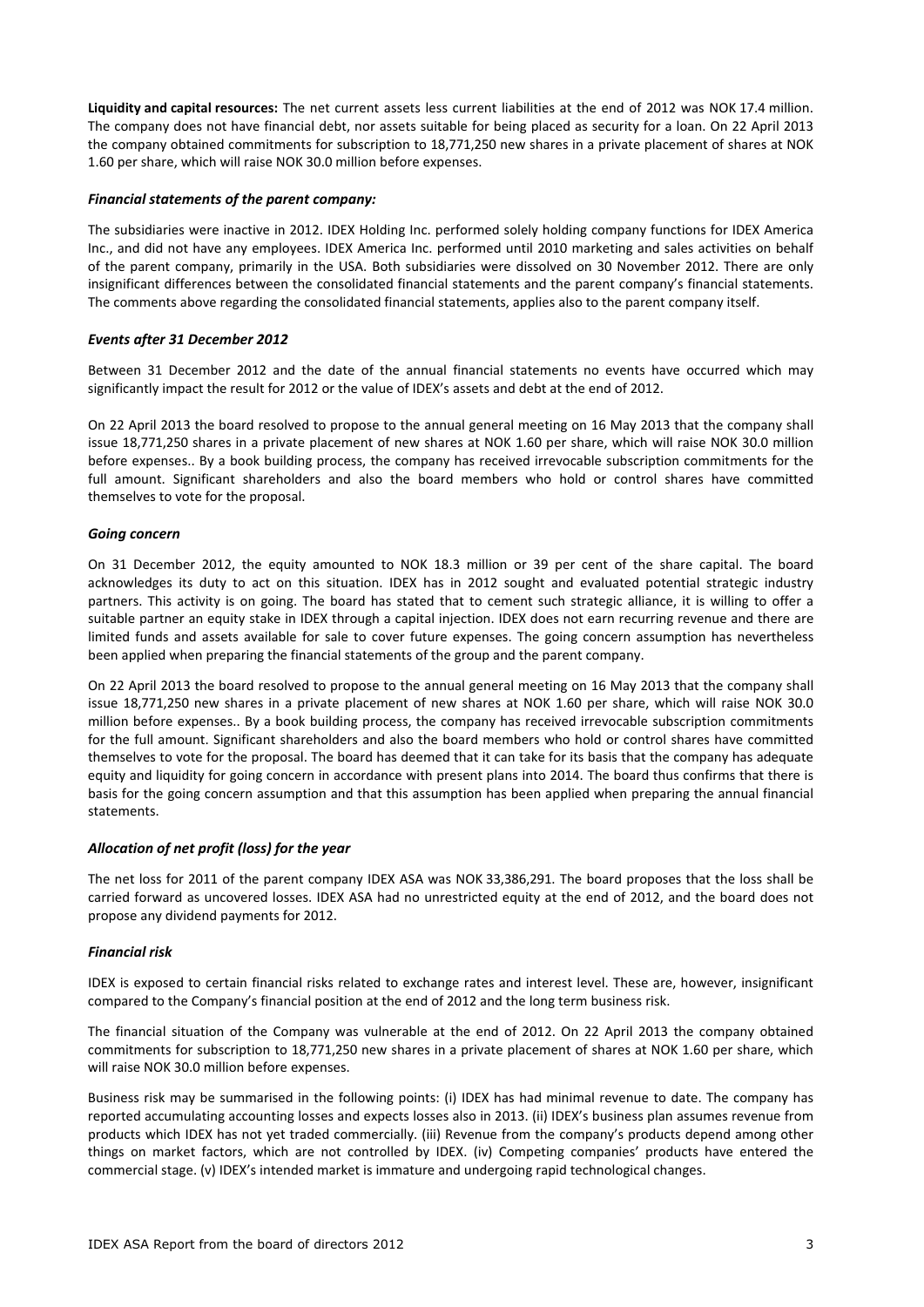IDEX does not have financial debt or financial instruments. IDEX does not have any significant trade receivables or other receivables with any credit risk.

#### *Share capital and shareholders*

The issued share capital of the company at the end of 2012 amounted to NOK 46,421,914.15, consisting of 309,405,296 ordinary shares, each share having a par value of NOK 0.15. At the end of 2012 there were a total of 1,141 registered shareholder accounts, compared to 1,186 one year earlier.

The closing share price on the last day of trading in 2012 was NOK 0.98, compared to NOK 1.43 at the last trading day of 2011. There were 2,937 trades in the share, with a total turnover amounting to NOK 26.2 million, significantly down from 10,264 trades with a total turnover of NOK 174.4 million in 2011. Many companies saw volume reductions but IDEX had stronger reduction than comparable companies.

Following solicitation for interest, IDEX completed a successful private placement of shares 9 May 2012 under tha authorisation from the annual general meeting 2011. The placement was oversubscribed by 30 per cent, and 9,954,013 new shares were issued at a subscription price of NOK 1.00 per share, raising NOK 10.0 million equity and liquidity before expenses. The annual general meeting on 15 May 2012 resolved to issue one 2012–warrant for each new share. The 2012-warrants were exercisable 3-14 September 2012, at an exercise price of NOK 1.30 per share. The warrants were not in the money in the exercise period, and none were exercised.

Following the annual general meeting of IDEX on 15 May 2012, board members Joan Frost Urstad and Harald Voigt elected to receive the board remuneration in shares. Each acquired 184,356 shares for which they paid the par value in lieu of cash remuneration, in lieu of a cash board remuneration of NOK 140,000.

On 8 November 2012 IDEX carried out a private placement by book building. The placement was significantly oversubscribed. The board resolved on 9 November 2012 to issue the maxumum number of shares according to the authorisation, viz. 27,196,064 shares at a subscription price of NOK 0.75 per share, thereby raising NOK 20.4 million new equity and liquidity before expenses. The capital was fully paid in and registered in 2012.

The board was authorised by the annual general meeting to issue up to 27,196,064 shares or 10 per cent of the registered share capital when the resolution was made. The authorisation is valid until the annual general meeting 2013. The authorisation has been fully exhausted.

The board may grant up to 27,196,064 incentive subscription rights under the 2012 subscription rights based incentive programme, but limited in such a way that the total number of subscription rights outstanding may not exceed 10 per cent of the number of shares. The subscription rights may be granted to employees and individual contractors performing similar work in IDEX. No subscription rights were granted under the 2011 programme in the period 1 January‐15 May 2012. 6,000,000 subscription rights were granted under the 2012 programme in the period 15 May‐ 31 December 2012. At the end of 2012, there were a total of 17,754,259 subscription rights outstanding under various programmes. Weighted average exercise price was NOK 1.28 per share.

There are no authorisations to the board to purchase own shares.

The equity of the the parent company was adequate at the end of 2012, but more than half of the share capital has been lost. On 22 April 2013 the company obtained commitments for subscription to 18,771,250 new shares in a private placement of shares at NOK 1.60 per share, which will raise NOK 30.0 million before expenses.

# *Organisation; health, safety and environment*

At the end of the year IDEX had 10 employees (2011: 15). One worked part time. In addition, the company has individual technical/scientific specialists on contract working at its premises. The number of employees increased in 2011 and was slightly reduced in 2012. All employees are male. In addition to its employees IDEX makes use of contractors and service providers in functions like patenting, IR and finance and administration.

The board and the management seek to create a working environment that is pleasant, stimulating, safe and to the benefit of all employees. The working environment complies with the existing rules and regulations. The company offers flexible working hours for all employees, and those who so wish have been equipped with a portable PC and a mobile phone, which enable them to work equally efficiently from other places than the company's facilities. The board has not found reason to implement special measures. No employee has suffered work‐related injury resulting in sick leave. No accidents or incidents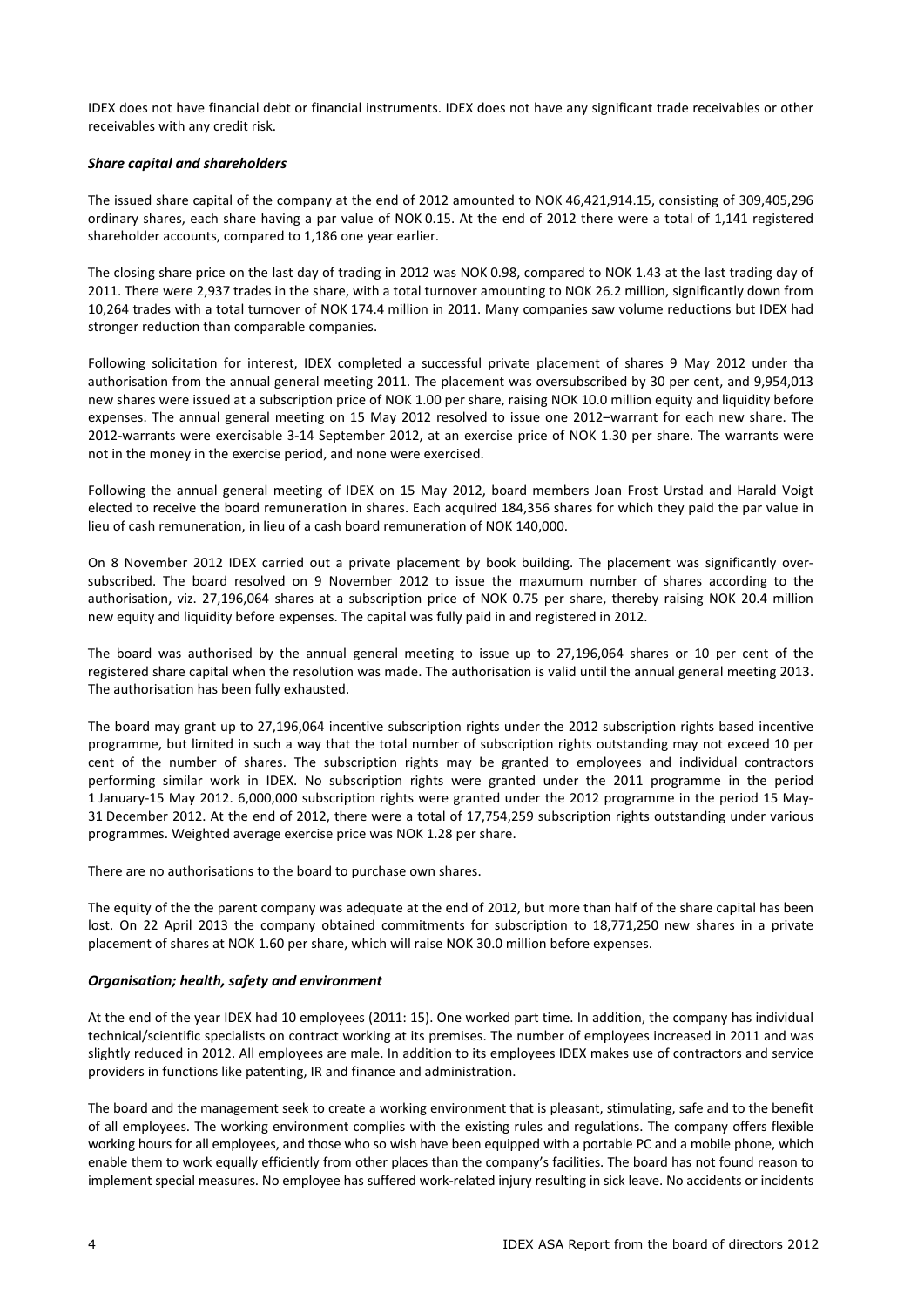involving the assets of the company have occurred. The sick leave was less 2.2 per cent in 2012 (2011: less than 2 per cent). Nearly half of the sick leave in 2012 was due to a leisure-time accident and was not related to IDEX og the work place.

The Company practices equal opportunities in all aspects. All facilities at IDEX are equally well equipped for females and males. Traditionally, fewer women than men have graduated in IDEX's fields of work: solid state physics, software development and design of electronic components. Because of the highly specialized positions, the candidates available for recruiting have often solely been males. The management structure reflects the composition of the technical staff. The board has not taken any special measures.

IDEX's activities do not pollute the environment. No hazardous materials are used in the company's facilities.

#### *Corporate governance*

The board considers that the increasing attention to corporate governance is beneficial for companies and investors. IDEX seeks to comply with the Norwegian code of practice for corporate governance, while taking into account the size and maturity of the company. The board's review of corporate governance has been included in the annual report.

#### *Statement on management remuneration*

The annual general meeting in 2012 considered and resolved guiding and mandatory guidelines for management remuneration. The guidelines and the actual remuneration in 2012 have been included in a note to the financial statements. The managing director of the parent company was also CEO for the group until 30 November 2012, and performed this duty as a part of his employment in the parent company for no additional remuneration.

#### *Outlook*

On 22 April 2013 the board resolved to propose to the annual general meeting on 16 May 2013 that the company shall issue 18,771,250 new shares in a private placement of new shares at NOK 1.60 per share, which will raise NOK 30.0 million before expenses.. By a book building process, the company has received irrevocable subscription commitments for the full amount. Significant shareholders and also the board members who hold or control shares have committed themselves to vote for the proposal. The board has deemed that it can take for its basis that the company has adequate equity and liquidity for going concern in accordance with present plans into 2014.

IDEX's vision is to ensure individuals a safe, secure, and user‐friendly use of personal ID. IDEX has developed the award‐ winning SmartFinger technology platform. The SmartFinger technology enables on-device enrollment, template storage and verification within the very same module. SmartFinger solutions can be seamlessly integrated into a variety of embedded applications such as mobile phones, one-time password devices, Smartcards, payment and ID cards, payment terminals, access control devices and biometric security and login tokens.

IDEX overcame several technical challenges in 2012, and is currently exploring implementation of the SmartFinger sensor in glass and other materials particularly relevant to the mobile phone industry. The board believes that this may open several interesting opportunities in 2013.

The market for biometric devices which IDEX's patented SmartFinger technology can serve is expected to be strong in 2013 and the following years. The board expects progress with both production partners and customers in 2013. The board considers that IDEX's unique, patented technology and comprehensive IP portfolio will open multiple market opportunities.

> Fornebu, 23 April 2013 The board of directors of IDEX ASA

Morten Opstad Jon Ola Frankplads Hanne Høvding chairman **board member** board member board member

Harald Voigt board member and the board member that the control of the board member that the control of the control of the c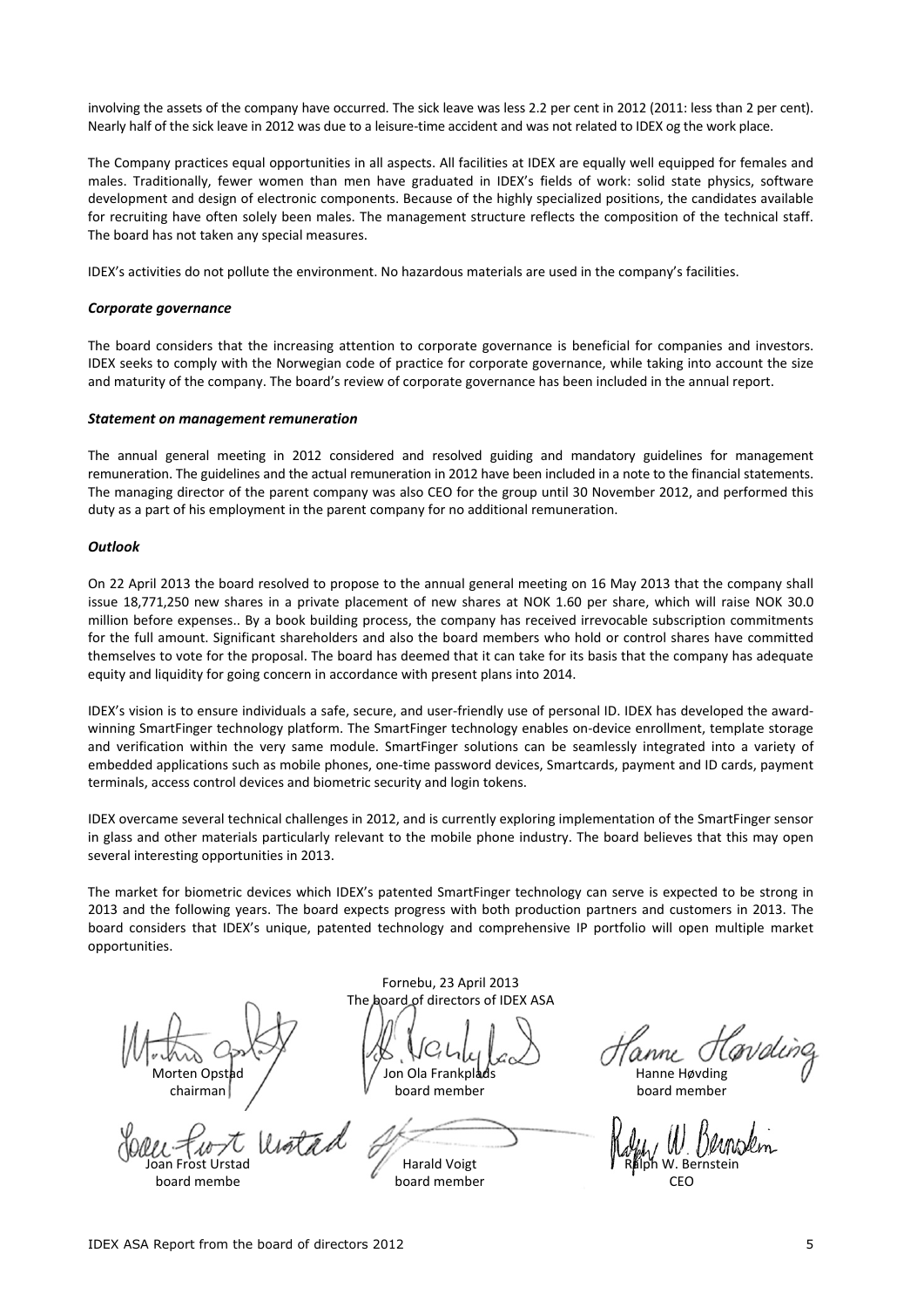# **Annual financial statements 2012 with notes**

# **Statements of comprehensive income**

| 1 January-31 December                |                | <b>IDEX</b> group |             | <b>IDEX ASA</b> |             |
|--------------------------------------|----------------|-------------------|-------------|-----------------|-------------|
| Amounts in NOK 1,000                 | <b>Note</b>    | 2012              | 2011        | 2012            | 2011        |
| <b>Operating revenue</b>             |                |                   |             |                 |             |
| Sales revenue                        |                | 1046              | 99          | 1046            | 99          |
| Other income                         | 6, 15          | 3 4 6 0           | 1 2 2 4     | 3 4 6 0         | 1 2 2 4     |
| <b>Total revenue</b>                 |                | 4506              | 1 3 2 3     | 4506            | 1 3 2 3     |
| <b>Operating expenses</b>            |                |                   |             |                 |             |
| Payroll expenses                     | 4              | 17778             | 17696       | 17778           | 17696       |
| Research and development             |                |                   |             |                 |             |
| expenses                             | 6              | 10747             | 13 4 8 1    | 10747           | 13 4 8 1    |
| Other operating expenses             | 14             | 9 2 3 3           | 7632        | 9 2 5 4         | 7632        |
| Profit (loss) before interest, tax,  |                |                   |             |                 |             |
| depreciation and amortisation        |                |                   |             |                 |             |
| (EBITDA)                             |                | (33 252)          | (37486)     | (33 273)        | (37486)     |
| Depreciation expenses                | 5              | 313               | 245         | 313             | 245         |
| Profit (loss) before                 |                |                   |             |                 |             |
| interest and tax (EBIT)              |                | (33565)           | (37731)     | (33586)         | (37731)     |
| <b>Financial income and expenses</b> |                |                   |             |                 |             |
| Interest income                      |                | 208               | 348         | 208             | 348         |
| Agio                                 |                | 65                | 66          | 65              | 66          |
| Interest expenses                    | 13             | 0                 | 0           | 0               | 0           |
| Disagio                              |                | (73)              | (38)        | (73)            | (38)        |
| <b>Net financial items</b>           |                | 200               | 376         | 200             | 376         |
| Net result before tax (EBT)          |                | (33365)           | (37355)     | (33386)         | (37355)     |
| <b>Taxes</b>                         | $\overline{7}$ | $\mathbf 0$       | 0           | $\mathbf{0}$    | $\mathbf 0$ |
| Net loss for the year                |                | (33365)           | (37355)     | (33386)         | (37 355)    |
|                                      |                |                   |             |                 |             |
| Profit (loss) per share,             |                |                   |             |                 |             |
| basic and diluted                    | 11             | (0.12)            | (0.15)      |                 |             |
| Other comprehensive income           |                | $\mathbf 0$       | $\mathbf 0$ | 0               | $\mathbf 0$ |
| <b>Total comprehensive income</b>    |                |                   |             |                 |             |
| for the year, net of tax             |                | (33365)           | (37355)     | (33 386)        | (3735)      |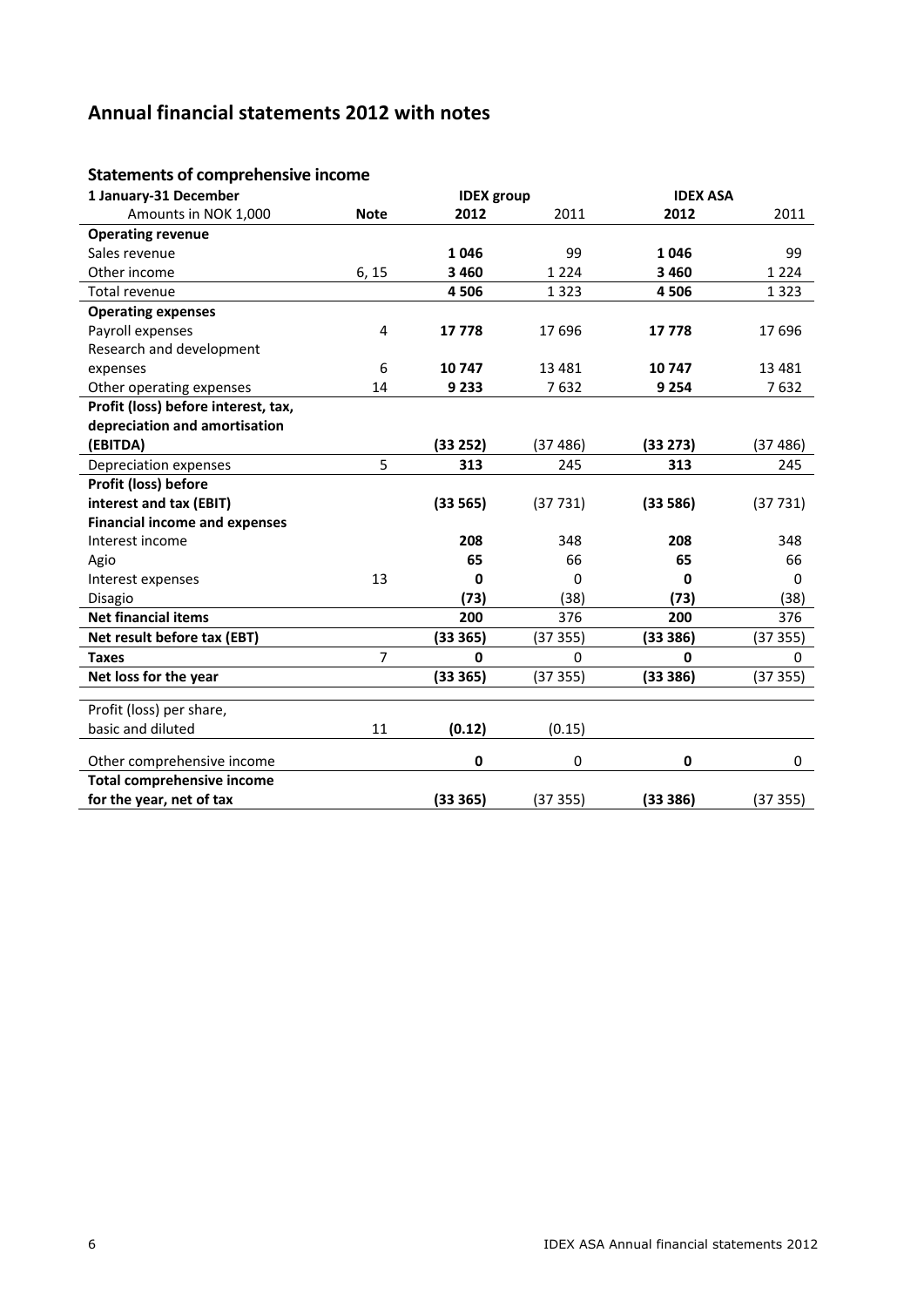# **Statements of financial position 31 December**

| Amounts in NOK 1,000                |             | <b>IDEX</b> group |          | <b>IDEX ASA</b> |          |
|-------------------------------------|-------------|-------------------|----------|-----------------|----------|
| <b>Assets</b>                       | <b>Note</b> | 2012              | 2011     | 2012            | 2011     |
| Long-term assets                    |             |                   |          |                 |          |
| <b>Fixed assets</b>                 |             |                   |          |                 |          |
| <b>Fixed assets</b>                 | 5           | 626               | 939      | 626             | 939      |
| <b>Total fixed assets</b>           |             | 626               | 939      | 626             | 939      |
| <b>Financial assets</b>             |             |                   |          |                 |          |
| Shares in subsidiary                | 17          |                   |          | 0               | 6        |
| Other long-term receivables         | 16          | 332               | 325      | 332             | 325      |
| <b>Total financial assets</b>       |             | 332               | 325      | 332             | 331      |
| <b>Total long-term assets</b>       |             | 958               | 1 2 6 4  | 958             | 1 2 7 0  |
| <b>Current assets</b>               |             |                   |          |                 |          |
| <b>Receivables</b>                  |             |                   |          |                 |          |
| Accounts receivable                 | 13          | 17                | 19       | 17              | 19       |
| Receivables from group companies    | 14          |                   |          | 0               | 54       |
| Other receivables                   | 13          | 3715              | 3 1 6 1  | 3715            | 3 1 6 1  |
| Prepaid expenses                    |             | 512               | 343      | 512             | 343      |
| Total receivables                   |             | 4 2 4 4           | 3 5 2 3  | 4 244           | 3577     |
| <b>Cash and bank deposits</b>       |             |                   |          |                 |          |
| Cash and bank deposits              | 3           | 19833             | 21 4 62  | 19833           | 21 4 5 8 |
| Total cash and bank deposits        |             | 19833             | 21 4 62  | 19833           | 21 4 5 8 |
| <b>Total current assets</b>         |             | 24 077            | 24 985   | 24 077          | 25 0 35  |
| <b>Total assets</b>                 |             | 25 035            | 26 249   | 25 035          | 26 30 5  |
|                                     |             |                   |          |                 |          |
| <b>Equity and liabilities</b>       |             |                   |          |                 |          |
| <b>Equity</b>                       |             |                   |          |                 |          |
| Paid-in capital                     |             |                   |          |                 |          |
| Share capital                       | 8           | 46 422            | 40794    | 46 422          | 40 794   |
| Share premium reserve               |             | 86 292            | 63 4 29  | 86 292          | 63 4 29  |
| Other paid-in capital               |             | 11 2 35           | 7409     | 11 235          | 7409     |
| Total paid-in capital               |             | 143 949           | 111 632  | 143 949         | 111 632  |
| Other equity                        |             | (125631)          | (92 266) | (125631)        | (92 245) |
| <b>Total equity</b>                 |             | 18 3 18           | 19 3 66  | 18 3 18         | 19 3 8 7 |
| <b>Liabilities</b>                  |             |                   |          |                 |          |
| <b>Short-term liabilities</b>       |             |                   |          |                 |          |
| Accounts payable                    | 13          | 2 5 6 1           | 2 2 3 0  | 2 5 6 1         | 2 2 2 7  |
| Accounts payable intercompany       | 14          |                   |          | 0               | 40       |
| Public duties payable               |             | 906               | 471      | 906             | 471      |
| Other short-term liabilities        | 13          | 3 2 5 0           | 4 1 8 2  | 3 2 5 0         | 4 1 8 0  |
| <b>Total liabilities</b>            |             | 6717              | 6883     | 6717            | 6918     |
| <b>Total equity and liabilities</b> |             | 25 035            | 26 249   | 25 035          | 26 30 5  |

Oslo, 23 April 2013 The board of directors of IDEX ASA

Joan Frost United Marcus Control May W. United Voices of May W. United Joan Frost United Marcus Joan Frost United States on Ralph W. Bernstein , CEO lis  $\mathcal{U}$ 

Morten Opstad, chairman Jon Ola Frankplads, board member Hanne Høvding, board member V

Hanne Havding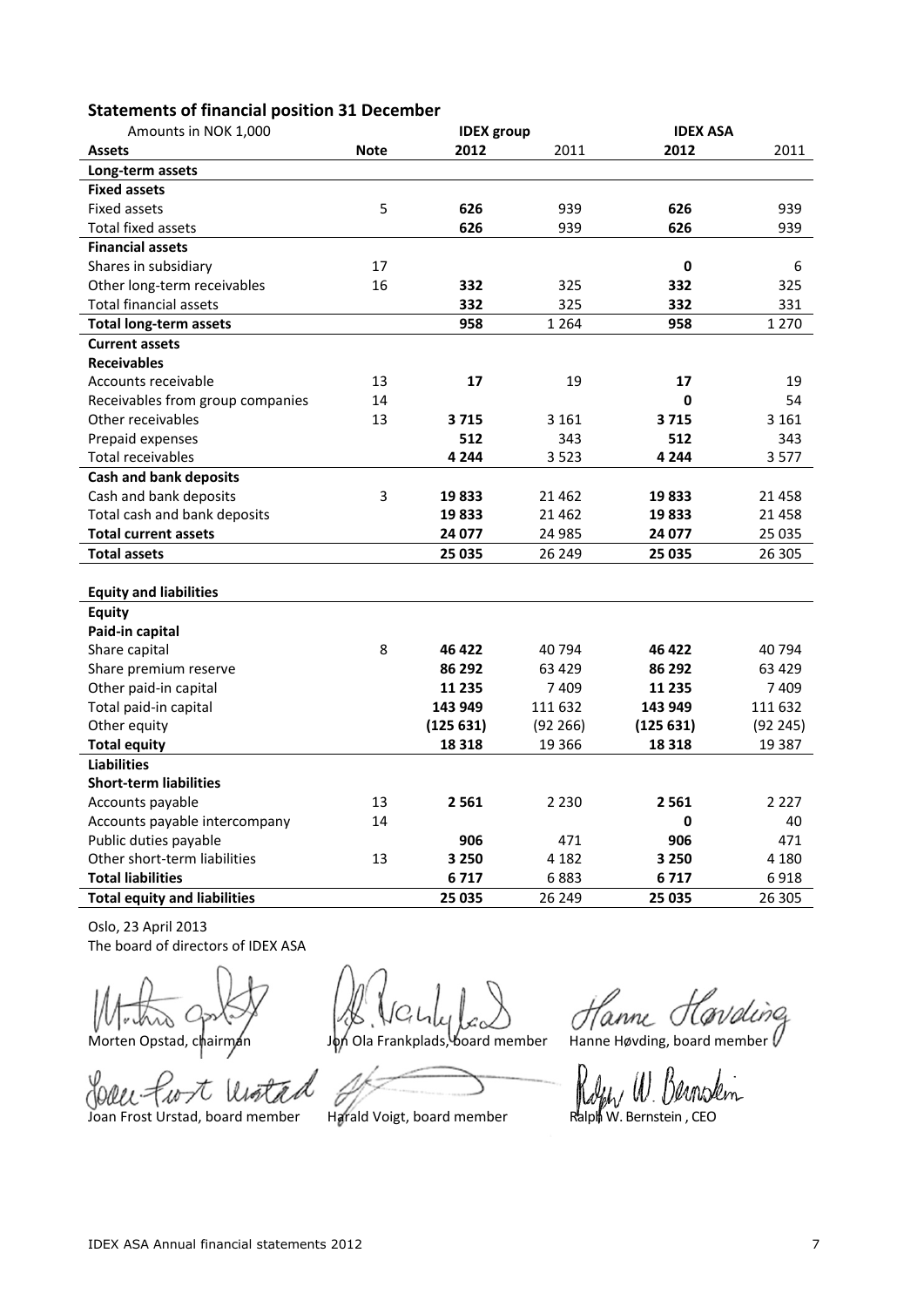# **Statements of changes in equity IDEX group**

|                                    |               | Share        | Other           |              |              |
|------------------------------------|---------------|--------------|-----------------|--------------|--------------|
| Amounts in NOK 1000                | Share capital | premium fund | paid-in capital | Other equity | <b>Total</b> |
| <b>Balance at 1 January 2012</b>   | 40794         | 63 4 29      | 7409            | (92 266)     | 19 366       |
| Private placement on 23 April      | 1493          | 8 1 9 6      |                 |              | 9689         |
| Share issue on 15 May              |               |              |                 |              |              |
| (board remuneration)               | 55            |              |                 |              | 55           |
| Private placement                  |               |              |                 |              |              |
| on 8 November                      | 4 0 8 0       | 14 6 67      |                 |              | 18747        |
| Share-based remuneration           |               |              | 3826            |              | 3826         |
| Comprehensive income (loss)        |               |              |                 |              |              |
| for the year                       |               |              |                 | (33365)      | (33 365)     |
| <b>Balance at 31 December 2012</b> | 46 422        | 86 292       | 11 2 35         | (125631)     | 18 3 18      |
|                                    |               |              |                 |              |              |
| <b>Balance at 1 January 2011</b>   | 32 240        | 29 274       | 3 000           | (54911)      | 9603         |
| Private placement on 8 April       | 2 7 1 5       | 28 3 8 0     |                 |              | 31 095       |
| Share issue on 19 May              |               |              |                 |              |              |
| (board remuneration)               | 19            |              |                 |              | 19           |
| <b>Exercise of warrants</b>        |               |              |                 |              |              |
| on 8 July                          | 741           | 741          |                 |              | 1482         |
| <b>Exercise of warrants</b>        |               |              |                 |              |              |
| on 12 August                       | 5079          | 5034         |                 |              | 10 113       |
| Share-based remuneration           |               |              | 4 4 0 9         |              | 4 4 0 9      |
| Comprehensive income (loss)        |               |              |                 |              |              |
| for the year                       |               |              |                 | (37355)      | (37 355)     |
| <b>Balance at 31 December 2011</b> | 40 794        | 63 4 29      | 7409            | (92 266)     | 19 3 66      |

# **IDEX ASA**

|                                    |               | Share        | Other           |              |              |
|------------------------------------|---------------|--------------|-----------------|--------------|--------------|
| Amounts in NOK 1000                | Share capital | premium fund | paid-in capital | Other equity | <b>Total</b> |
| <b>Balance at 1 January 2012</b>   | 40 794        | 63 4 29      | 7409            | (92 245)     | 19 3 87      |
| Private placement on 23 April      | 1493          | 8 1 9 6      |                 |              | 9689         |
| Share issue on 15 May              |               |              |                 |              |              |
| (board remuneration)               | 55            |              |                 |              | 55           |
| Private placement                  |               |              |                 |              |              |
| on 8 November                      | 4 0 8 0       | 14 6 67      |                 |              | 18747        |
| Share-based remuneration           |               |              | 3826            |              | 3826         |
| Comprehensive income (loss)        |               |              |                 |              |              |
| for the year                       |               |              |                 | (33 386)     | (33 386)     |
| <b>Balance at 31 December 2012</b> | 46 422        | 86 292       | 11 2 35         | (125 631)    | 18 3 18      |
|                                    |               |              |                 |              |              |
| <b>Balance at 1 January 2011</b>   | 32 240        | 29 274       | 3 000           | (54 890)     | 9624         |
| Private placement on 8 April       | 2 7 1 5       | 28 3 8 0     |                 |              | 31 095       |
| Share issue on 19 May              |               |              |                 |              |              |
| (board remuneration)               | 19            |              |                 |              | 19           |
| <b>Exercise of warrants</b>        |               |              |                 |              |              |
| on 8 July                          | 741           | 741          |                 |              | 1482         |
| <b>Exercise of warrants</b>        |               |              |                 |              |              |
| on 12 August                       | 5079          | 5 0 3 4      |                 |              | 10 113       |
| Share-based remuneration           |               |              | 4 4 0 9         |              | 4 4 0 9      |
| Comprehensive income (loss)        |               |              |                 |              |              |
| for the year                       |               |              |                 | (37355)      | (37355)      |
| <b>Balance at 31 December 2011</b> | 40 794        | 63 4 29      | 7409            | (92 245)     | 19 3 87      |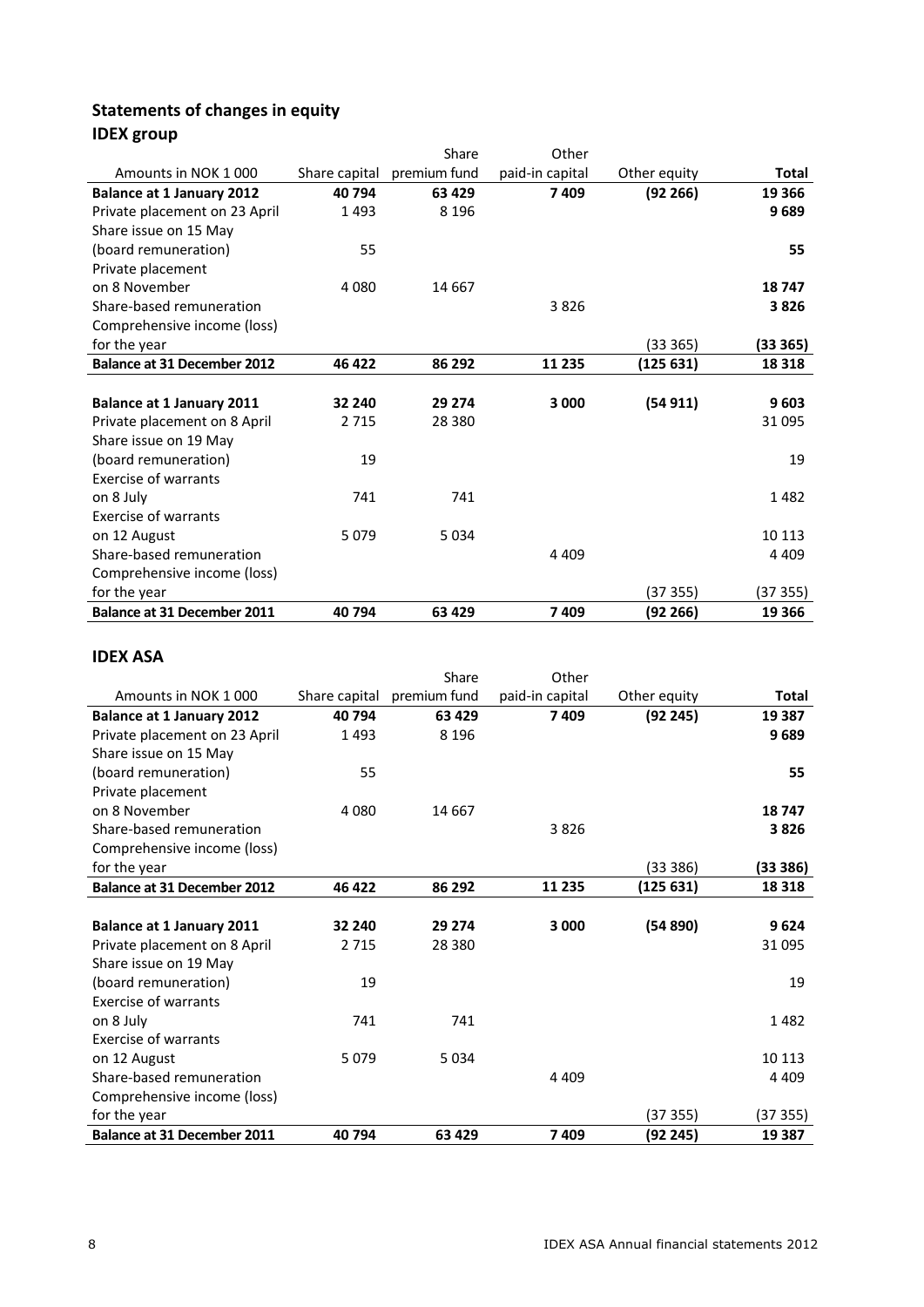# **Cash flow statements**

| 1 January-31 December                   | <b>IDEX</b> group |          | <b>IDEX ASA</b> |          |  |
|-----------------------------------------|-------------------|----------|-----------------|----------|--|
| Amounts in NOK 1,000                    | 2012              | 2011     | 2012            | 2011     |  |
| Cash flows from operating activities    |                   |          |                 |          |  |
| Profit (loss) before interest and taxes | (33 565)          | (37731)  | (33586)         | (37731)  |  |
| Share-based remuneration (equity part)  | 3825              | 4 4 0 9  | 3825            | 4 4 0 9  |  |
| Depreciation                            | 313               | 245      | 313             | 245      |  |
| Interest paid                           | $\bf{0}$          | $\Omega$ | $\bf{0}$        | $\Omega$ |  |
| Change in receivables                   | (722)             | (1601)   | (668)           | (1602)   |  |
| Change in payables, accruals            | (166)             | 965      | (201)           | 963      |  |
| Net other items                         | (6)               | 28       | (6)             | 28       |  |
| Net cash flow                           |                   |          |                 |          |  |
| from operational activities             | (30 321)          | (33 685) | (30323)         | (33 688) |  |
|                                         |                   |          |                 |          |  |
| Cash flows from investing activities    |                   |          |                 |          |  |
| Investments                             | 0                 | (552)    | 0               | (552)    |  |
| Investment in subsidiaries              |                   |          | 6               | $\Omega$ |  |
| Changes in long-term receivables        | (7)               | (7)      | (7)             | (7)      |  |
| Interest received                       | 208               | 348      | 208             | 348      |  |
| Net cash flow from investing activities | 201               | (211)    | 207             | (211)    |  |
|                                         |                   |          |                 |          |  |
| Cash flows from financing activities    |                   |          |                 |          |  |
| Share issues                            | 28 491            | 42 709   | 28 491          | 42 709   |  |
| Net cash flow from financing activities | 28 491            | 42 709   | 28 491          | 42 709   |  |
| Net change in cashand bank deposits     | (1629)            | 8813     | (1625)          | 8810     |  |
| Cash and bank deposits at 1 January     | 21 4 62           | 12 649   | 21 4 5 8        | 12 648   |  |
| Cash and bank depositsat 31 December    | 19833             | 21 4 62  | 19833           | 21458    |  |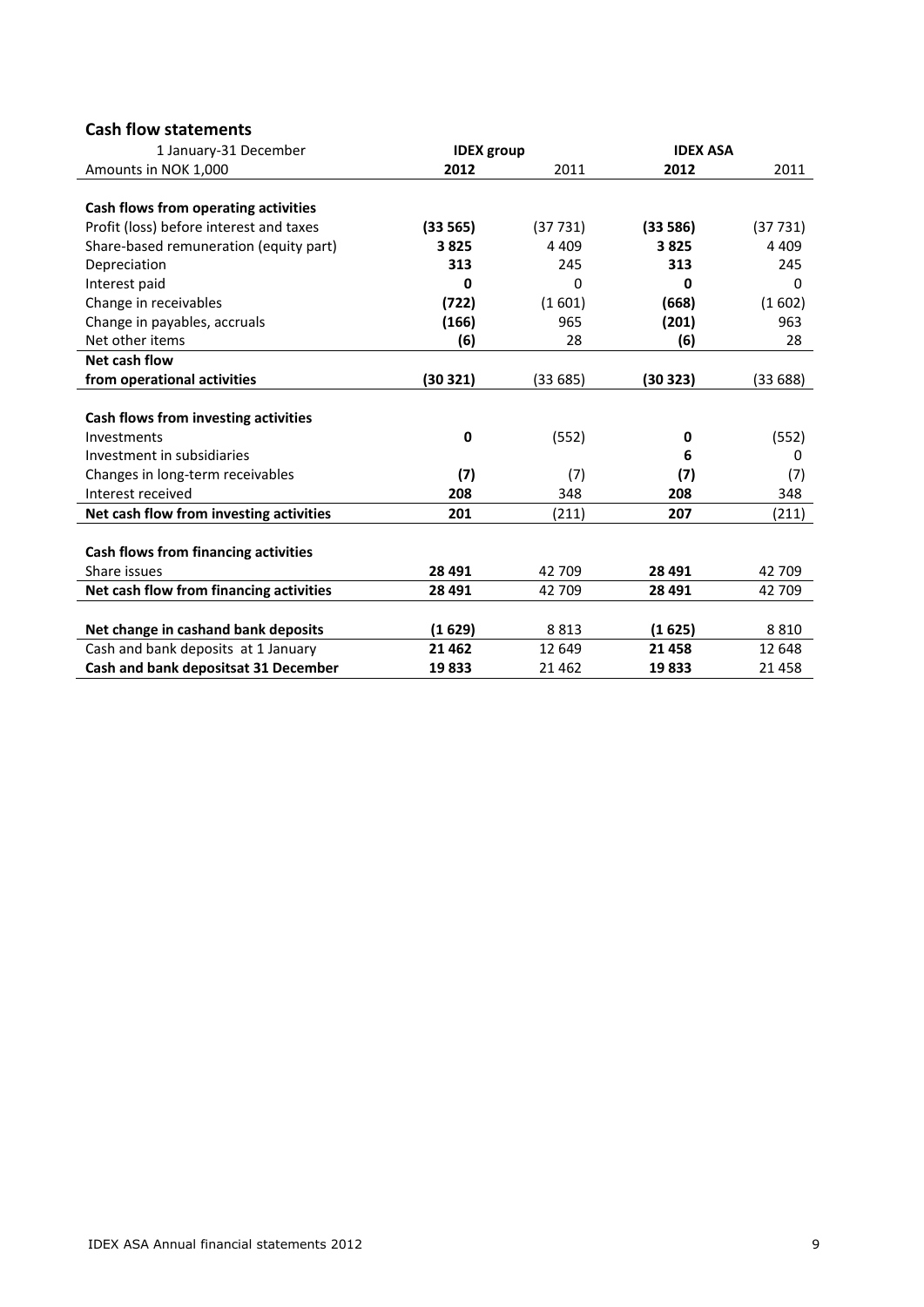# **Notes**

# **1. Group information**

IDEX ASA ("IDEX") is a Norwegian Public Limited Company with registered office in the Bærum municipality. IDEX shares were admitted to listing at the Oslo Axess marketplace of Oslo Børs on 12 March 2010.

IDEX is a technology company specialized in the development of on‐screen navigation and fingerprint recognition technology.

IDEX was incorporated in 1996. The IDEX group was formed on 20 January 2007 and comprises the parent company IDEX ASA and a sub‐group in the USA. The sub‐group consists of the parent company IDEX Holding Company Inc with subsidiary IDEX America Inc. Both subsidiarfies were dissolved on 30 November 2012. Both subsidiaries were 100 per cent owned.

The going concern assumption has been applied when preparing these financial statements. At the end of 2012 there was uncertainty attached to this assumption. On 22 April 2013 the board resolved to propose to the annual general meeting on 16 May 2013 that the company shall issue 18,771,250 new shares in a private placement of new shares at NOK 1.60 per share, which will raise NOK 30.0 million before expenses.. By a book building process, the company has received irrevocable subscription commitments for the full amount. Significant shareholders and also the board members who hold or control shares have committed themselves to vote for the proposal. The board has deemed that it can take for its basis that the company has adequate equity and liquidity for going concern in accordance with present plans into 2014.

The annual financial statements for 2012 were resolved by the board on 23 April 2013 and will be presented to the annual general meeting on 16 May 2013.

# **2. Accounting principles**

# **Basis of preparation**

The accounting year coincides with the calendar year. The annual financial statements have been prepared on a historical cost basis. The group's financial statements are presented in NOK which is also the parent company's functional currency. All figures in the tables have been rounded to the nearest thousand except where indicated otherwise. The financial statements of the IDEX group and IDEX ASA have been prepared in accordance with International Financial Reporting Standards (IFRS) as adopted by the EU. The standards have been applied congruently in the group and in the parent company.

# **Changes in accounting policies**

The accounting policies adopted are consistent with those of the previous financial year.

IFRS is continuously developed and recently published standards, amendments and interpretations have been reviewed and considered. None of the new standards, amendments and interpretations that apply as of 1 January 2012 had any impact on the result or equity of IDEX in 2012, or the company does not have transactions or balance sheet items that shall be disclosed under the new or amended rules.

The company considers that the new standards which have been resolved by the date of these financial statements and which standards will apply to the accounting year 2013, will not have any significant impact on the annual financial statements for 2013.

The company does not operate business segments, geographical segments or have significant revenue and has therefore not presented segment reports. IDEX will apply IFRS 8 Operating segments in due course.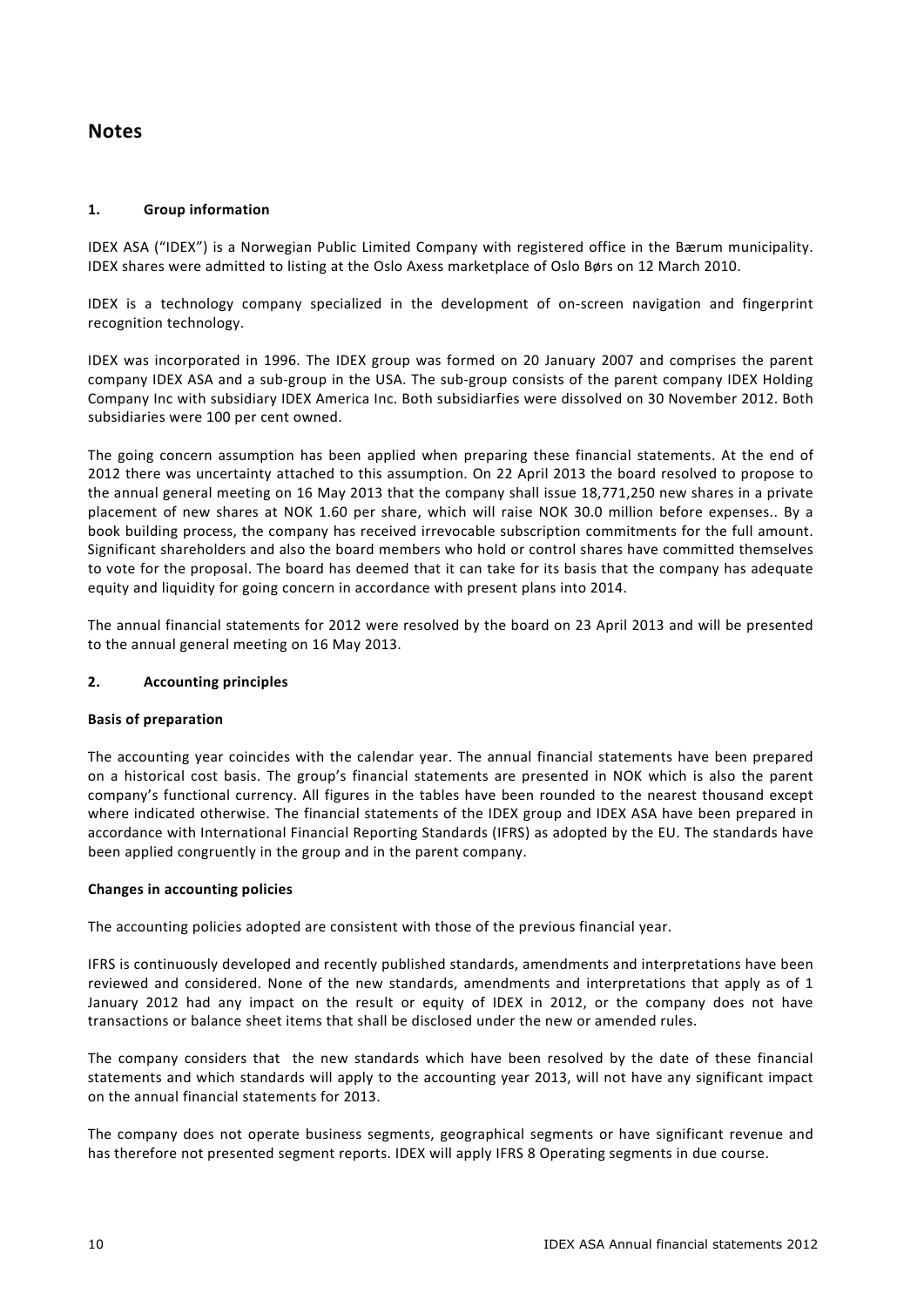#### **Significant accounting judgements and estimates**

Preparation of financial statements compliant to IFRS implies that the management makes judgements and prepares esitmates and assumptions which have an impact on the recognised amounts for assets, liabilities, revenue and costs. Esitmates and related assumptions have been based on the management's best knowledge of past and recent events, experience and other factors which are considered reasonable under the circumstances. Actual results may deviate from such assumptions. Estimates and underlying assumptions are subject to continuous evaluation. Critical accounting estimates for IDEX are:

*Share based remuneration:* IDEX estimates the fair value of option and subscription rights at the grant date. IDEX has applied a Black & Scholes option pricing model when valuing the subscription rights. The option valuation is based on assumptions about volatility, interest rates and duration of the option. The cost of share based remuneration is expensed over the vesting period. Estimates with regards to future attrition are applied. Such estimates are updated at the balance sheet date. Changes in this estimate will impact the expensed cost of share based remuneration in the period.

*Income taxes:* Deferred tax asset related to losses carried forward is recognised when it is probable that the loss carried forward may be utilised. Evaluation of probability is based on historical earnings, expected future margins and the size of the order back-log. Future events may lead to these estimates being changed. Such changes will be recognised when reliable new estimates can be made.

#### **Financial risk, capital management**

IDEX is exposed to certain financial risks related to exchange rates and interest level. These are, however, insignificant compared to the business risk and the Company's financial position.

Business risk may be summarised in five points: (i) IDEX has to date had minimal revenue compared to costs. The company has reported accumulating financial losses and expects future losses. (ii) IDEX's business plan assumes revenue from products which IDEX has not yet traded commercially. (iii) Revenue from the company's products depend among other things on market factors, which are not controlled by IDEX. (iv) Competing companies' products have entered the commercial stage. (v) IDEX's intended market is immature and undergoing rapid technological changes.

IDEX does not have any significant trade receivables or other receivables with any credit risk.

IDEX does not hold any other financial instruments in the balance sheet or any such instruments outside the balance sheet.

IDEX manages its liquidity passively, which means that funds are placed in floating‐interest bank accounts. Investments in fixed assets are only made when mandatory for the needs of the company's core business. The company has been funded by equity in the past. The company will prepare and implement comprehensive capital management and funding policies as and when needed.

The financial situation of the Company was vulnerable at the end of 2012. On 22 April 2013 the board resolved to propose to the annual general meeting on 16 May 2013 that the company shall issue 18,771,250 new shares in a private placement of new shares at NOK 1.60 per share, which will raise NOK 30.0 million before expenses.. By a book building process, the company has received irrevocable subscription commitments for the full amount. Significant shareholders and also the board members who hold or control shares have committed themselves to vote for the proposal. The board has deemed that it can take for its basis that the company has adequate equity and liquidity for going concern in accordance with present plans into 2014.

#### **Summary of significant accounting policies**

#### *Consolidation*

The Group's consolidated financial statements comprise IDEX ASA and companies in which IDEX ASA has a controlling interest. A controlling interest is normally obtained when the Group holds more than 50 per cent of the voting rights or has decisive power on the enitity's operational and financial management. Minority interests are included in the group's equity.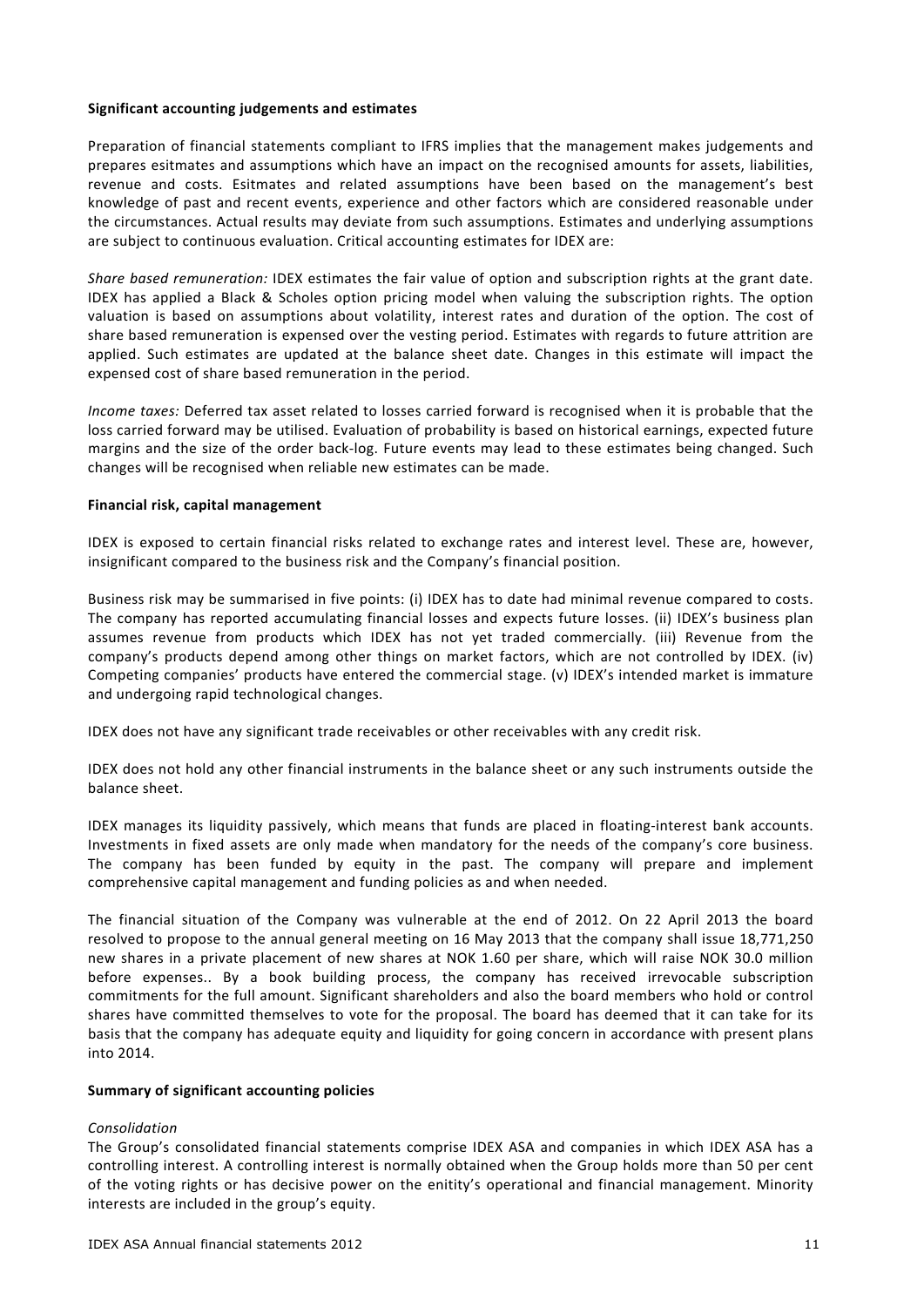Intra-group transactions and balance sheet items and any unrealised gains or losses or revenue and cost related to intra‐group transactions have been eliminated when preparing the consolidated financial statements. The purchase method is applied when accounting for business combinations. Companies which have been bought or sold during the year are included in the consolidated financial statements from the date when control is achieved and until the date when control ceases.

#### *Revenue*

Revenue is recognised to the extent that it is probable that an economic benefit will flow to the group and the revenue can be reliably measured.

*Royalty:* Royalty revenue will be recognised at the time the licensee generates income on which IDEX shall receive a royalty payment.

*Development and milestone payments:* Revenue will be recognised at the time of performance, and when the risk of the delivered items have passed to the buyer and can be reliably measured.

*Rendering of services:* Revenue generated by rendering of services is recognised as the services are delivered.

*Delivery of products:* Revenue will be recognised at the time of delivery, and when the risk of the goods has passed to the buyer and can be reliably measured.

# *Currency*

Monetary assets and liabilities denominated in foreign currency are converted using exchange rates of the balance sheet date. Revenues and expenses in foreign currency are converted using the exchange rate at the transaction date.

Assets and liabilities in foreign operations, including goodwill and fair value adjustments, are translated into NOK using the exchange rates on the balance sheet date. Incomes and expenses relating to foreign operations are translated into NOK using the average exchange rate. Exchange rate differences are recognised in equity.

Translation differences due to the translation of a net investment in foreign operations and from related hedging objects are included in comprehensive income. Translation differences previously recognised in comprehensive income are reversed and recognised in the net result of the year when the foreign operations are disposed of.

# *Research and development expenses*

Research costs are expensed as incurred. An intangible asset arising from the development expenditure on an individual project is recognised only when IDEX can demonstrate the technical feasibility of completing the intangible asset so that it will be available for use or sale, the company's intention and capability of completing the development and realise the asset, and the net future financial benefits of use or sale.

# *Fixed assets*

Fixed assets are held at cost less accumulated depreciation and impairment losses. When assets are sold or retired, the gross carrying amount and accumulated depreciations are derecognised. Any gain or loss on the sale or retirement is recognised in the income statement.

The gross carrying amount of fixed assets is the purchase price, including duties/taxes and direct acquisition costs related to making the non‐current asset ready for use. Subsequent costs, such as repair and maintenance expenses, are normally recognised in profit or loss as incurred. When increased future economic benefits as a result of repair/maintenance work can be proven, such expenses will be recognised in the balance sheet as additions to non‐current assets.

The assets are depreciated using the straight-line method over each asset's economic life. The depreciation period and method are assessed each year to ensure that the method and period used harmonise with the financial realities of the non‐current asset. The same applies to the residual value.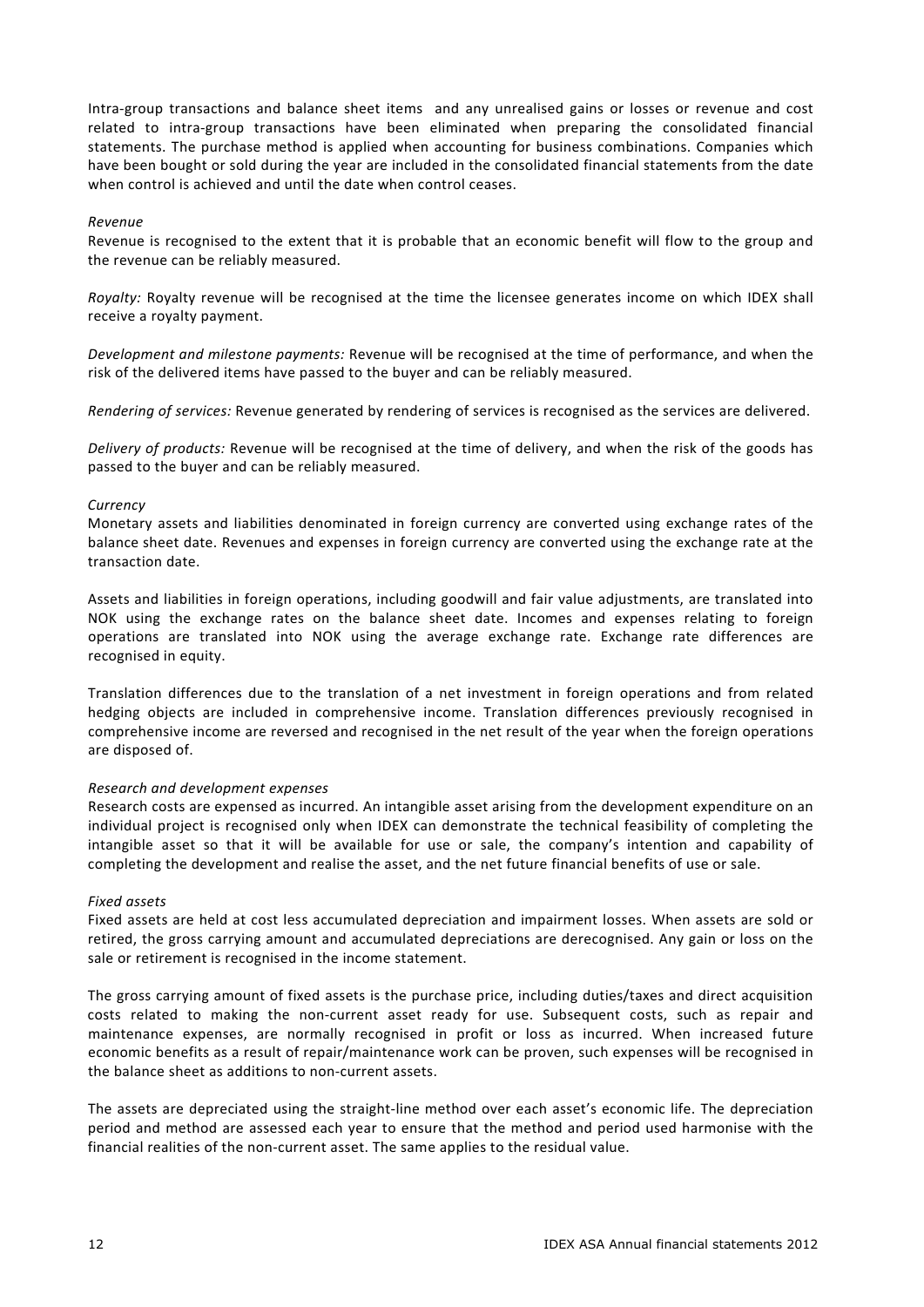#### *Impairment of fixed assets*

An assessment of impairment losses on fixed assets is made when there is an indication of a fall in value. If an asset's carrying amount is higher than the asset's recoverable amount, an impairment loss will be recognised in the income statement. The recoverable amount is the higher of the fair value less costs to sell and the discounted cash flow from continued use. The fair value less costs to sell is the net amount that can be obtained from a sale to an independent third party. The recoverable amount is determined separately for each asset.

Impairment losses recognised in the income statements for previous periods are reversed when there is information that the need for the impairment loss no longer exists. The reversal is recognised as revenue or an increase in other reserves. Reversal is limited by the carrying amount not exceeding acquisition cost less normal depreciation.

#### *Provisions*

Provisions are recognised when and only when the group has a valid liability (legal or constructive) as a result of events that have taken place and it is more probable than not that a financial settlement will take place as a result of the event(s), and that the size of the amount can be measured reliably. Provisions are reviewed on each balance sheet date and their level reflects the best estimate of the liability. When the effect of time is insignificant, the provisions will be equal to the size of the expense necessary to be free of the liability. When the effect of time is significant, the provisions will amount to the present value of future payments to cover the liability. Any increase in the provisions due to time is recorded as interest costs.

#### *Interest bearing debt*

Loans and credits are initially recognised at cost, which is fair value of the received amount less directly attributable transaction costs. Following the initial recognition, the interest bearing debt are measured at amortised cost applying the effective interest method. Any difference between amount received and repayment amount is recognised over the duration of the loan. Any transaction costs and discounts are taken into account when calculating amortised cost. Amortised cost is calculated. Gains and losses are recorded as net gain or loss when the liability is derecognised.

Loans which the lender or IDEX may convert to equity and where the number of issued shares does not change with any change in fair value, are considered composite financial instruments. The equity component is calculated on the issue date as the excess of the amount received and the present value of future interest and repayment amounts, discounted by the market rate for comparable loans without conversion rights. Interest cost is recognised applying the effective interest method.

#### *Accounts receivable*

Receivables are carried at amortised cost. The interest element is disregarded if it is insignificant. Should there be evidence of impairment, the receivable is written down to the present value of future cash flows discounted by the receivable amount's effective interest rate.

#### *Cash and bank deposits*

Cash and bank deposits include cash in hand, deposits held at call with banks, other short‐term highly liquid investments with original maturities of three months or less, and any bank overdrafts. Bank overdrafts are shown within borrowings in current liabilities on the balance sheet.

#### *Taxes*

The tax expense consists of the tax payable and changes in deferred tax. Deferred tax has been calculated with 28 per cent on the temporary differences between the recorded and tax values, as well as on any tax loss carry-forward at the balance sheet closing date. Any temporary differences increasing or reducing tax that will or may reverse in the same period, have been netted.

A deferred tax asset will be recognised when it is probable that the group will have a sufficient profit for tax purposes to utilise the tax asset. At each balance sheet date, IDEX reviews its unrecognised deferred tax assets and the value it has recognised. The group recognises an unrecognised deferred tax asset to the extent that is has become probable that the group can utilise the deferred tax asset. Similarly the group will reduce its deferred tax asset to the extent that it can no longer utilise it.

Deferred tax and deferred tax assets are measured on the basis of the expected future tax rates.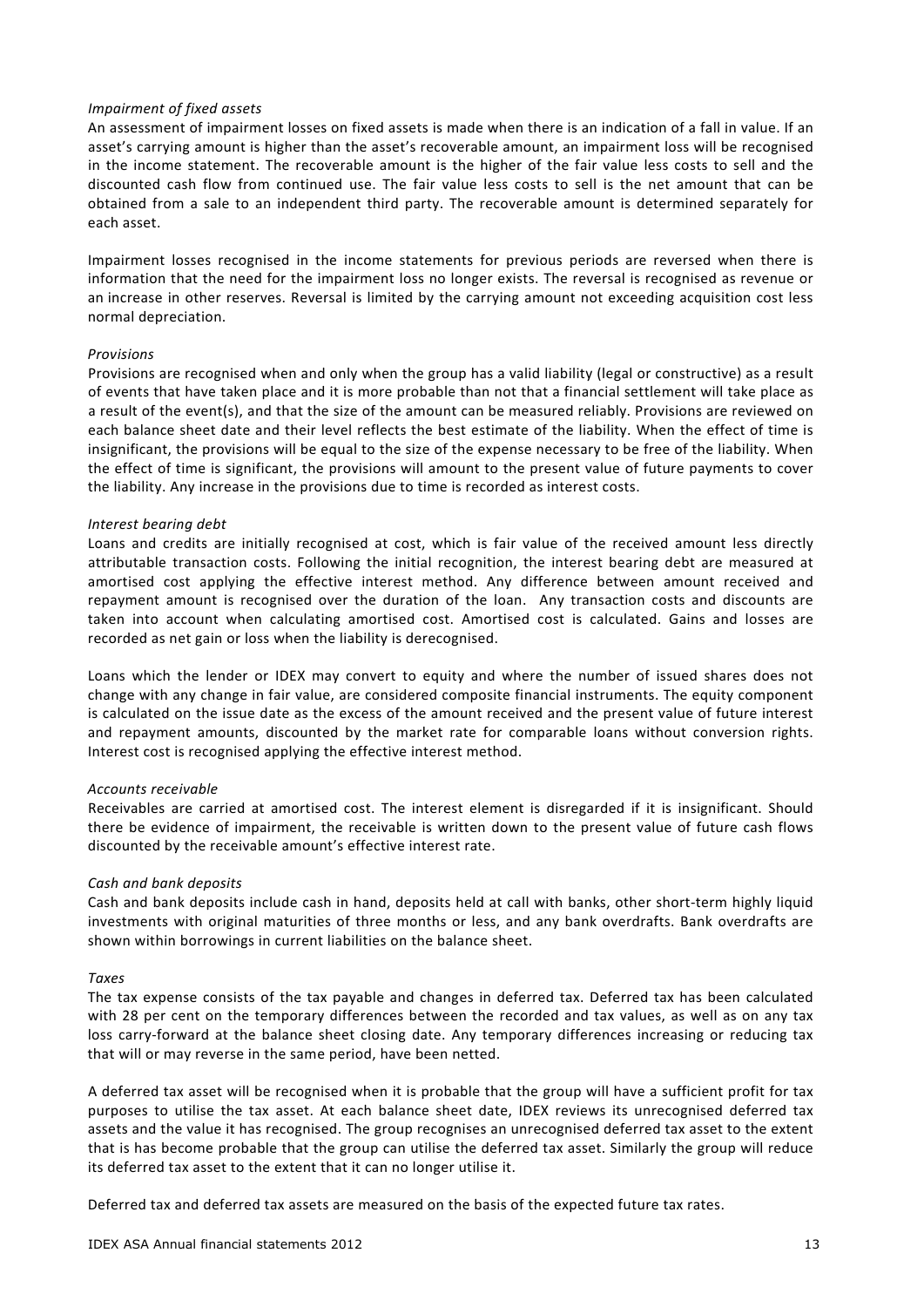# *Contingent liabilities and assets*

Contingent liabilities are possible obligations resulting from past events which existence depends on future events; obligations that are not recognised because it is not probable that they will lead to an outflow of resources; and obligations that cannot be measured with sufficient reliability.

Contingent liabilities are not recognised in the annual financial statements, but will be disclosed in the notes if applicable.

A contingent asset is not recognised in the annual financial statements, but is disclosed in the notes if there is a degree of probability that a benefit will accrue to IDEX.

#### *Share‐based remuneration*

Option and subscription rights granted to employees and members of the board of directors are charged against the profit and loss at their fair value over the vesting period. The fair value of share based awards is determined using a Black & Scholes option pricing model.

Social security tax related to share‐based remuneration is calculated on the fair value of options and subscription rights and accrued on the balance sheet date.

# *Leasing agreements*

Leasing contracts are classified as financial or operational leases based on an individual assessment. Operational lease contracts are expensed on a straight‐line basis through the contract period. Assets financed by financial leases are capitalised and amortised over their economic useful lives. The corresponding lease commitment is reduced by the value of lease payments made, less calculated interest.

#### *Earnings per share*

Earnings per share are calculated by dividing the profit or loss for the period by the weighted average number of ordinary shares outstanding over the course of the period. Earnings per share fully diluted are calculated based on the result for the year divided by the average number of shares fully diluted. The effect of dilution is not counted in when the result is a loss.

#### *Cash flow*

The cash flow statement has been drawn up in accordance with the indirect method and reports cash flows during the period classified by operating, investing and financing activities.

# *Government grants*

Government grants are recognised where there is reasonable assurance that the grant will be received and all attaching conditions will be complied with. When the grant relates to an expense item, it is recognised as a reduction in expense. When the grant can be viewed as payment for a deliverable or performance of a service, it is recognised as other revenue.

# *Segment reporting*

The company does not operate business segments, geographical segments or have significant revenue and has therefore not presented segment reports. IDEX will implement segment reporting as and when segment reporting will be informative.

# **3. Cash and bank deposits**

Cash and bank deposits amounted to NOK 19,833 thousand at the end of 2012. Of this amount, NOK 504 thousand were employees' withheld payroll tax deposits. No deposits were restricted. The full amount was held in NOK. At the end of 2011 cash and bank deposits amounted to NOK 21,462 thousand of which NOK 616 thousand were employees' withheld payroll tax deposits and NOK 170 thousand were restricted deposits to cover credit lines on purchasing cards. The counter value of NOK 4 thousand was held in USD, while the remaining was held in NOK. Deposits for rent of facilities have not been included in bank deposits.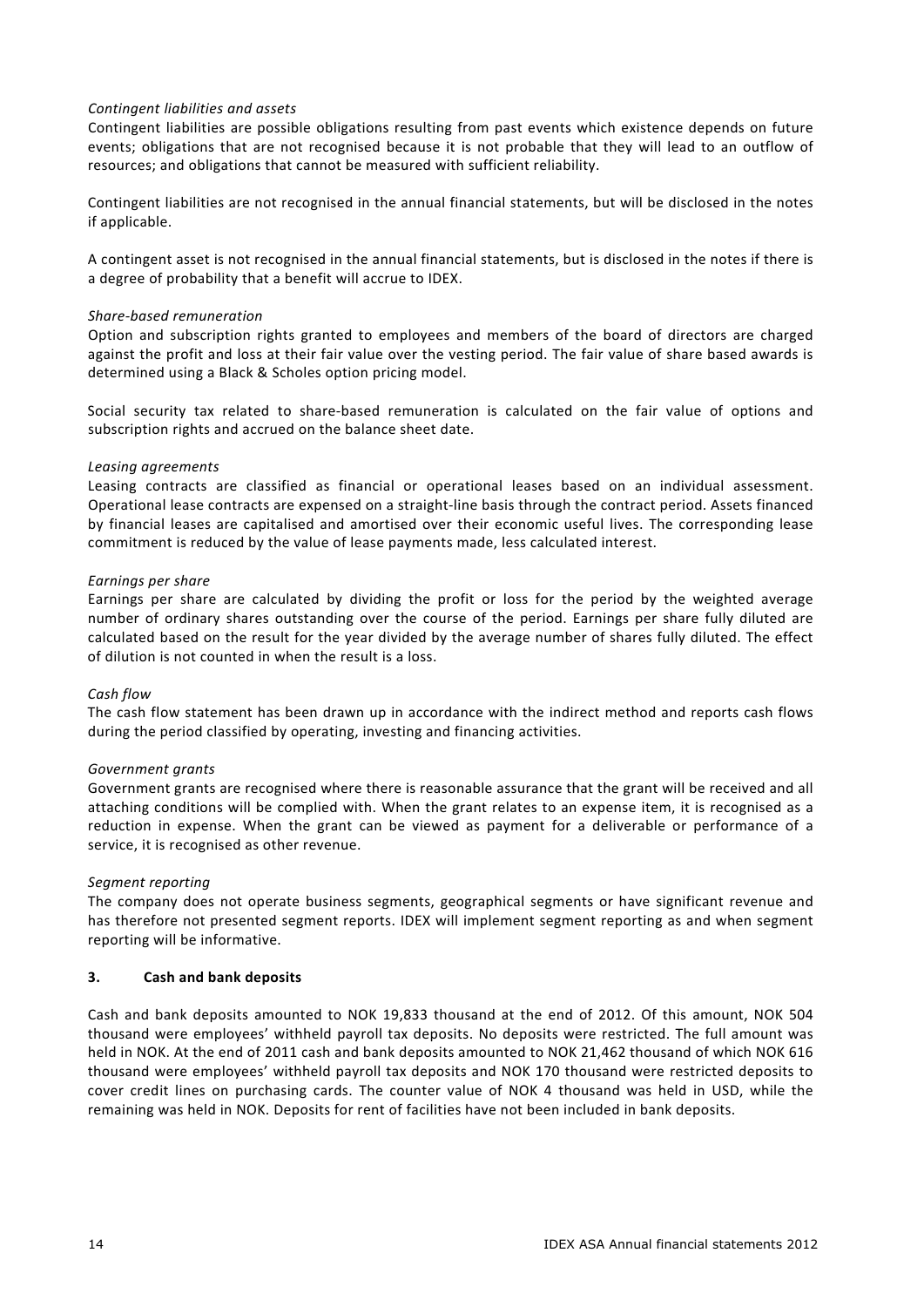# **4. Payroll expenses and remuneration**

| Amounts in NOK 1,000        | <b>IDEX</b> group |         | <b>IDEX ASA</b> |         |
|-----------------------------|-------------------|---------|-----------------|---------|
| Payroll expense             | 2012              | 2011    | 2012            | 2011    |
| Salaries, fees              | 11 291            | 10 909  | 11 291          | 10 909  |
| Share-based remuneration    |                   |         |                 |         |
| (notional salary)           | 3825              | 4 4 0 9 | 3825            | 4 4 0 9 |
| Share-based remuneration    |                   |         |                 |         |
| (accrual of employer's tax) | (302)             | (99)    | (302)           | (99)    |
| Pension contribution        | 184               | 147     | 184             | 147     |
| Social security taxes       | 1687              | 1574    | 1687            | 1574    |
| Other personnel expenses    | 1093              | 756     | 1093            | 756     |
| <b>Total</b>                | 17778             | 17696   | 17 778          | 17696   |
| Average number of employees | 13                | 11      | 13              | 11      |

The parent company provides a contribution based pension insurance scheme for all employees. The scheme satisfies the mandatory service pension ('OTP') in Norway. The contribution is 2 per cent of the employee's annual salary between 2G and 12G, where G is the basic amount in the Norwegian social security system, and amounted to NOK 81 thousand in 2012.

All employees are male so salary statistics per gender have not been prepared.

#### **Actual remuneration for senior managers**

The table includes employees and contractors who are primary insiders.

| 2012                          |          |           |          |         |             |         |
|-------------------------------|----------|-----------|----------|---------|-------------|---------|
|                               |          | Incentive |          |         | Share-based | Total   |
|                               | Salary   | pay       | Other    | Pension | remune-     | remune- |
| Amounts in NOK 1,000          | (charge) | (charge)  | benefits | cost    | ration      | ration  |
| Ralph W. Bernstein,           |          |           |          |         |             |         |
| CEO                           | 1 3 8 7  |           | 6        | 19      | 547         | 1959    |
| Inge Berge (Blaais AS),       |          |           |          |         |             |         |
| IR and business development   | 295      | 150       |          |         | 522         | 967     |
| John R. Robinson,             |          |           |          |         |             |         |
| VP of sales and marketing     | 889      | 164       | 6        | 18      | 257         | 1 3 3 4 |
| Erling Svela,                 |          |           |          |         |             |         |
| <b>CFO</b>                    | 1441     |           | 6        | 17      | 316         | 1780    |
| Kristian Wiermyhr (Lupum AS), |          |           |          |         |             |         |
| strategic projects and IR     | 250      | 604       |          |         | 522         | 1376    |
|                               |          |           |          |         |             |         |
| Total remuneration            | 4 2 6 2  | 918       | 18       | 54      | 2 1 6 4     | 7416    |

Salary, bonus and other benefits in 2012 are the amounts as declared for tax purposes, while pension cost and share based remuneration are expensed amounts in the year. All amounts exclude employer's tax. None of the senior managers exercised incentive subscription rights in 2012.

Inge Berge was contracted as of June 2012 from his own company Blaais AS, which invoices IDEX for the service. The table above shows the invoiced amount. IDEX also pays or refunds out-of-pocket expenses such as travel and telecommunications. Share‐based remuneration is the recognised cost for incentive subscription rights which have been granted to Inge Berge personally.

Kristian Wiermyhr was contracted as of August 2012 from his company Lupum AS, which invoices IDEX for the service. The table above shows the invoiced amount. IDEX also pays or refunds out-of-pocket expenses such as travel and telecommunications. Share‐based remuneration is the recognised cost for incentive subscription rights which have been granted to Kristian Wiermyhr personally. In addition to the service fee, the table includes NOK 454 thousand in commission to Lupum for procured subscriptions in the private placement 8 November 2012. See note 14.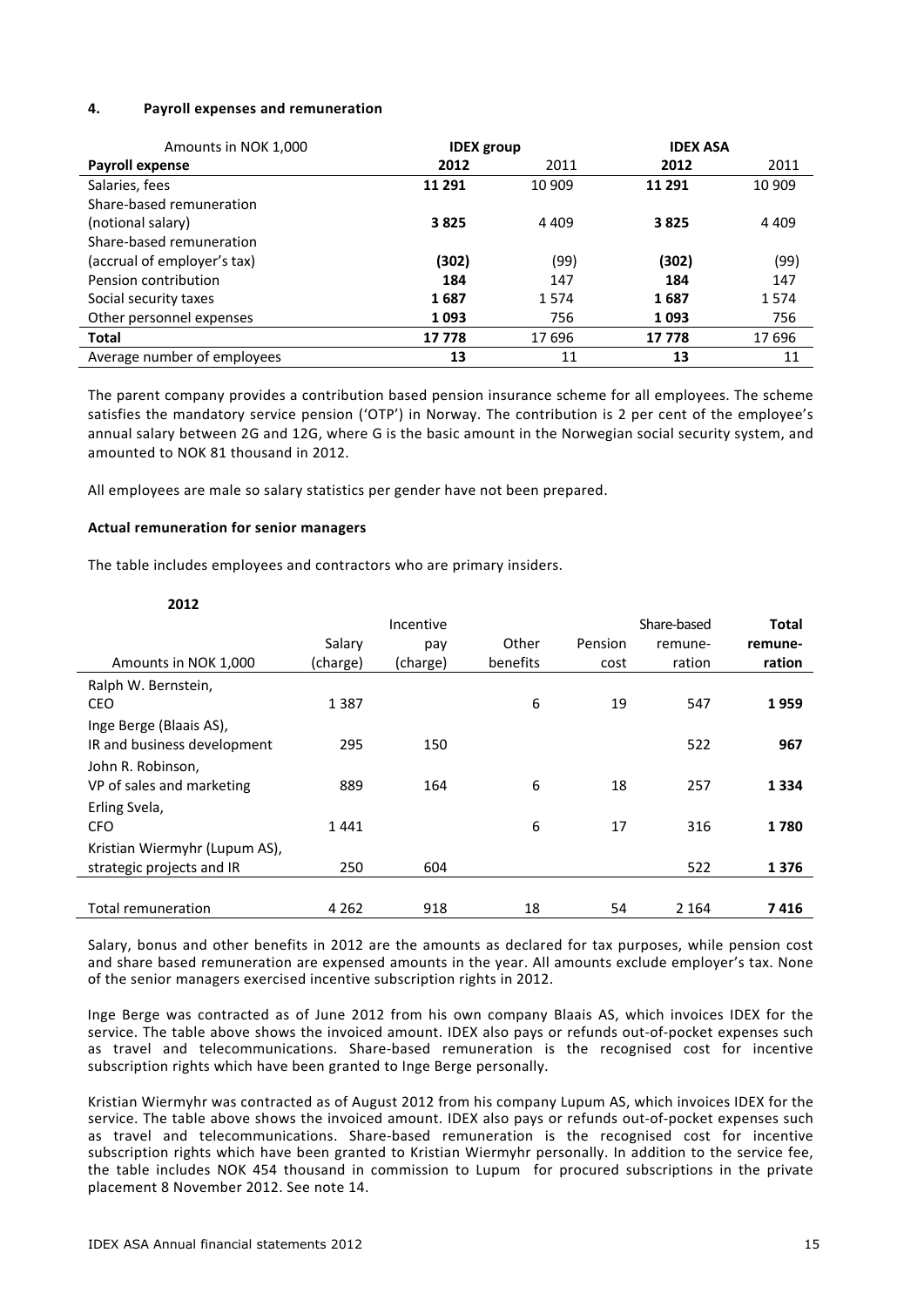# **2011**

|                           |         |           |          |         | Share-based | <b>Total</b> |
|---------------------------|---------|-----------|----------|---------|-------------|--------------|
|                           |         | Incentive | Other    | Pension | remune-     | remune-      |
| Amounts in NOK 1,000      | Salary  | pay       | benefits | cost    | ration      | ration       |
| Ralph W. Bernstein,       |         |           |          |         |             |              |
| <b>CEO</b>                | 1468    | 0         | 6        | 18      | 187         | 1679         |
| John R. Robinson,         |         |           |          |         |             |              |
| VP of sales and marketing | 870     | 148       | 5        | 15      | 86          | 1 1 2 4      |
| Erling Svela,             |         |           |          |         |             |              |
| <b>CFO</b>                | 1852    | 0         | 6        | 14      | 115         | 1987         |
|                           |         |           |          |         |             |              |
| Total remuneration        | 4 1 9 0 | 148       | 17       | 47      | 388         | 4790         |

Salary, bonus and other benefits in 2011 are the amounts as declared for tax purposes, while pension cost and share based remuneration are expensed amounts in the year. All amounts exclude employer's tax. No incentive subscription rights were exercised in 2011.

Mr. Svela worked flexible hours as required by IDEX until 30 April 2011, and the remuneration was based on the number of hours worked. As of 1 May 2011, Mr. Svela was employed full time on fixed salary with a variable bonus component.

#### **Guidelines for remuneration to senior managers**

In order to attract and retain the competence the company needs, the remuneration of senior managers, and all other employees, shall be competitive and comprise a basic salary which may be supplemented by performance‐based cash bonus and subscription rights. Cash bonus plans are limited to fixed amounts or percentage of base pay. All parts of the remuneration – fixed as well as variable – shall reflect the responsibility and performance over time of the respective manager and employee. The basic salary is evaluated annually. The board determines the salary and other remuneration to the CEO. The CEO determines the salary and other remuneration of all other employees, within the framework set by the board. There is no post-employment remuneration beyond notice periods of 3-6 months.

The company has not made any advance payments or issued loans to, or guarantees in favour of, any members of the management.

#### **Share‐based remuneration**

Employees and senior management are eligible to participate in the company's subscription rights plan(s) as resolved by the general meeting. The purpose of such plans is to strengthen the company by providing to employees, management and individual contractors additional performance incentive.

# **Implementation and effect of the policies**

Salary, pension and any bonuses will attract employer's tax which will be expensed simultaneously with the remuneration.

The notional cost of subscription rights as share based remuneration is expensed but the equity effect is nil because the contra item is a notional equity injection of equal amount. In addition employer's tax is accrued on the net present value of the subscription right as an option on the balance sheet date. The value varies with the share price and may entail a net reversal of costs. In 2012 NOK 98 thousand was reversed and the accumulated accrual amounted to NOK 4 thousand for employer's tax on the subscription rights to management. In 2011 NOK 22 thousand was reversed and the accumulated accrual amounted to NOK 102 thousand for employer's tax on the subscription rights to management.

If and when the subscription rights are exercised, the accrued employer's tax will be reversed and the payable employer's tax of the actual gain will be expensed.

For the shareholders a possible exercise will represent a dilution. At the end of 2012, the number of outstanding subscription rights to management amounted to 10,521,963, corresponding to 3.4 per cent of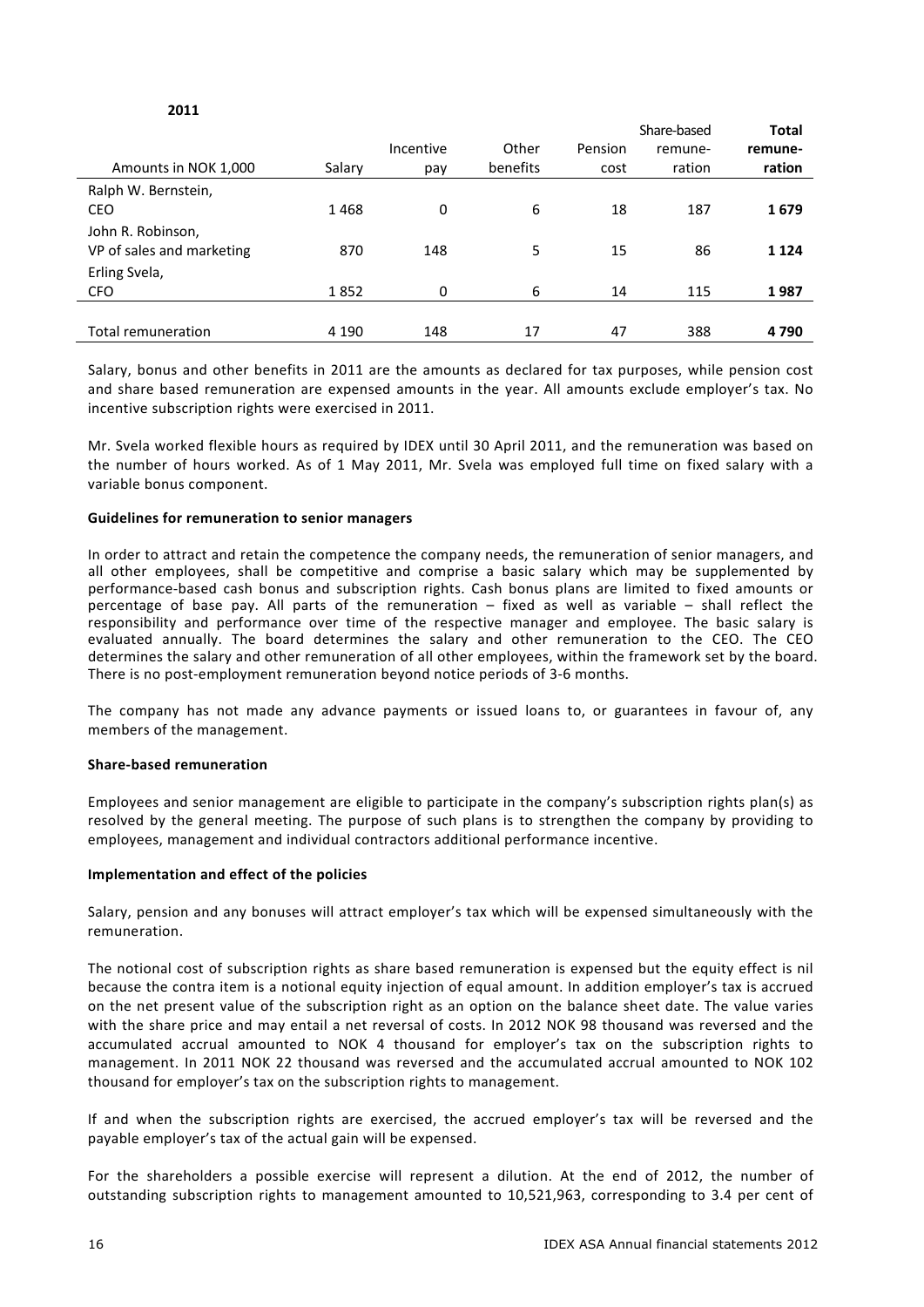the share capital. At the end of 2011, the number of outstanding subscription rights to management amounted to 4,538,629, corresponding to 1.7 per cent of the share capital at the time.

#### **Board remuneration**

The company has no other obligation to remunerate the board than the board remuneration being resolved by the annual general meeting. The company has not issued any advance payments or loans to, or guarantees in favour of, any board member.

The annual general meeting 2012 resolved a board remuneration amounting to NOK 140 thousand per board member for the period from the annual general meeting 2011 to the annual general meeting 2012. The chairman received an additional NOK 40 thousand for the service as chairman. The board members had the option to receive part or all of the remuneration in the form of shares. The number of shares corresponded to a gross value of 133 per cent of the board remuneration, for which the board member paid the par value and the shares were locked up for one year. Board members Joan Frost Urstad and Harald Voigt chose to take the full remuneration in shares. The transaction was completed in the second quarter 2012.

The company has accrued a corresponding amount for board remuneration in the period May‐December 2012. The accrual amounted to NOK 560 thousand at the end of 2012. The nomination committee shall propose the board remuneration for the period May 2011‐May 2012 to the annual general meeting 2013.

The company refunds relevant out-of-pocket expenses incurred by the board members.

# **5. Fixed assets**

|                                                | <b>IDEX</b> group |         | <b>IDEX ASA</b> |         |
|------------------------------------------------|-------------------|---------|-----------------|---------|
| Amounts in NOK 1,000                           | 2012              | 2011    | 2012            | 2011    |
|                                                |                   |         |                 |         |
| Cost at 1 january                              | 1329              | 795     | 1 3 2 9         | 795     |
| Additions                                      | 0                 | 552     | 0               | 552     |
| Disposals at cost                              | (0)               | (18)    | (0)             | (18)    |
| Currency adjustment                            |                   |         |                 |         |
| <b>Cost at 31 December</b>                     | 1 3 2 9           | 1 3 2 9 | 1 3 2 9         | 1 3 2 9 |
|                                                |                   |         |                 |         |
| Accumulated. depreciation at 1 January         | 390               | 163     | 390             | 163     |
| Depreciation                                   | 313               | 245     | 313             | 245     |
| Accumulated depreciation of disposed items     | (0)               | (18)    | (0)             | (18)    |
| Currency adjustment                            |                   |         |                 |         |
| <b>Accumulated depreciation at 31 December</b> | 703               | 390     | 703             | 390     |
|                                                |                   |         |                 |         |
| <b>Book value at 31 December</b>               | 626               | 939     | 626             | 939     |
|                                                |                   |         |                 |         |
| Depreciation period (straight line), years     | $3 - 5$           | $3 - 5$ | $3 - 5$         | $3 - 5$ |

Fixed assets at the end of 2012 comprised mainly upgrade of leased facilities, personal computers, office furniture.

# **6. Research and development expenses**

Research costs are expensed when incurred. The criteria for capitalization of development expenses have not been met at the date of these financial statements, because IDEX has not demonstrated its ability to earn revenue from the SmartFinger. Hence, all costs related to development have been expensed.

External direct costs for research and development (R&D) including patenting costs have been expensed, and any grants and contributions that are not revenue, have been credited. The gross expense amounted to NOK 11,847 thousand in 2012 compared to NOK 14 664 thousand in 2011. IDEX has for several years received R&D grants from the Skattefunn scheme, a governmental R&D grant scheme operated by the Research Council of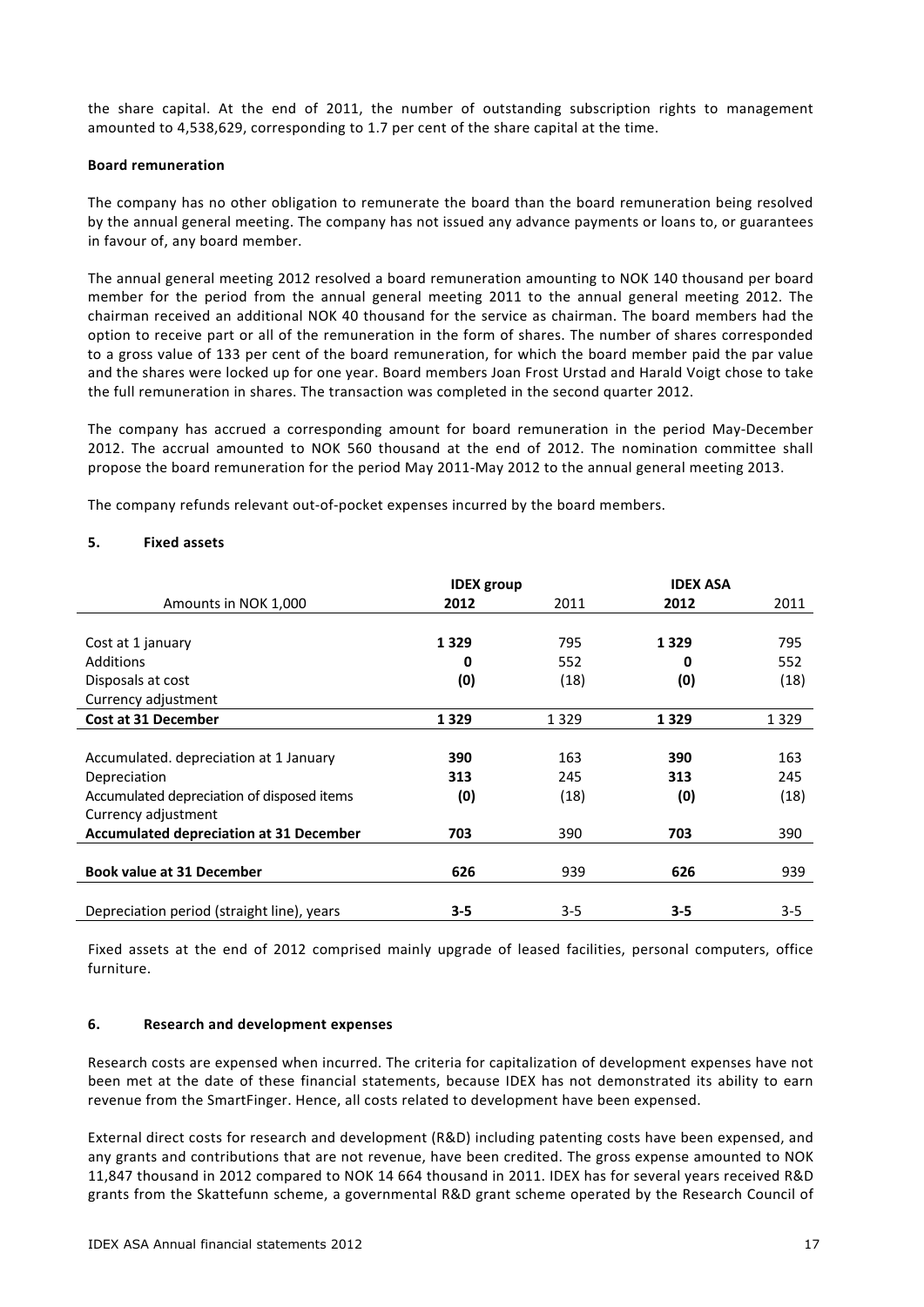Norway. For 2012, IDEX expects to receive NOK 1,100 NOK under Skattefunn, which has been set off against R&D expenses. For 2011 the grant amounted to NOK 1,183 thousand. Net R&D cost was NOK 10,747 thousand in 2012 versus NOK 13,481 thousand in 2011.

In addition to the support that has been credited to costs, NOK 3,445 thousand support under the VerdIKT and EuroStars programmes has been recognised as other income because it is considered related to a delivery of service. The corresponding amount was NOK 1,204 thousand in 2011.

In addition to the direct external R&D costs, about NOK 9,5 million of the payroll expenses in 2012 were related to R&D (2011: NOK 10.5 million). Infrastructure costs are not included.

# **7. Income tax expense**

Note 7 contains information on the parent company only. The subsidiaries have ben inactive and not subject to income tax. The difference in net result before taxes for the group and for the parent company was NOK 21 thousand in 2012, and had no effect on payable or deferred tax (2011: no difference and no tax effect).

| Amounts in NOK 1,000                                               |                                                          |              | <b>IDEX ASA</b> |                |
|--------------------------------------------------------------------|----------------------------------------------------------|--------------|-----------------|----------------|
| Specification of the tax expense for the year                      |                                                          |              | 2011            | 2011           |
| Payable taxes on the result of the year                            |                                                          |              | 0               | 0              |
| Change in deferred tax asset/liability                             |                                                          |              | 0               | 0              |
| Tax expense on net result                                          |                                                          |              | 0               | $\mathbf 0$    |
|                                                                    |                                                          |              |                 |                |
| Amounts in NOK 1,000                                               |                                                          |              | <b>IDEX ASA</b> |                |
| Computation of taxes payable for the year                          |                                                          |              | 2012            | 2011           |
| Net result before taxes                                            |                                                          |              | (33 386)        | (37355)        |
| Permanent differences                                              |                                                          |              | 617             | 1667           |
| Changes in temporary differences                                   |                                                          |              | 110             | (7)            |
| Basis for taxes payable                                            |                                                          |              | (32659)         | (35695)        |
|                                                                    |                                                          |              |                 |                |
| 28% tax, representing total taxes payable on current year's result |                                                          |              | 0               | 0              |
|                                                                    |                                                          |              |                 |                |
|                                                                    |                                                          |              | Change          |                |
| <b>IDEX ASA</b>                                                    | in temporary differences<br><b>Temporary differences</b> |              |                 |                |
| 31 Dec. 2012<br>Amounts in NOK 1,000                               |                                                          | 31 Dec. 2011 | 2012            | 2011           |
| Midlertidige forskjeller                                           | (85)                                                     | 25           | (110)           | $\overline{7}$ |
|                                                                    |                                                          |              |                 |                |
| Amounts in NOK 1,000                                               |                                                          |              | <b>IDEX ASA</b> |                |
| <b>Specification of temporary differences</b>                      |                                                          |              | 31 Dec. 2012    | 31 Dec. 2011   |
| <b>Fixed Assets</b>                                                |                                                          |              | (85)            | 25             |
|                                                                    |                                                          |              |                 |                |
| Amounts in NOK 1,000                                               |                                                          |              | <b>IDEX ASA</b> |                |
| <b>Specification of deferred taxes</b>                             |                                                          |              | 31 Dec. 2012    | 31 Dec. 2011   |
| Losses carried forward                                             |                                                          |              | (315988)        | (283 483)      |
| Temporary differences                                              |                                                          |              | (85)            | 25             |
| Basis for deferred taxes                                           |                                                          |              | (316073)        | (283 458)      |
| Calculated deferred tax, 28 %                                      |                                                          |              | 88 500          | 79 368         |
| Deferred tax asset in the balance sheet                            |                                                          |              | 0               | 0              |
|                                                                    |                                                          |              |                 |                |
| Amounts in NOK 1,000                                               |                                                          |              | <b>IDEX ASA</b> |                |
| Specification of payable taxes in the balance sheet                |                                                          |              | 31 Dec. 2012    | 31 Dec. 2011   |

| Specification of payable taxes in the balance sheet | 31 Dec. 2012 | 31 Dec. 2011 |
|-----------------------------------------------------|--------------|--------------|
| Taxes payable on this year's result                 |              |              |
| Total taxes payable                                 |              |              |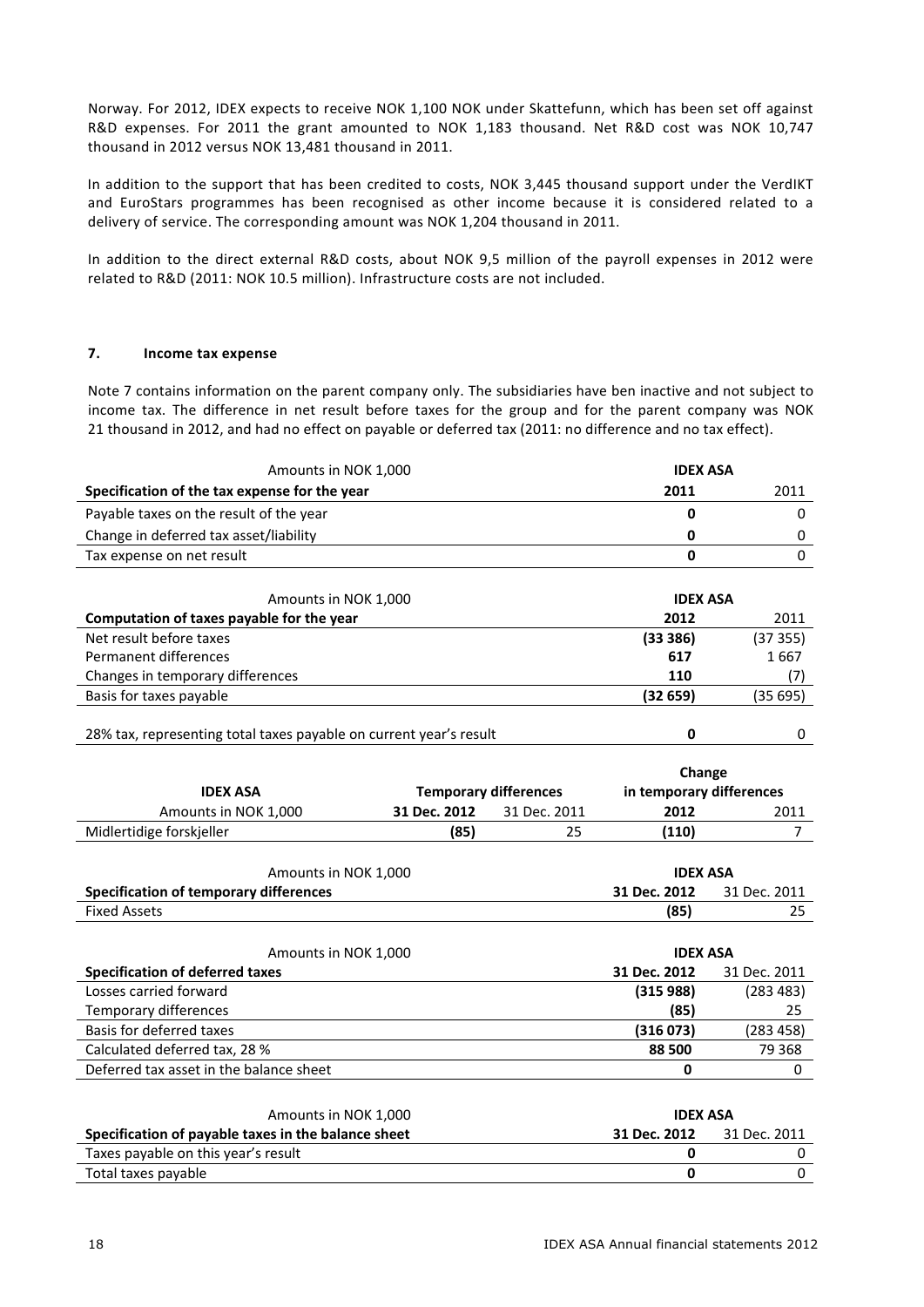| Amounts in NOK 1,000                             | <b>IDEX ASA</b> |          |
|--------------------------------------------------|-----------------|----------|
| Specification of actual tax expense              | 2012            | 2011     |
| Result (loss) before tax                         | (33386)         | (37355)  |
| Theoretical tax expense (income)                 | (9348)          | (10 459) |
| Adjustment permanent differences in prior years  |                 | 1647     |
| Permanent differences                            | 173             | 467      |
| Deferred tax asset not recognised on 31 December | 9521            | 8 3 4 5  |
| Actual tax expense (income)                      | n               |          |

The accumulated deferred tax asset of NOK 9.5 million is virtually entirely related to tax losses carry forward. IDEX has not generated taxable profits in prior years. At 31 December 2012 there was not sufficiently convincing evidence that sufficient taxable profit will be generated, against which the unused tax losses could be applied. There are no restrictions as to how long tax losses may be carried forward.

# **8. Share capital and shareholder information, warrants and incentive subscription rights**

There is one class of shares, and all shares have equal rights and are freely negotiable. There were 309,479,430 shares in the company on 31 December 2012, compared to 271,960,641 shares on 31 December 2011. The share capital is fully paid in. The par value of the shares is NOK 0.15 (15 Norwegian øre) per share. At the end of 2012 there were 1,141 shareholder accounts compared to 1,186 at the end of 2011.

| 2012                                       |             |           |
|--------------------------------------------|-------------|-----------|
|                                            | Number of   | Number of |
|                                            | shares      | warrants  |
| Balance at 1 January                       | 271 960 641 | 9 049 103 |
| Expiry of 2011-warrants on 27 April        |             | (9049103) |
| Private placement on 9 May                 | 9954013     | 9954013   |
| Share issue (board remuneration) on 15 May | 368 712     |           |
| Expiry of 2012-warrants on 14 September    |             | (9954013) |
| Private placement on 8 November            | 27 196 064  |           |
| <b>Balance at 31 December</b>              | 309 479 430 | 0         |

Following solicitation for interest, IDEX completed a successful private placement of shares 9 May 2012. The placement was oversubscribed by 30 per cent, and 9,954,013 new shares were issued at a subscription price of NOK 1.00 per share, raising NOK 10.0 million equity and liquidity before expenses. The annual general meeting on 15 May 2012 resolved to issue one 2012–warrant for each new share. The 2012–warrants were exercisable 3‐14 September 2012, at an exercise price of NOK 1.30 per share. The warrants were out of the money in the exercise period, and none were exercised.

Following the annual general meeting on 15 May 2012, board members Joan Frost Urstad and Harald Voigt elected to receive the board remuneration 2011‐2012 in shares. Each acquired 184,356 shares for which they paid the par value in lieu of a cash board remuneration of NOK 140,000.

On 8 November 2012 IDEX carried out a private placement by book building. The placement was significantly oversubscribed. The board resolved on 9 November 2012 to issue the maximum number of shares according to the authorisation, viz. 27,196,064 shares at a subscription price of NOK 0.75 per share, thereby raising NOK 20.4 million new equity and liquidity before expenses. The capital was fully paid in and registered in 2012.

| I<br>×<br>۰, |  |
|--------------|--|

|                                             | Number of   | Number of  |
|---------------------------------------------|-------------|------------|
|                                             | shares      | warrants   |
| Balance at 1 January                        | 214 933 142 | 39 205 778 |
| Private placement on 8 April                | 18 098 222  | 9 049 103  |
| Share issued (board remuneration) on 19 May | 124 966     |            |
| Warrants exercised on 8 July                | 4 941 579   | (4941579)  |
| Warrants exercised on 12 August             | 33 862 732  | (33862732) |
| Expiry of warrants on 12 August             |             | (401467)   |
| <b>Balance at 31 December</b>               | 271 960 641 | 9 049 103  |
|                                             |             |            |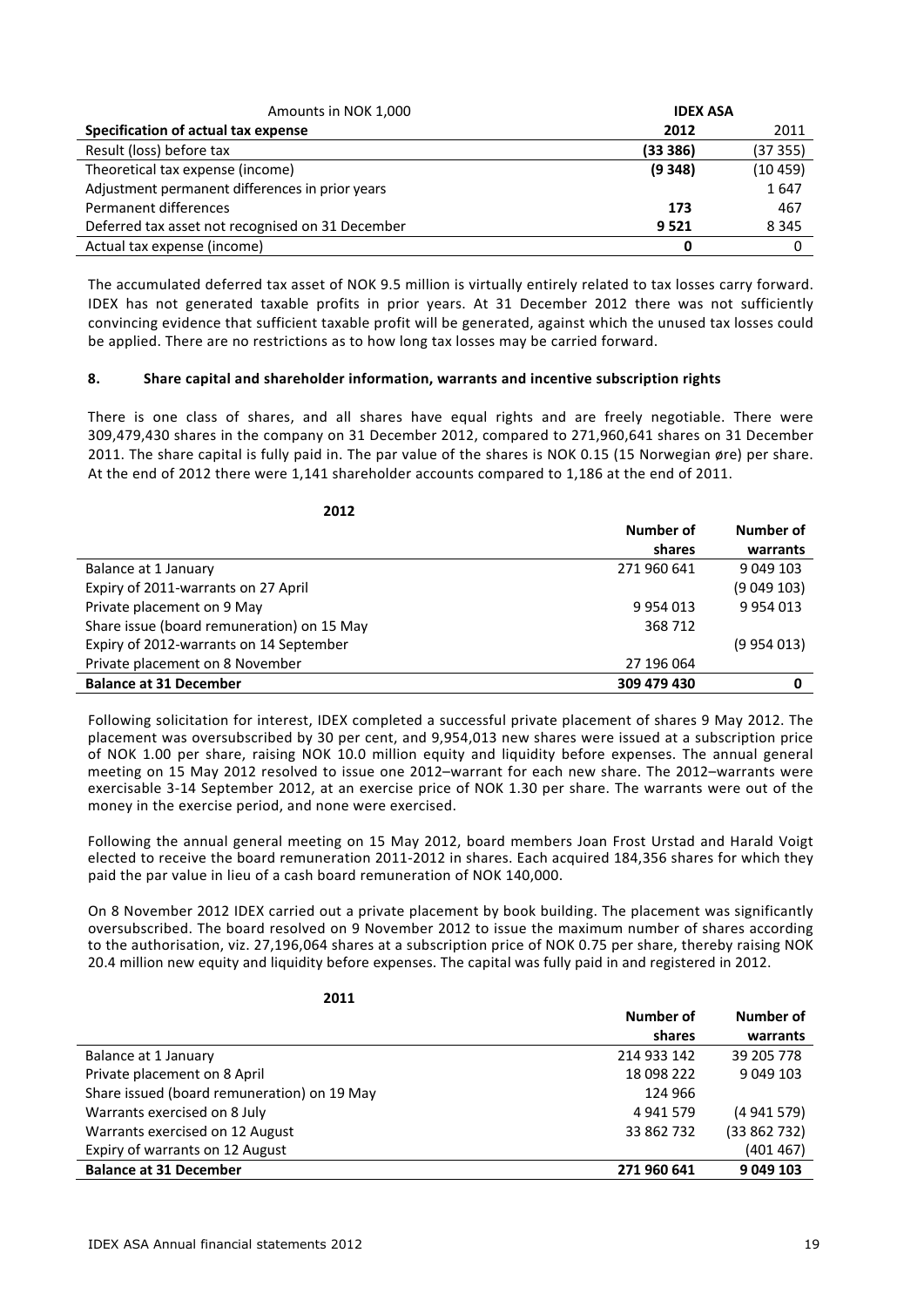Investors who participated in the private placement in April 2011 received one 2011‐warrant for each two new issued shares. The warrants were exercisable at NOK 2.10 per share in the period 16‐27 April 2012 whereafter the warrants expired. None were exercised.

Investors who participated in the private placement in April 2012 received one 2012-warrant for each new issued shares. The warrants were exercisable at NOK 1.30 per share in the period 3‐14 September 2012 whereafter the warrants expired. None were exercised.

|                                         | Number of     | Percent of |
|-----------------------------------------|---------------|------------|
| Top 20 shareholders at 31 December 2012 | shares        | shares     |
| A. S. Holding A/S                       | 77 225 875    | 24.9       |
| <b>Charles Street International Ltd</b> | 37 107 236    | 12.0       |
| Euroclear Bank S.A./N.V. (Nominee)      | 17844366      | 5.8        |
| Colargol Invest AS                      | 17 500 318    | 5.7        |
| <b>Storebrand Vekst</b>                 | 7 785 514     | 2.5        |
| MP Pensjon PK                           | 7 500 000     | 2.4        |
| Hedger Management SA                    | 6 000 000     | 1.9        |
| Rønne, Lars Frithjof                    | 5 700 000     | 1.8        |
| Rønne, Sven Christian                   | 4760953       | 1.5        |
| Marc O'Polo Norge AS                    | 4 613 148     | 1.5        |
| SIX SIS AG (Nominee)                    | 4 5 1 3 0 7 3 | 1.5        |
| Big Top Holding AS                      | 3 500 000     | 1.1        |
| Stålhe Invest AS                        | 3 257 282     | 1.1        |
| Voigt, Harald                           | 3 115 443     | 1.0        |
| Henriksen, Jens Andreas                 | 3 070 000     | 1.0        |
| Frankplads, Jon Ola                     | 3 0 14 200    | 1.0        |
| Høvding, Marit                          | 2 947 342     | 1.0        |
| Engelstad, Simen Falck                  | 2 400 000     | 0.8        |
| Lupum AS                                | 2 2 8 4 6 9 6 | 0.7        |
| Egge Gård AS                            | 2 156 550     | 0.7        |
| Others                                  | 93 183 434    | 30.1       |
| Total                                   | 309 479 430   | 100.0      |

For practical reasons, IDEX does not prepare a list of beneficial owners of holdings in nominee accounts.

|                                                                                                                                |               | 2012                                |               | 2011     |                                     |
|--------------------------------------------------------------------------------------------------------------------------------|---------------|-------------------------------------|---------------|----------|-------------------------------------|
| Shares, warrants and subscription rights<br>held or controlled by primary insiders and<br>their close relations at 31 December | <b>Shares</b> | Incentive<br>subscription<br>rights | <b>Shares</b> | Warrants | Incentive<br>subscription<br>rights |
| Morten Opstad, chairman                                                                                                        | 6 5 5 9 7 2 5 | $\Omega$                            | 6 3 5 9 8 4 5 | 0        | $\Omega$                            |
| Jon Ola Frankplads, board member                                                                                               | 3 912 382     | 0                                   | 3712552       | 0        | 0                                   |
| Hanne Høvding, board member                                                                                                    | 293 477       | 29 657                              | 255 997       | 0        | 29 657                              |
| Joan Frost Urstad, board member                                                                                                | 304 580       | 59 314                              | 110 234       | 0        | 59 314                              |
| Harald Voigt, board member                                                                                                     | 3 115 443     | 59 314                              | 2 571 402     | $\Omega$ | 59 314                              |
| Ralph W. Bernstein, CEO                                                                                                        | 334 638       | 2 7 1 5 2 9 7                       | 334 638       | 0        | 2 731 963                           |
| Inge Berge, IR and business development                                                                                        | 66 630        | 3 000 000                           |               |          |                                     |
| John R. Robinson, VP of sales and marketing                                                                                    | 0             | 1 100 000                           | 0             | $\Omega$ | 1 100 000                           |
| Erling Svela, CFO                                                                                                              | $\Omega$      | 706 666                             | $\Omega$      | $\Omega$ | 706 666                             |
| Kristian Wiermyhr, strategic projects and IR                                                                                   | 3 5 7 4 7 3 5 | 3 000 000                           |               |          |                                     |
| Total                                                                                                                          | 18 18 16 10   | 10 670 248                          | 13 344 668    | $\Omega$ | 4 686 914                           |

The board may grant up to 27,196,064 incentive subscription rights under the 2012 subscription rights based incentive programme resolved by the annual general meeting on 15 May 2012, but limited in such a way that the total number of subscription rights outstanding may not exceed 10 per cent of the number of shares. The subscription rights may be granted to employees and individual contractors performing similar work in IDEX.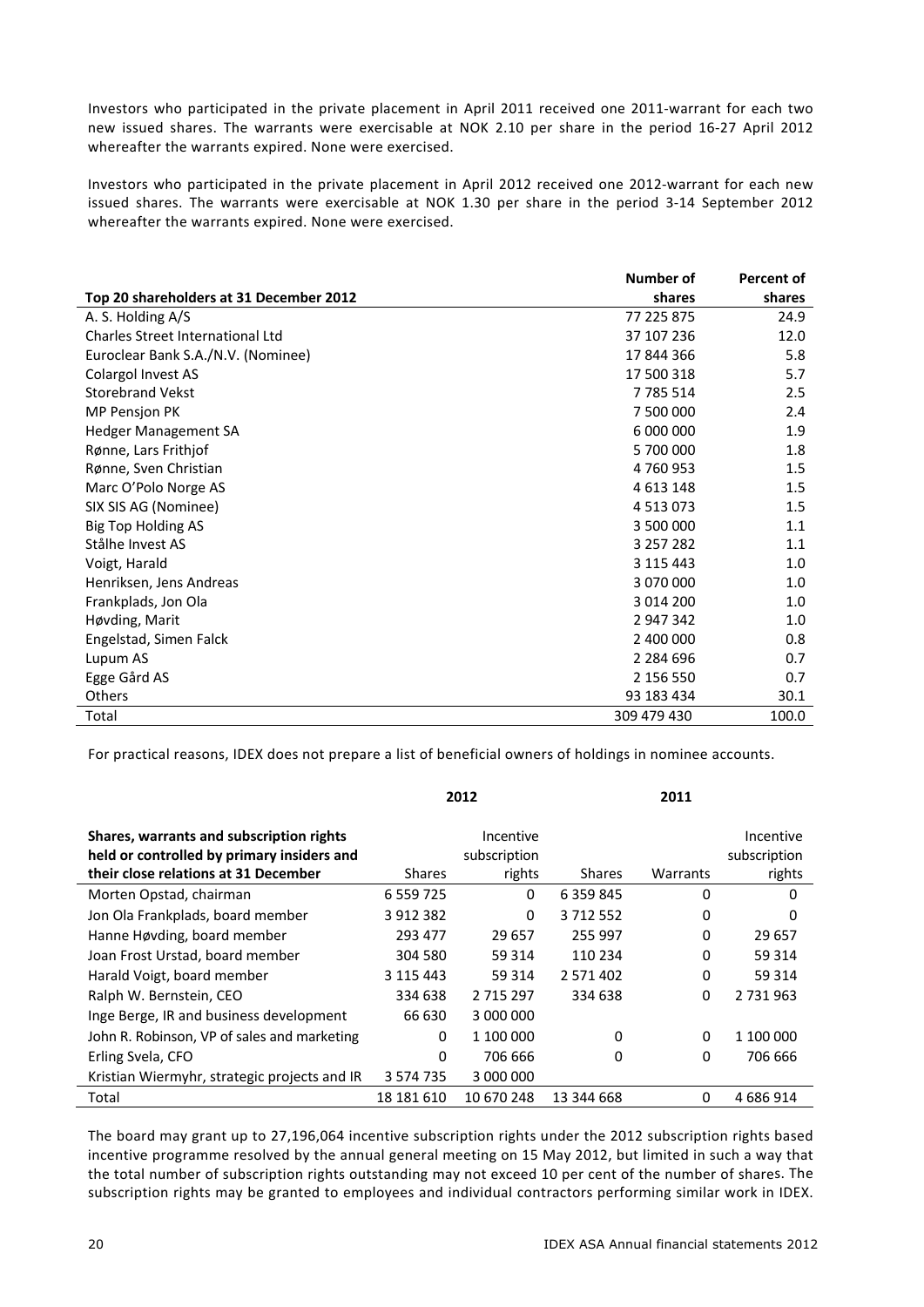The exercise price shall be equal to the average closing price of the IDEX share on ten trading days preceding the date of the grant. The subscription rights vest in four equal tranches every 12 months after the date of the grant and lapse on the fifth anniversary after the programme was resolved. The board may at grant resolve higher exercise prices and/or differing vesting schedules. Grants under programmes for prior years have the same vesting shcedule and duration. The recipient must remain an employee or working contractor in IDEX at the time of vesting or exercise. There are no cash settlement alternatives.

The board resolved on 30 August 2012 to grant a total of 6,000,000 incentive subscription rights to two contractors under the company's 2012 subscription rights plan as resolved at the annual general meeting on 15 May 2012. The exercise price of the subscription rights is NOK 1.00 per share for 3,000,000 shares and NOK 1.30 per share for 3,000,000 shares. 1/3 of the subscription rights in each category vest at grant, 1/3 vest 9 months after the grant and 1/3 vest 18 month after the grant. The subscription rights expire on 30 August 2014.

| 2012         |                | 2011         |                |
|--------------|----------------|--------------|----------------|
| Number of    | Weighted       | Number of    | Weighted       |
| subscription | average        | subscription | average        |
| rights       | exercise price | rights       | exercise price |
| 14 596 266   | 1.32           | 8917096      | 1.31           |
| 6 000 000    | 1.15           | 5 707 500    | 1.40           |
|              |                |              |                |
| (2566917)    | 1.04           |              |                |
| (284090)     | 2.40           | (28 330)     | 15.25          |
| 17 745 259   | 1.28           | 14 596 266   | 1.32           |
|              |                |              |                |
| 8 675 174    | 1.26           | 3766939      | 1.34           |
|              |                |              |                |
| 6 000 000    | 0.23           | 5 707 500    | 1.00           |
|              |                |              |                |

The fair value for the subscription rights granted in the year has been calculated by use of the Black & Scholes option pricing model applying the following assumptions applied in 2012:

- Exercise price NOK 1.00‐1.30 per share, weighted average NOK 1.15 per share
- Actual share price at date of grant average NOK 0.74 per share
- Duration up to 2.0 years
- Volatility of share price based on share price history 90 per cent
- Risk free interest rate of 1.4 per cent
- No expected dividend payment
- Actual population of subscription rights holders, no attrition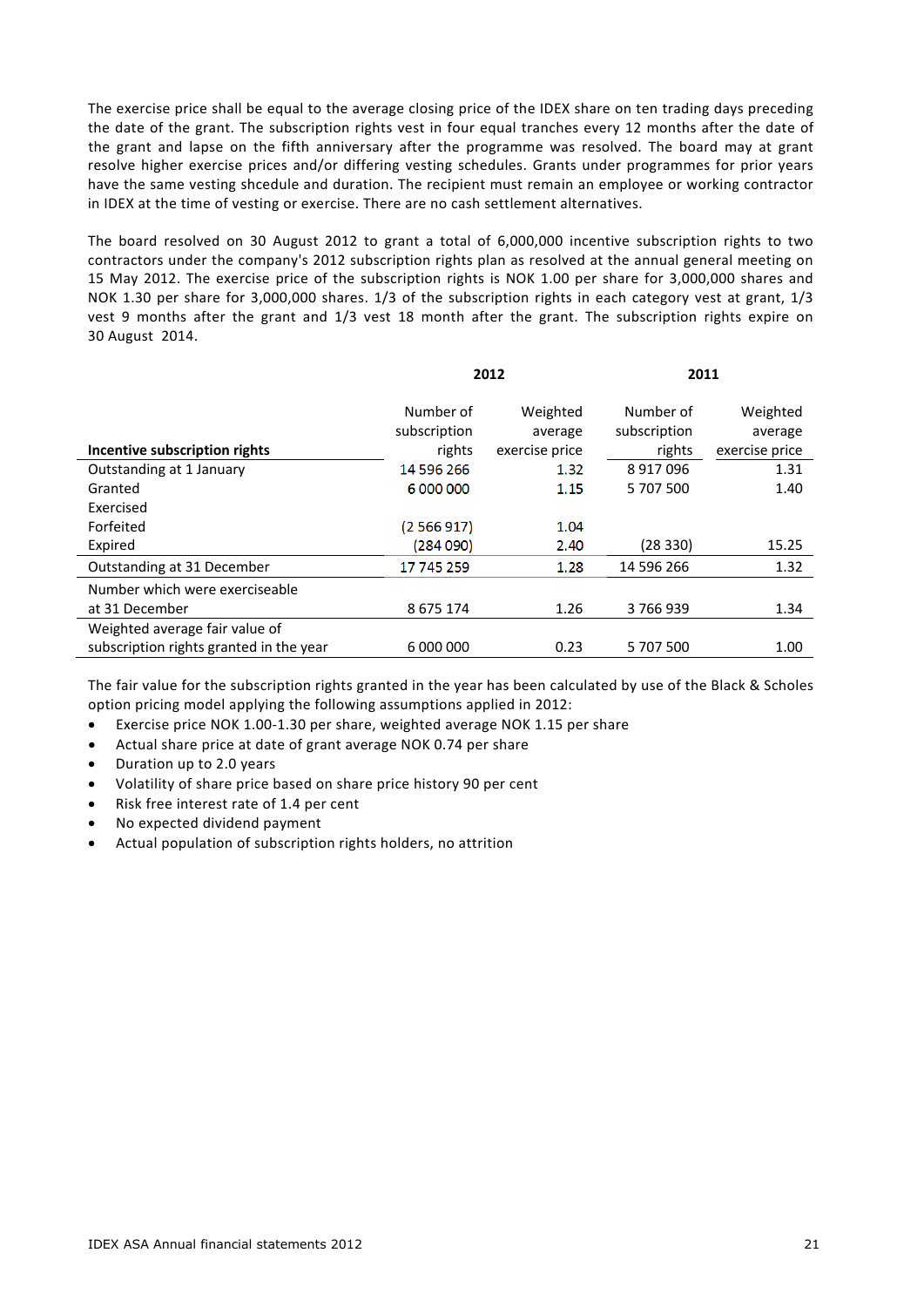| Incentive subscription      |              |              |              | Number of    |                |
|-----------------------------|--------------|--------------|--------------|--------------|----------------|
| rights outstanding          |              |              | Grantee      | subscription | Exercise price |
| at 31 December 2012         | Grant date   | Expiry date  | capacity     | rights       | <b>NOK</b>     |
| Hanne Høvding,              | 18 Jun. 2008 | 18 Jun. 2013 | board remun. | 3 1 2 5      | 10.83          |
| board member                | 11 May 2010  | 11 May 2015  | board remun. | 26 5 32      | 1.20           |
| Joan Frost Urstad,          |              |              |              |              |                |
| board member                | 18 Jun. 2008 | 18 Jun. 2013 | board remun. | 6 2 5 0      | 10.83          |
|                             | 11 May 2010  | 11 May 2015  | board remun. | 53 064       | 1.20           |
| Harald Voigt,               | 18 Jun. 2008 | 18 Jun. 2013 | board remun. | 6 2 5 0      | 10.83          |
| board member                | 11 May 2010  | 11 May 2015  | board remun. | 53 064       | 1.20           |
| Ralph W. Bernstein,         | 26 Aug. 2008 | 18 Jun 2013  | employee     | 42 342       | 8.85           |
| CEO                         | 8 Oct. 2009  | 8 May 2014   | employee     | 339 622      | 0.90           |
|                             | 8 Oct. 2009  | 8 May 2014   | employee     |              | 1.20           |
|                             | 2 Nov. 2010  | 11 May 2015  | employee     | 250 000      | 1.02           |
|                             | 2 Nov. 2010  | 11 May 2015  | employee     | 250 000      | 1.50           |
|                             | 10 Apr. 2011 | 11 May 2015  | employee     | 500 000      | 1.96           |
| Inge Berge,                 | 30 Aug. 2012 | 30 Aug. 2014 | contractor   | 1 500 000    | 1.00           |
| IR and business development | 30 Aug. 2012 | 30 Aug. 2014 | contractor   | 1 500 000    | 1.30           |
| John R. Robinson,           | 2 Aug. 2010  | 11 May 2015  | employee     | 850 000      | 0.98           |
| VP of sales and marketing   | 10 Apr. 2011 | 11 May 2015  | employee     | 250 000      | 1.96           |
| Erling Svela,               | 8 Oct. 2010  | 8 May 2014   | employee     | 66 666       | 1.20           |
| <b>CFO</b>                  | 10 Apr. 2011 | 11 May 2015  | employee     | 640 000      | 1.96           |
| Kristian Wiermyhr,          | 30 Aug. 2012 | 30 Aug. 2014 | contractor   | 1 500 000    | 1.00           |
| strategic projects og IR    | 30 Aug. 2012 | 30 Aug. 2014 | contractor   | 1 500 000    | 1.30           |
| Other employees             | 26 Aug. 2008 | 18 Jun. 2013 |              | 39 639       | 8.85           |
|                             | 8 Oct. 2009  | 8 May 2014   |              | 2 2 64 148   | 0.90           |
|                             | 8 Oct. 2009  | 8 May 2014   |              | 1578724      | 1.20           |
|                             | 7 May 2010   | 8 May 2014   |              | 250 000      | 1.20           |
|                             | 16 Dec. 2010 | 11 May 2015  |              | 920 000      | 1.60           |
|                             | 10 Apr. 2011 | 11 May 2015  |              | 977 500      | 1.96           |
|                             | 23 Oct. 2011 | 19 May 2016  |              | 1025000      | 0.94           |
| Total                       |              |              |              | 17 745 259   |                |

# **9. Board authorisations to issue shares or acquire own shares**

Only authorisations valid on 31 December 2012 have been included. The authorisations were resolved at the annual general meeting 2012 and are valid until the annual general meeting 2013 but no longer than 30 June 2013. The combined issue under both authorisations may not exceed 27,196,064 shares.

|                                                               | Authorised | <b>Issued</b> |
|---------------------------------------------------------------|------------|---------------|
|                                                               | number of  | number of     |
| Purpose of the authorization                                  | shares     | shares        |
| Private placement of shares to raise additional capital       | 27 196 064 | 27 196 064    |
| Issue of shares in a rights issue to raise additional capital | 27 196 064 |               |

There were no authorisations to purchase own shares in effect at the end of 2012.

# **10. Events after 31 December 2012**

Between 31 December 2012 and the date of these annual financial statements no events have occurred which may siginificantly impact the result for 2012 or the value of the company's assets and debt at the end of 2012.

The board of directors of IDEX resolved on 9 January 2013 to grant a total of 4,700,000 incentive subscription rights to employees under the company's 2012 incentive subscription rights plan as resolved at the annual general meeting on 15 May 2012. The exercise price of the subscription rights is NOK 1.00 per share for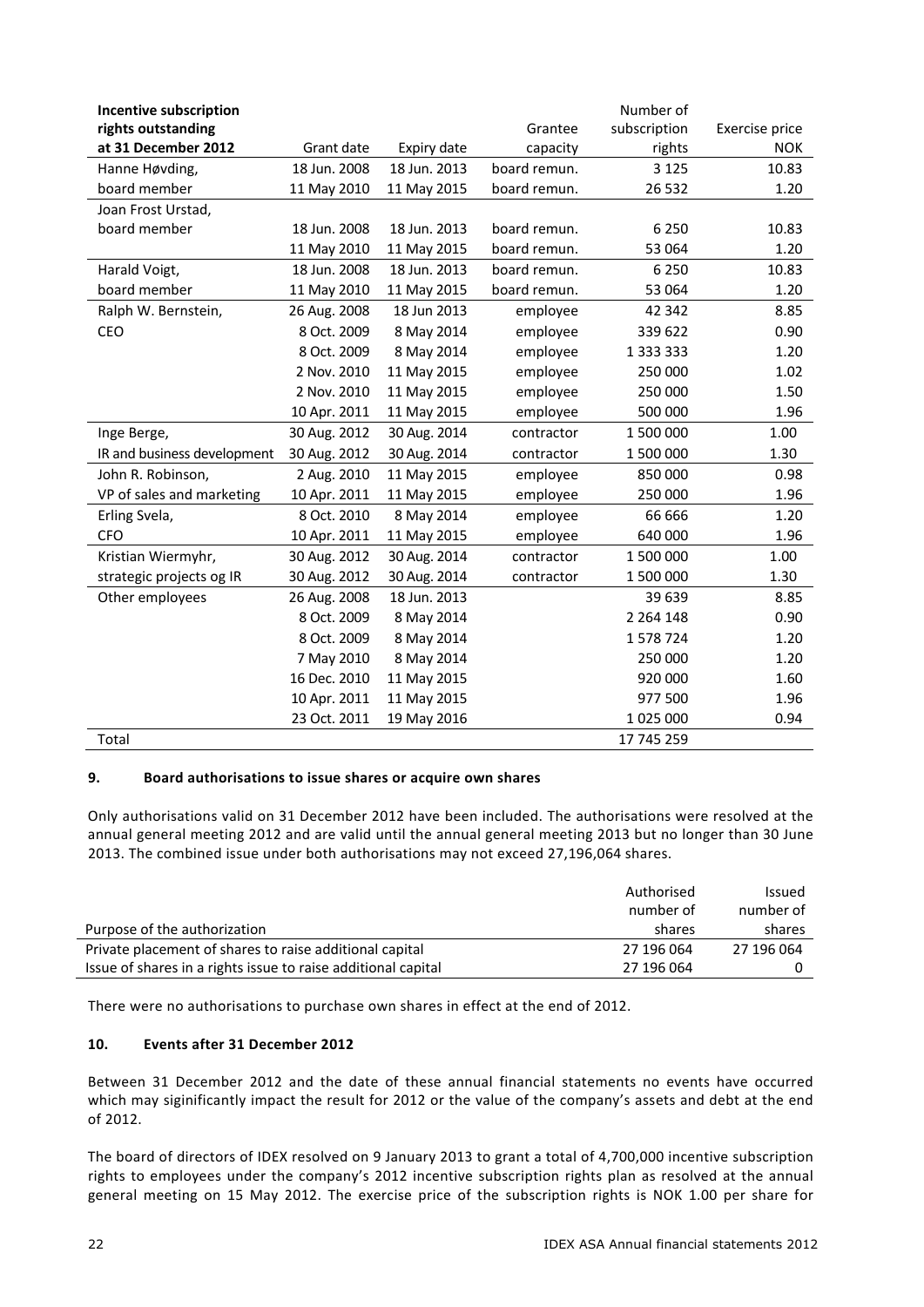2,350,000 shares and NOK 1.30 per share for 2,350,000 shares. 25 per cent of each lot of the subscription rights vest on each anniversary from the date of the grant. The subscription rights expire on 15 May 2017.

The board of directors resolved on 23 January 2013 to issue a total of 275,000 shares to employees who exercised incentive subscription rights under the company's 2011 incentive subscription rights plan. The price per share was NOK 0.94. The capital has been paid in and registered. On 19 April 2013 the board resolved to issue 425,000 shares to an employee who exercised incentive subscription rights under the company's 2010 incentive subscription rights plan. The price per share was NOK 0.98. The capital has been paid in and will be registered soonest.

On 22 April 2013 the board resolved to propose to the annual general meeting on 16 May 2013 that the company shall issue 18,771,250 shares in a private placement of new shares at NOK 1.60 per share, which will raise NOK 30.0 million before expenses. By a book building process, the company has received irrevocable subscription commitments for the full amount. Significant shareholders and also the board members who hold or control shares have committed themselves to vote for the proposal.

# **11. Earnings per share**

Earnings per share shall be calculated by dividing the profit or loss for the period by the weighted average number of ordinary shares outstanding in the year. Earnings per fully diluted share shall be calculated based on the result for the year divided by the weighted average number of fully diluted shares. In case of a net loss, the dilution would reduce the loss per share. In that case the effect of dilution is not taken into account.

|                                                                       | <b>IDEX</b> group |             |
|-----------------------------------------------------------------------|-------------------|-------------|
|                                                                       | 2012              | 2011        |
| Net profit (loss) for the year (NOK 1,000)                            | (33365)           | (37355)     |
| Number of ordinary shares in issue at 31 December                     | 309 479 430       | 271 960 641 |
| Weighted average basic number of ordinary shares                      | 281 405 296       | 242 434 609 |
| Weighted average diluted number of shares                             | 282 395 678       | 264 397 686 |
| Basic and diluted profit (loss) per share in the year (NOK per share) | (0.12)            | (0.15)      |

# **12. Audit fees**

Audit fees for the statutory audit of 2011 amounted to NOK 195 thousand (2011: NOK 195 thousand) and for other assurance services NOK 48 thousand (2018: NOK 8 thousand. Fees related to tax assistance amounted to NOK 38 thousand (2011: NOK 38 thousand) and other services, such as confirmations related to capital increases NOK 35 thousand (2011: NOK 38 thousand). Total fees for 2012 amounted to NOK 316 thousand (2011: NOK 279 thousand).

# **13. Financial obligations; other payables and other receivables; contingent assets and liabilities**

IDEX had no significant financial obligations at the end of 2012 or 2011. In 2009, the company entered into a five‐years' leasehold agreement for facilities. The annual rent and cost sharing is prepaid quarterly and the lease obligation amounted at the end of 2012 to NOK 544 thousand per year, with annual adjustment in line with price indices.

Ongoing expenses are generally paid monthly and accounts payable were largely due in less than one month. The supplier accounts payables denominated in EUR amounted to NOK 473 thousand, in SEK amounted to NOK 119 thousand and in USD amounted to NOK 93 thousand. Other short-term liabilities, amounting to NOK 3,250 thousand, were mainly for accrued expenses, and all were due in 12 months or less. NOK 1,229 thousand were due in less than 3 months, NOK 1,899 thousand were due in 3‐6 months and NOK 122 thousand in more than 6 months.

Customer accounts receivables amounted to NOK 17 thousand, denominated in USD. Other receivables, amounting to NOK 3,715 thousand, were all due in less than 12 months: NOK 2,615 thousand were due in less than 3 months, related to VAT refund and government support, and NOK 1,100 thousand, related to Skattefunn contribution for 2012, were due in more than 6 months.

IDEX had no contingent assets or liabilities at the end of 2012 or 2011.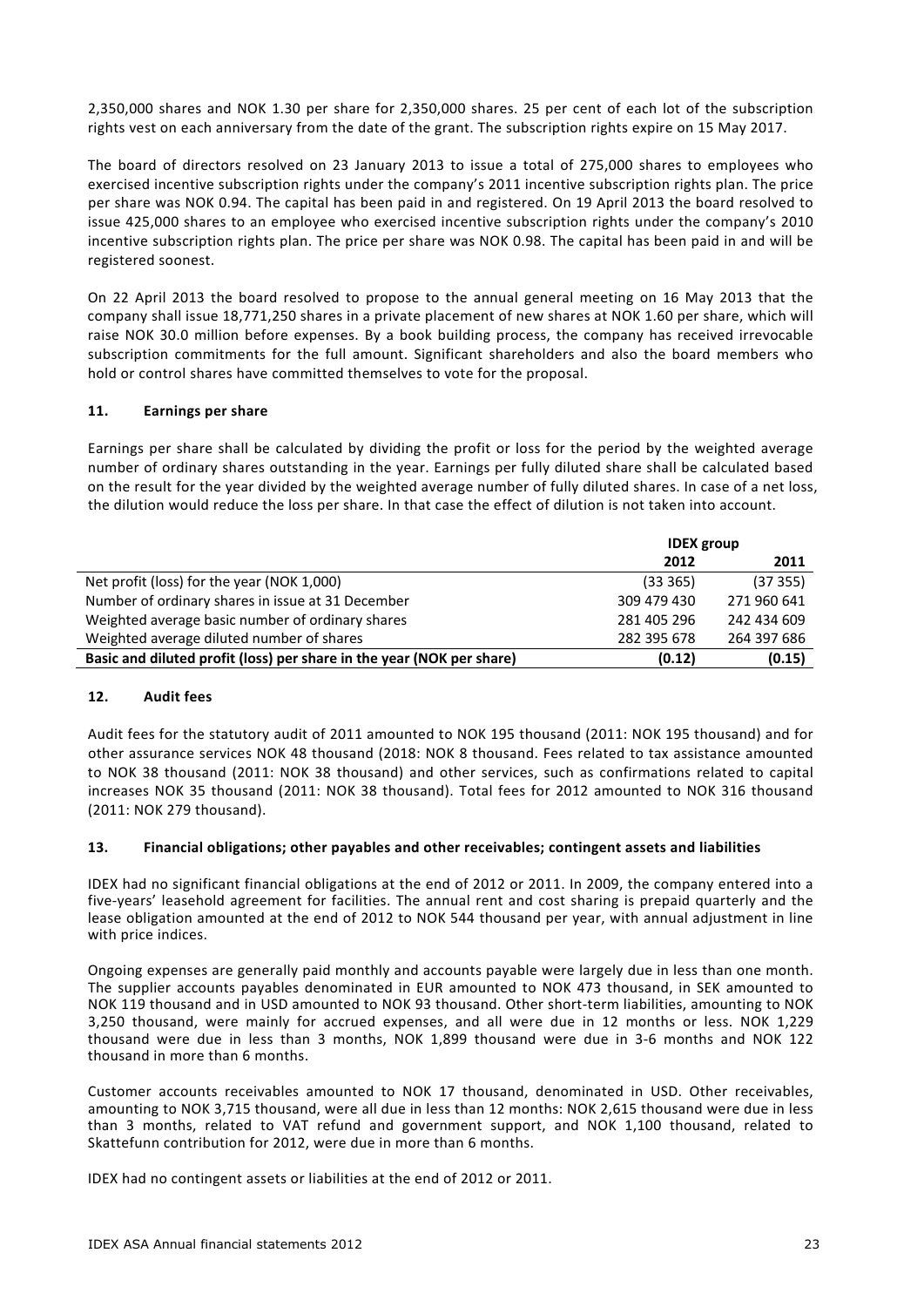# **14. Related party transactions**

The company's significant shareholders, board members and management are considered related parties. All transactions with related parties have been carried out on arm's length principle. Salary and board remuneration to related parties has been disclosed in note 4. See also note 8.

The chairman is a partner and chairman of the board in Advokatfirma Ræder DA. The law firm provided services to the company amounting to NOK 2,425 thousand in 2012 (2012: NOK 2,061 thousand). The amount in 2012 includes, among other assignments, Ræder's work with the private placement in April and the private placement in November 2012, including a listing prospectus. (2011: significant work with the private placement in April and the warrants exercise in the third quarter 2011.) The amount includes accruals. The board approved in December 2011 that the company entered into a limited service agreement with a company controlled by board member Joan Frost Urstad. The agreement was entered into in January 2012 and the assignment completed in the first quarter 2012.

Frost Urstad Consult AS, which is controlled by board member Joan Frost Urstad, charged IDEX NOK 71 thousand including expenses for services conducted by Joan Frost Urstad in the first quarter of 2012. The assignment was completed in the first quarter.

Lupum AS, which is a shareholder in IDEX and is controlled by Kristian Wiermyhr who is a contracted member of management and also a shareholder in IDEX, has charged IDEX NOK 400 thousand for ongoing services conducted by Kristian Wiermyhr in 2012. Lupum AS was allocated 199,880 shares in the private placement on 8 November 2012. The book building and placement of the shares was managed by Kristian Wiermyhr. According to the service agreement with Lupum AS, Lupum AS received a commission on funds raised in the equity issue where Kristian Wiermyhr had facilitated and procured such investment. The commission amounted to NOK 454 thousand. IDEX also refunds the out-of-pocket expenses related to the ongoing services and the placement. The board resolved on 30 August 2012 to grant 3,000,000 incentive subscription rights to Kristian Wiermyhr under IDEX's 2012 subscription rights plan as resolved at the annual general meeting on 15 May 2012. The exercise price of the subscription rights is NOK 1.00 per share for 1,500,000 shares and NOK 1.30 per share for 1,500,000 shares. 1/3 of the subscription rights in each category vest at grant, 1/3 vest 9 months after the grant and 1/3 vest 18 month after the grant. The subscription rights expire on 30 August 2014.

Charles Street Services Limited (CSSL) also assisted IDEX in the book building and placement of shares in the private placement on 8 November 2012. CSSL has received a commission on funds raised in the Private Placement where CSSL facilitated and procured such investment. The commission amounted to NOK 335 thousand.

There were no overdue open items with related parties at the end of 2012 or 2011. See also note 4.

The subsidiaries in the USA, which were dissolved on 30 November 2012, were also close relations to the parent company IDEX ASA. See note 17. The parent company purchased sales and marketing services from the subsidiary Idex America Inc. The services were purchased at actual full cost without profit. The purchases amounted to NOK 129 thousand in 2012 (2011: NOK 70 thousand). There were no open items at the end of 2012. At the end of 2011, only the amount for the fourth quarter of the year was unsettled and was paid early in 2012.

# **15. Government grants**

| Amounts in NOK 1,000   | <b>IDEX group and IDEX ASA</b> |         |
|------------------------|--------------------------------|---------|
| Grants during the year | 2012                           | 2011    |
| SkatteFunn             | 1 100                          | 1 1 3 3 |
| VerdIKT                | 1980                           | 1 2 0 4 |
| EuroStars              | 1465                           |         |
| Other schemes          |                                | 50      |

To receive grants from SkatteFunn, the company has to be a research and development company. It is also required that the company reports progress and achievements as well as project costs to the Research Council of Norway. The Skattefunn grant for 2012 will be paid out in the second half of 2013. There are similar conditions for the VerdIKT and EurjoSTARS schemes, where the support for 2012 was partly advanced in 2012 and the residual will be paid out in the first quarter of 2013. See also note 6.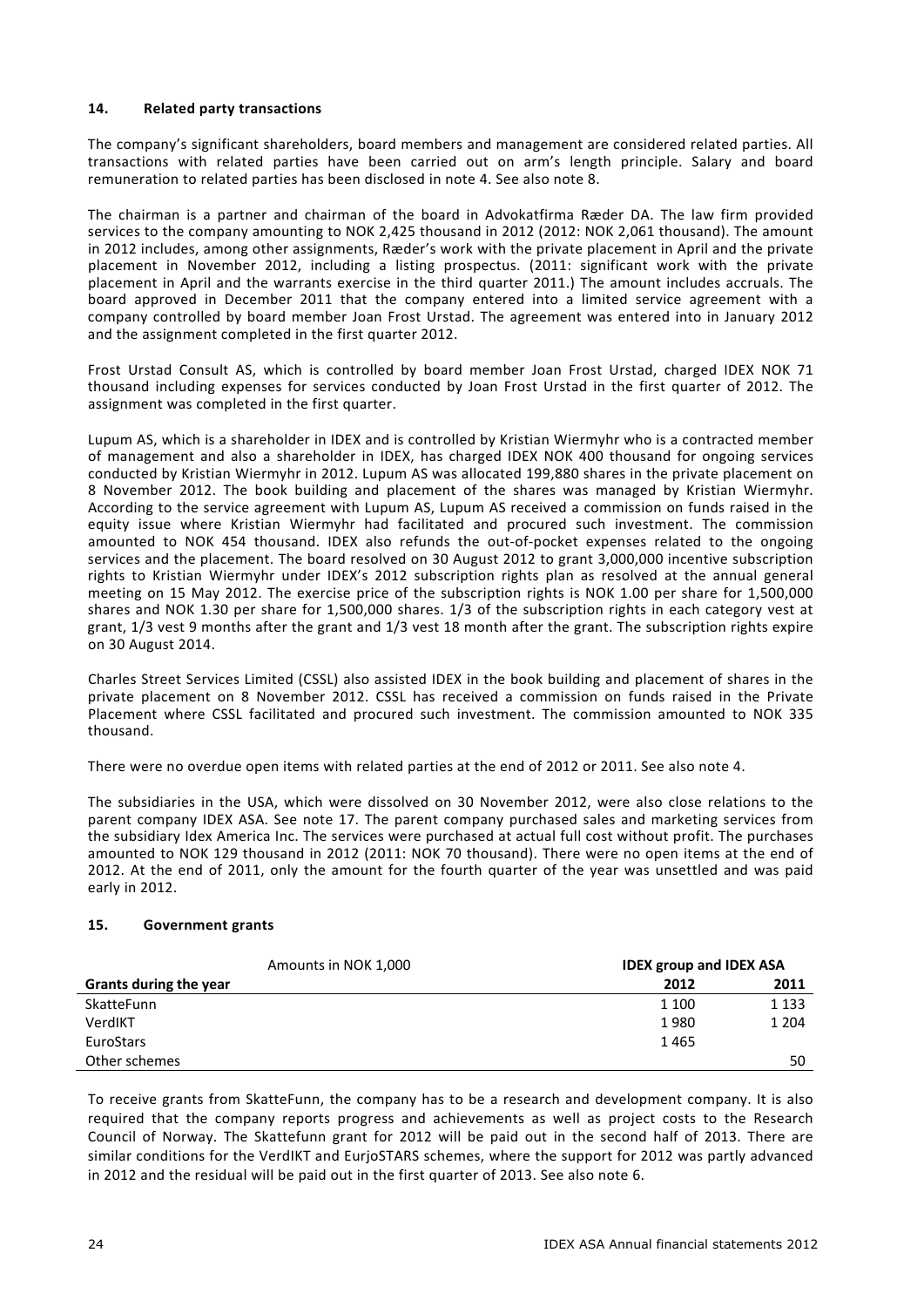# **16. Restricted assets**

IDEX has placed an amount corresponding to about 6 months' rent, allocations and VAT of its leasehold facilities on an escrow account. At the end of 2012, the escrow account amounted to NOK 332 thousand (2011: NOK 325 thousand).

At the end of 2011, NOK 170 thousand of bank deposits were restricted to cover credit lines on purchasing cards. The amount was released in 2012.

#### **17. Subsidiaries**

The following subsidiaries have been included in the consolidated financial statements. The companies were inactive through 2012 and 2011 and were dissolved on 30 November 2012.

| Subsidiaries dissolved at 30 November 2012 | Ownership | <b>Share of votes</b> |
|--------------------------------------------|-----------|-----------------------|
| IDEX Holding Company Inc., Delaware, USA   | 100 %     | 100 %                 |
| IDEX America Inc., Delaware, USA           | 100 %     | 100 %                 |

IDEX Holding Company Inc. ("Holding") was a holding company for the business in the USA. IDEX America Inc. was held by Holding and had been established to conduct marketing and sales of IDEX`products in the USA.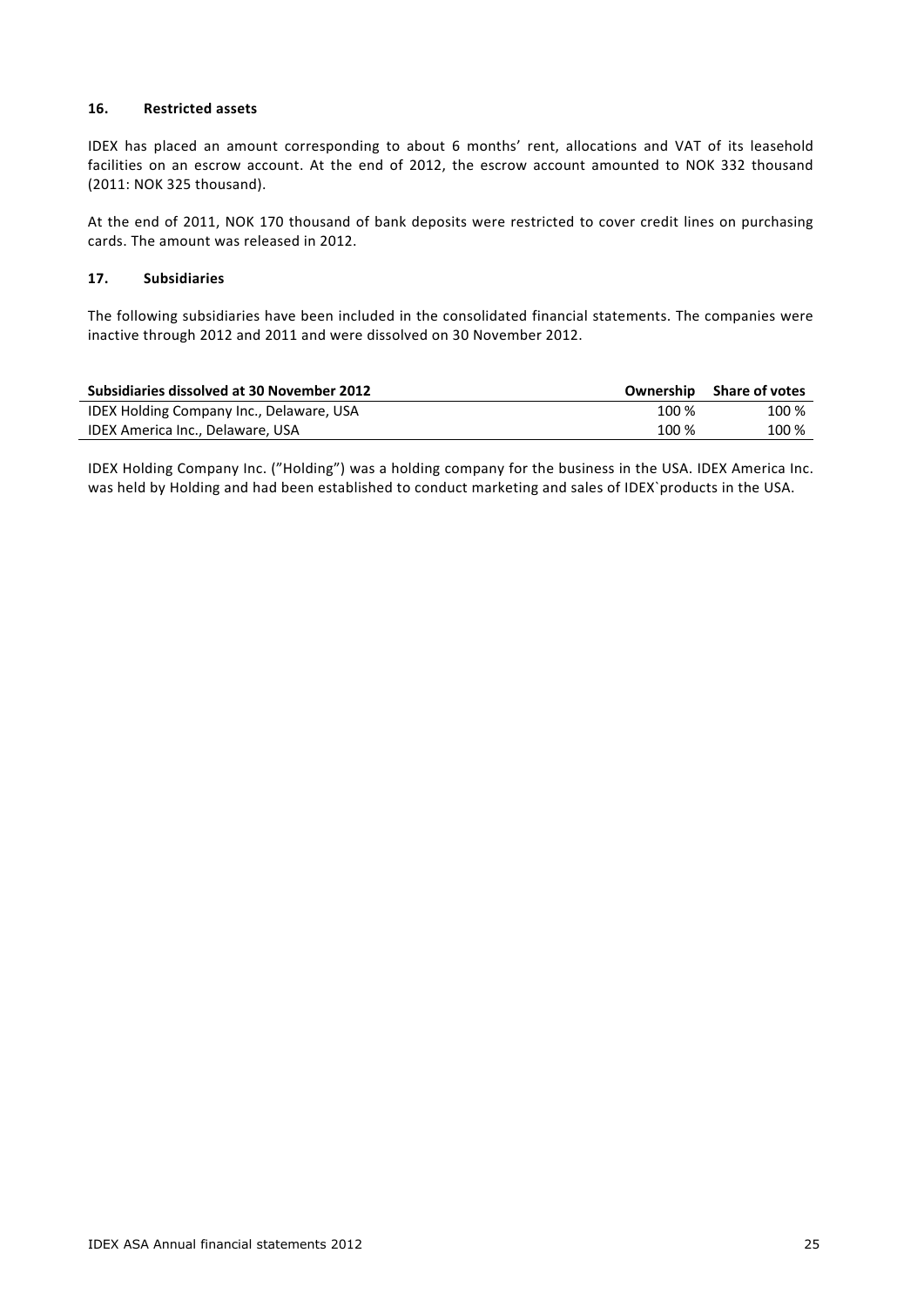# **Responsibility statement**

The board and the managing director have today reviewed and approved this report from the board of directors as well as the annual financial statements for the IDEX group and the parent company IDEX ASA as at 31 December 2012.

The consolidated annual financial statements and the annual financial statements for IDEX ASA have been prepared in accordance with IFRS as adopted by the EU and the additional requirements in the Norwegian accounting act. The notes are an integral part of the respective financial statements. The report from the board of directors have been prepared in accordance with the Norwegian accounting act and generally accepted accounting practice in Norway.

We confirm, to the best of our knowledge, that the information presented in the financial statements gives a true and fair view of the group's and the parent company's assets, liabilities, financial position and result for the period viewed in their entirety, and that the report from the board of directors gives a true and fair view of the development, performance and financial position of the group and the parent company, and includes a description of the principal risks and uncertainties which the group and the parent company are facing.

> Oslo, 23 April 2013 The board of directors of IDEX ASA

chairman / V board member board member

Morten Opstad / Jon Ola Frankplads Hanne Høvding

board member board member CEO

anne Havding

Joan Frost Urstad Millet Ralph W. Bernstein Millet Ralph W. Bernstein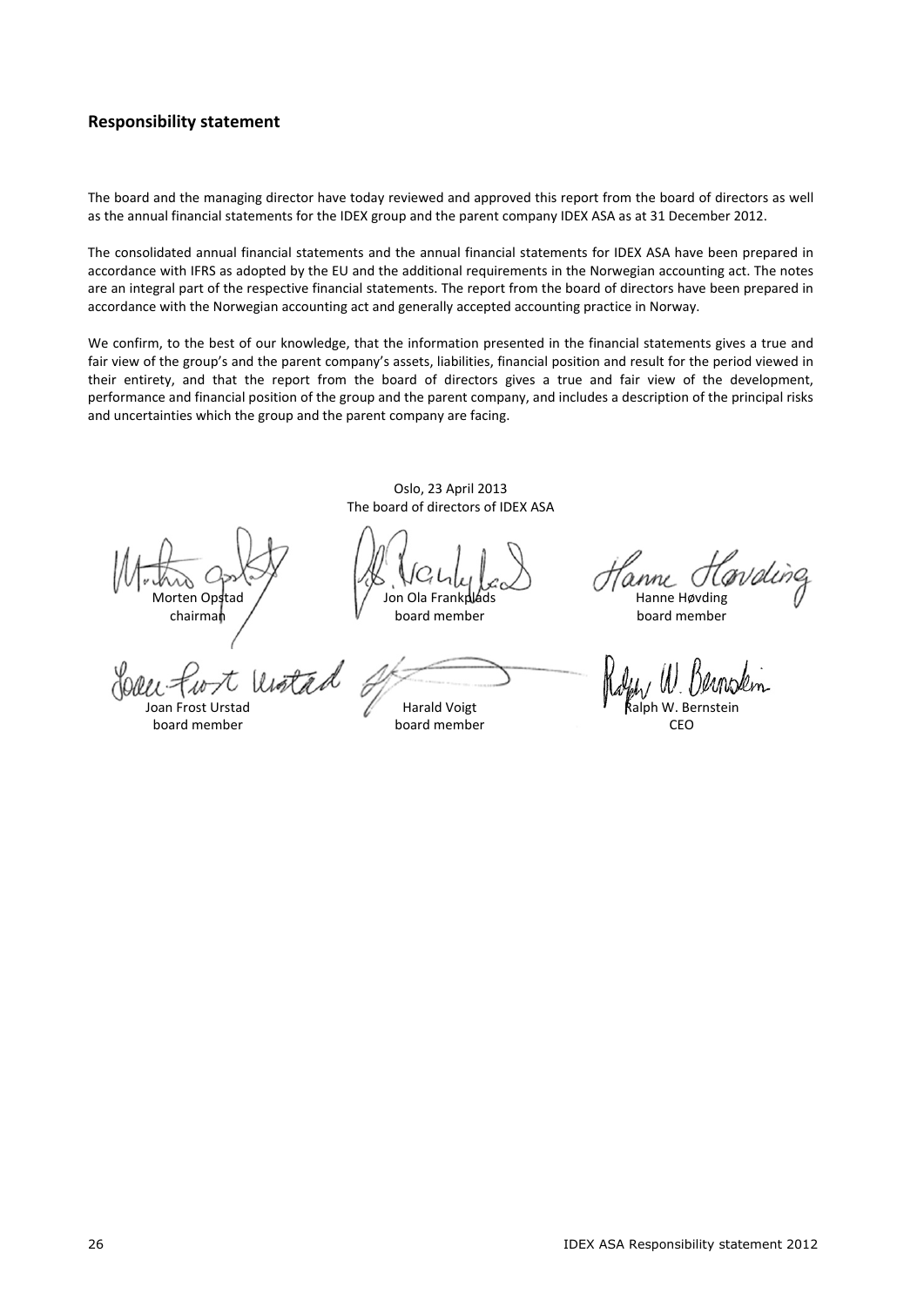#### **Auditor's report**



To the Annual Shareholders' Meeting of **IDEX ASA** 

State Authorised Public Accountants Ernst & Young AS

Dránning Lufothias gato 8 NO-0191 Osin 36lo Atrium, P.O. Bax 20, NO-8051 Usin Business Register: NO/376 386 387 MM/<br>Taji : H47 24 20 24 83<br>H4x : H47 24 20 24.51 WWW.By TTD

Michael of the Norwegian Institute of Public Ambaumtanas

#### **AUDITOR'S REPORT**

#### Report on the financial statements

We have audited the accompanying financial statements of IDEX ASA, comprising the financial statements for the Parent Company and the Group. The financial statements of the Parent Company and the Group comprise the statement of financial position as at 31 December 2012, the statements of comprehensive income, cash flows and changes in equity for the year then ended as well as a summary of significant accounting policies and other explanatory information.

The Board of Directors' and Chief Executive Officer's responsibility for the financial statements The Board of Directors and Chief Executive Officer are responsible for the preparation and fair presentation of these financial statements in accordance with International Financial Reporting Standards as adopted by the EU, and for such internal control as the Board of Directors and Chief Executive Officer determine is necessary to enable the preparation of financial statements that are free from material misstatement, whether due to fraud or error.

#### Auditor's responsibility

Our responsibility is to express an opinion on these financial statements based on our audit. We conducted our audit in accordance with laws, regulations, and auditing standards and practices generally accepted in Norway, including International Standards on Auditing. Those standards require that we comply with ethical requirements and plan and perform the audit to obtain reasonable. assurance about whether the financial statements are free from material misstatement.

An audit involves performing procedures to obtain audit evidence about the amounts and disclosures in the financial statements. The procedures selected depend on the auditor's judgment, including the assessment of the risks of material misstatement of the financial statements, whether due to fraud or error. In making those risk assessments, the auditor considers internal control relevant to the entity's preparation and fair presentation of the financial statements in order to design audit procedures that are appropriate in the circumstances, but not for the purpose of expressing an opinion on the effectiveness of the entity's internal control. An audit also includes evaluating the appropriateness of accounting policies used and the reasonableness of accounting estimates made by management, as well as evaluating the overall presentation of the financial statements.

We believe that the audit evidence we have obtained is sufficient and appropriate to provide a basis for our audit opinion on the financial statements for the Parent Company and the Group.

Welsham a minimum & an options comes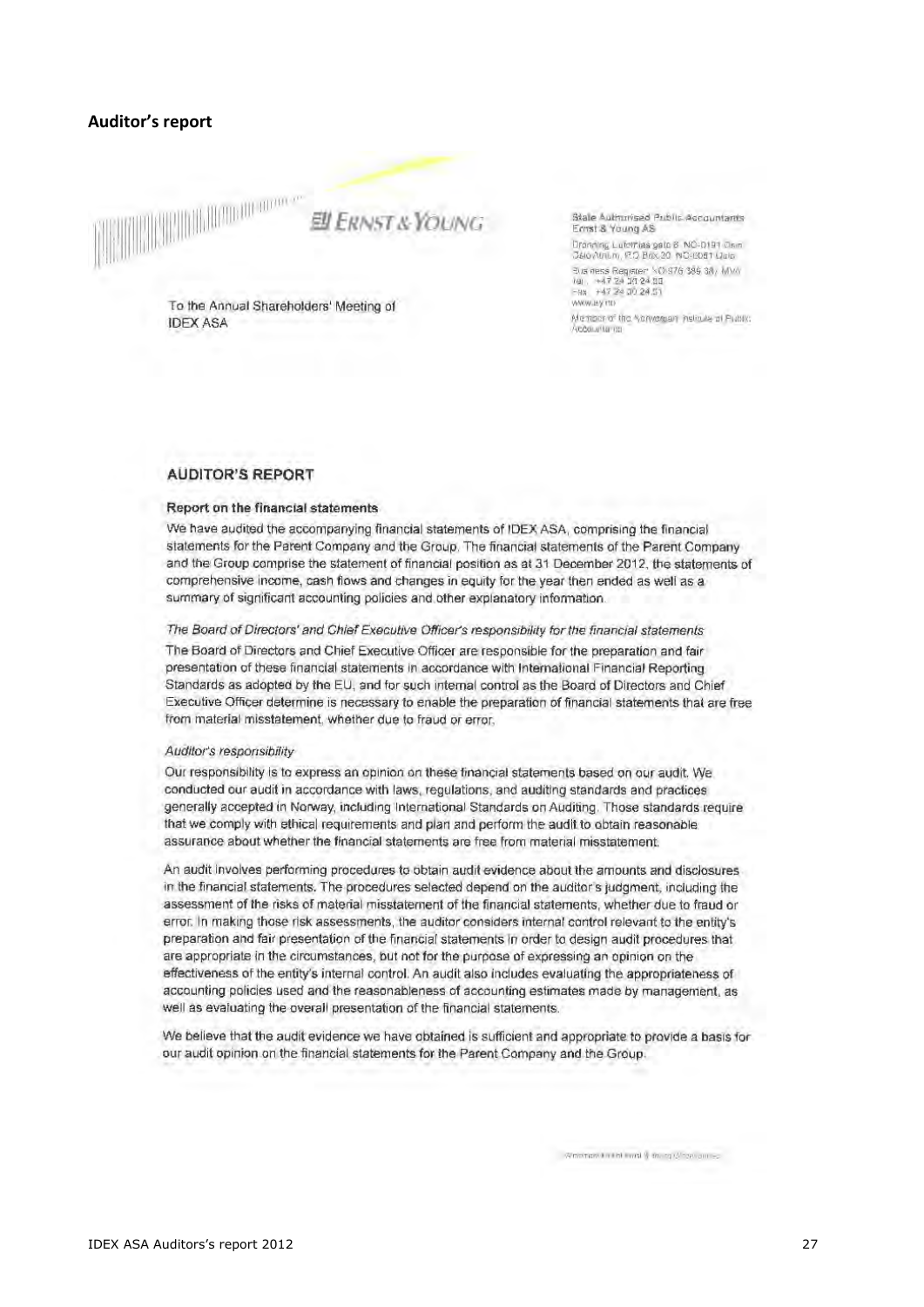# EL ERNST & YOUNG

#### Opinion

In our opinion, the financial statements of IDEX ASA have been prepared in accordance with laws and regulations and present fairly, in all material respects, the financial position of the Parent Company and the Group as at 31 December 2012 and their financial performance and cash flows for the year then ended in accordance with International Financial Reporting Standards as adopted by the EU.

#### Report on other legal and regulatory requirements

#### Opinion on the Board of Directors' report and the statement on corporate governance

Based on our audit of the financial statements as described above, it is our opinion that the information presented in the Directors' report and the statement on corporate governance concerning the financial statements, the going concern assumption and the proposal for the allocation of the result is consistent with the financial statements and complies with the law and regulations.

#### Opinion on redistration and documentation

Based on our audit of the financial statements as described above, and control procedures we have considered necessary in accordance with International Standard on Assurance Engagements (ISAE) 3000, «Assurance Engagements Other than Audits or Reviews of Historical Financial Information», it is our opinion that the Board of Directors and Chief Executive Officer have fulfilled their duty to ensure that the Company's accounting information is properly recorded and documented as required by law and bookkeeping standards and practices generally accepted in Norway.

Oslo, April 24, 2013 **ERNST & YOUNG AS** 

Per Øyvind Borge-Hansen State Authorised Public Accountant (Norway)

(This translation from Norwegian has been made for information purposes only )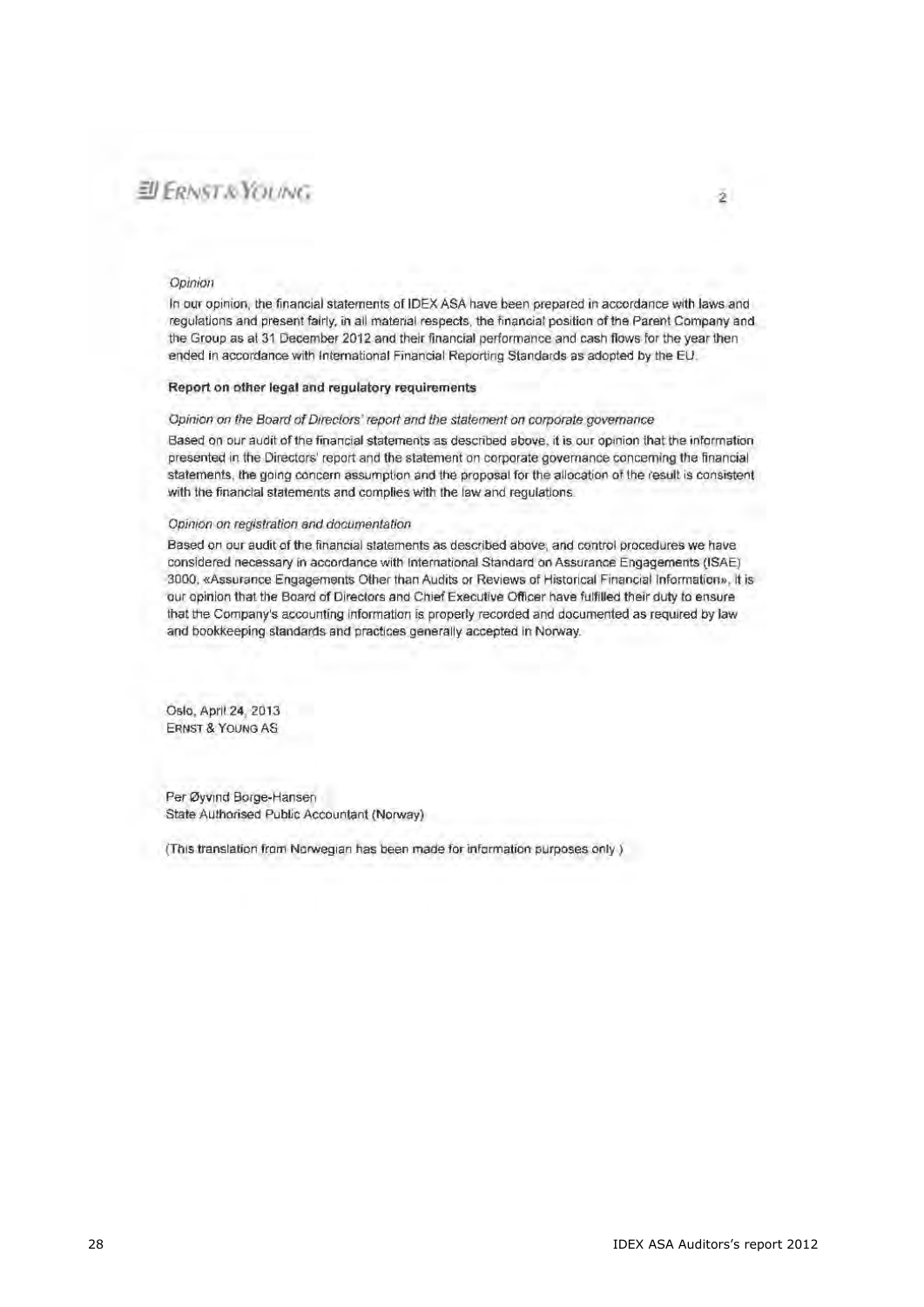# **Articles of association**

*Office translation for information purposes.*

IDEX ASA, company register number NO 976 846 923 VAT, last amended on 19 April 2013.

- § 1 The name of the company is IDEX ASA and it is a public limited company.
- § 2 The objective of the company is to deliver computer-based identification systems and other related activities.
- § 3 The business offices are in the Bærum municipality, Norway.
- § 4 The company's shares shall be registered in the Norwegian Registry of Securities.
- § 5 The company's share capital is NOK 46,526,914.50, divided into 310,179,430 registered shares at NOK 0.15.
- § 6 The board of the company consists of from 3 to 7 members.
- § 7 The ordinary general meeting shall handle and decide:
	- Determination of the profit and loss account and balance sheet
	- Appropriation of (net) profit or covering of losses
	- Election of board and determination of board remuneration
	- Election of chairman and members of the nomination committee, and determination of remuneration to the members of the nomination committee
	- Election of auditor and determination of auditor's remuneration
	- Other matters which are governed by law
	- Other matters which are mentioned in the notice of the meeting
- § 8 a. IDEX shall have a nomination committee. The nomination committee shall have three members, including a chairman. Members of the nomination committee shall be elected by the Annual General Meeting for a term of two years.

b. The nomination committee shall:

- Propose candidates for election to the Board of Directors
- Propose the remuneration to be paid to the Board members
- Propose candidates for election to the nomination committee
- Propose the remuneration to be paid to the nomination committee members

c. The guidelines for the nomination committee shall be resolved by the general meeting.

- § 9 Documents which timely have been made available on the Internet site of the company and which deal with matters that are to be considered at the general meeting need not be sent to the company's shareholders.
- § 10 As a general rule, the company's general meetings shall be conducted in Norwegian. The general meeting may however resolve by a simple majority vote that English shall be used.
- § 11 A shareholder who wishes to attend the general meeting, in person or by proxy, shall notify his/her attendance to the company no later than 2 days prior to the general meeting. If the shareholder does not notify the company of his/her attendance in a timely manner, the company may deny him/her access to the general meeting.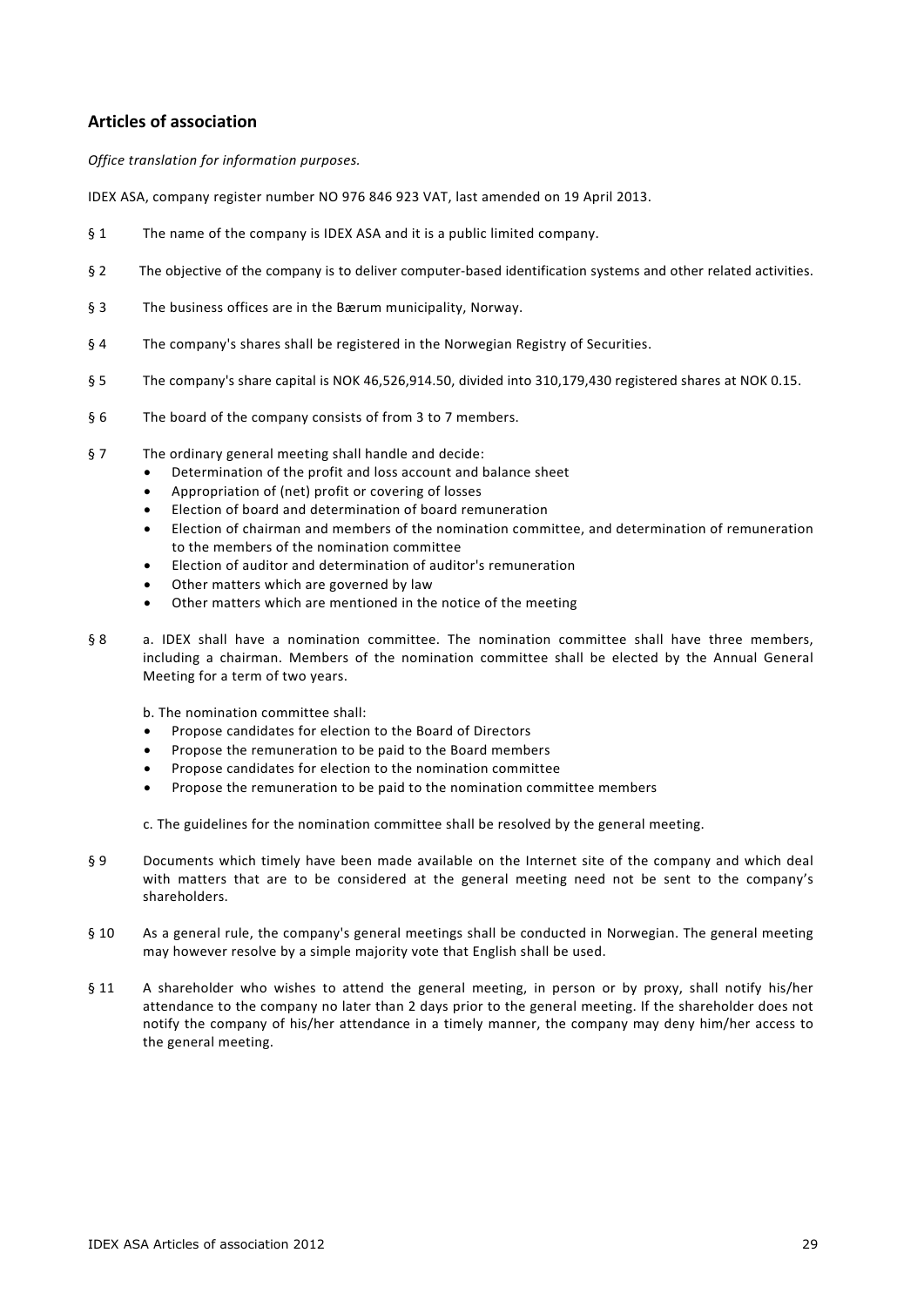# **Corporate governance**

*Update resolved by the board of directors of IDEX ASA on 23 April 2013.*

This statement outlines the position of IDEX ASA ("IDEX" or "the Company") in relation to the recommendations contained in the Norwegian Code of Practice for Corporate Governance dated 23 October 2012 ("the Code"). The Code is publicly available at www.nues.no and from Oslo Børs. In the following, the board of directors will address each recommendation of the Code and identify any areas where the Company does not fully comply with the recommendations and explain the underlying reasons for the deviations and any compensating measures where applicable.

#### *1. Implementation and reporting on corporate governance*

IDEX seeks to create sustained shareholder value. The Company makes every effort to comply with the wording and intent of the laws, rules and regulations in the countries and markets where it operates. IDEX is not aware of being or having been in breach of any such statutory laws, rules or regulations. The Company pays due respect to the norms of the various stakeholders in the business. In addition to the shareholders, the Company considers its employees, the Company's business partners, the society in general and the authorities as stakeholders. IDEX is committed to maintain a high standard of corporate governance, be a good corporate citizen and demonstrate integrity and high ethical standards in all its business dealings.

The board believes that in the present organisation – the IDEX group presently has only about fifteen persons employed and a small number of ongoing contractors on site – the board and the management have adequate monitoring and control systems in place to ensure insight in and control over the activities. (Note: in this review, the noun "the management" includes all persons conducting managerial functions, whether employed or otherwise contracted.)

The board has resolved ethical guidelines which apply to all employees, consultants and contractors as well as the elected board members. The ethical guidelines also incorporate the Company's guidelines on corporate social responsibility.

# *2. IDEX's business*

In the articles of association, the Company's business is defined as "The objective of the Company is to deliver computer‐based identification systems and other related activities."

The Company's business goals and key strategies are stated in a business plan adopted by the board. The plan is reviewed and revised as and when appropriate. The business goals and key strategies are presented in the annual report.

#### *3. Equity and dividends*

The board is aware of and acknowledges the equity requirements and duty of action in connection with loss of equity, as set out in the Norwegian Public Limited Companies Act.

In the past, the Company has on several occasions been in need of raising equity to fund its activities. The board has proposed to the general meeting only reasonable authorisations for share issues and moderate incentive schemes. Such board authorisations have explicitly stated the type and purposes of transactions in which the authorisations may be applied. Proposed authorisations to issue shares have been considered and voted separately by each type and purpose. The board authorisations to issue shares have been valid until the next annual general meeting, as recommended by the Code. The proposals have been approved by the shareholders.

The Company has not had in place any authorisation to the board to acquire own shares. As and when such authorisation is adopted, the board will propose that the length of the authorisation be limited to a period ending at the next annual general meeting of shareholders.

IDEX has not as yet declared or paid any dividends on its shares. The Company does not anticipate paying any cash dividends on its shares in the next few years. IDEX intends to retain future earnings, if any, to finance operations and the expansion of its business. Any future determination to pay dividends will depend on the Company's financial condition, results of operation and capital requirements.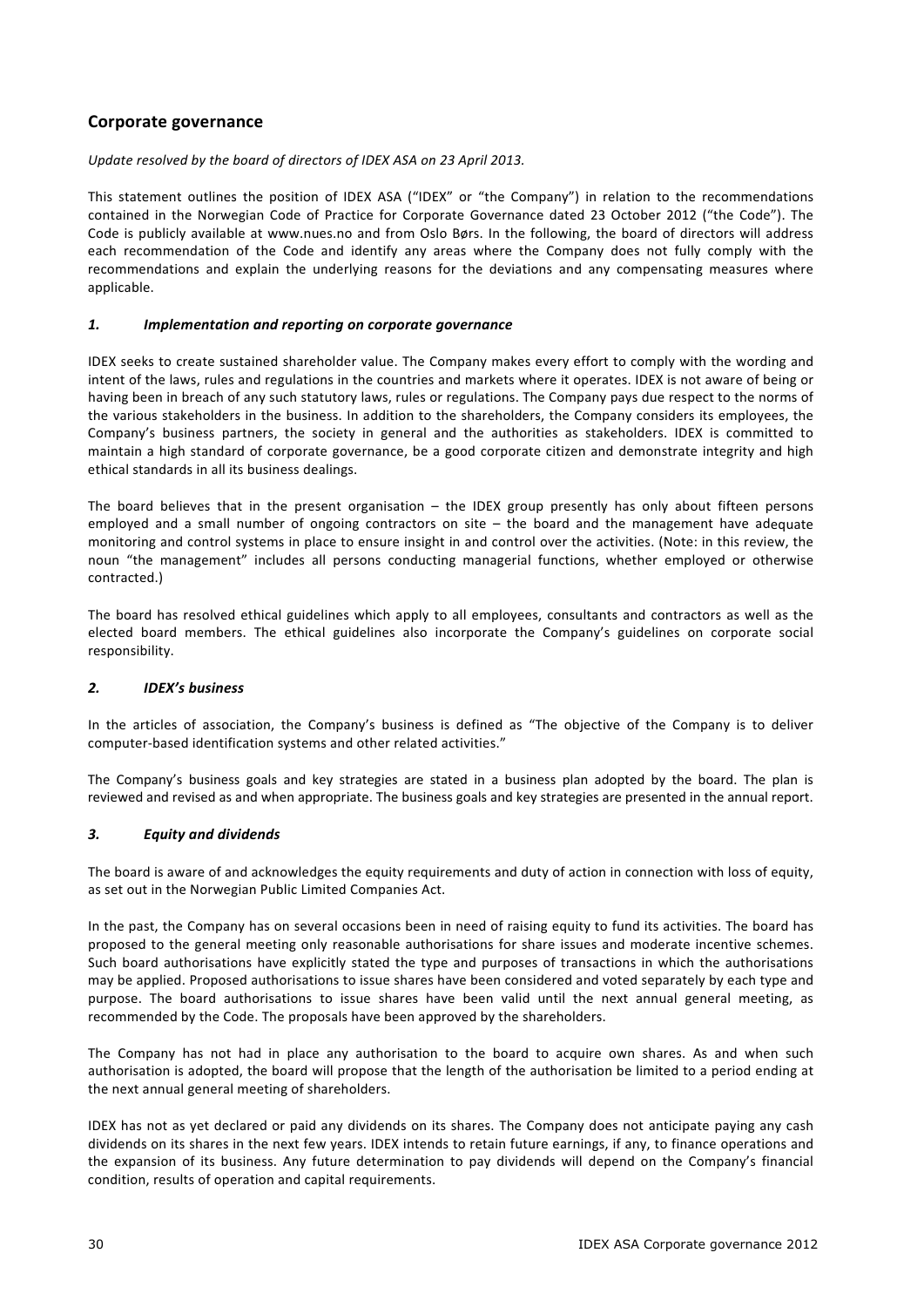# *4. Equal treatment of shareholders and transactions with close associates*

The Company places great emphasis on ensuring equal treatment of its shareholders. The Company has one class of shares. There are no trading restrictions or limitations relating only to non-residents of Norway under the articles of association of the Company. Each share carries one vote. There are no restrictions on voting rights of the shares.

In the authorisations to issue new shares where the shareholders resolves to waive the pre-emptive rights of existing shareholders, the rationale for doing so shall be included as part of the decision material presented to the general meeting. If and when such transactions are conducted, the justification will also be included in the announcements to the market. (Note: IDEX has detected that the Company in the notices to the market on 24 April 2012 and 9 November 2012 by inadvertence did not reiterate the reason for applying current shareholders' waiver of their pre‐ emptive rights to subscription for new shares in the private placements conducted on those dates.)

All related-party transactions, whether completed, in effect or future, have been and will be carried out on arm's length basis. Any not immaterial future related-party transactions shall be subject to an independent third-party valuation unless the transaction by law requires shareholder approval. The Company takes legal and financial advice on these matters when relevant.

There are no clauses in the articles of association about trading in the Company's own shares, nor has the general meeting issued any such authorisations.

Members of the board and the management are obliged to notify the board if they have any material direct or indirect interest in any transaction contemplated or entered into by the Company.

#### *5. Freely negotiable shares*

All shares are freely assignable. The articles of association do not contain any restrictions on the shares.

#### *6. General meetings*

The general meeting of shareholders provides a forum for shareholders to raise issues with the board. To the maximum degree possible, all members of the board shall be present at the general meeting. The Company's CEO and the auditor shall also be present at the general meeting. The shareholders elect a person to chair the general meeting. The board will arrange for an independent candidate if so requested by shareholders. Notice of a meeting of the shareholders shall be sent in a timely manner, and the Company shall issue the notice and documents for a general meeting, including the proxy form, no later than 21 days before the date of the general meeting. Foreign residents will receive the notice and any documents in English.

The general meeting has included in the articles of association of the Company that documents which deal with matters that are to be handled at the general meeting need not be sent to the Company's shareholders if the documents timely have been made available on the Internet site of the Company.

The board endeavours to provide comprehensive information in relation to each agenda item in order to facilitate constructive discussions and informed resolutions at the meeting. The notice will also provide information on the procedures shareholders must observe in order to participate in and vote at the general meeting. Shareholders who are unable to attend in person will be provided the option to vote by proxy in favour or against each of the board's proposals. The notice shall contain a proxy form as well as information of the procedure for proxy representation. The company has not included electronic voting or advance votes in the articles of association because there are as yet no reliable systems or practices for such voting. At the meeting, votes shall be cast separately on each subject and for each office/candidate in the elections. Consequently, the proxy form shall to the extent possible, facilitate separate voting instructions on each subject and on each office/candidate in the elections. The notice, as well as the Company's website, will set out that the shareholders have the right to propose resolutions in respect of matters to be dealt with at the general meeting.

#### *7. Nomination committee*

The 2012 annual general meeting resolved that the nomination committee is included in the company's articles of association. The meeting also resolved a mandate for the nomination committee and elected the chairman and two members of the nomination committee. No current or former board member or IDEX executive is a member of the nomination committee.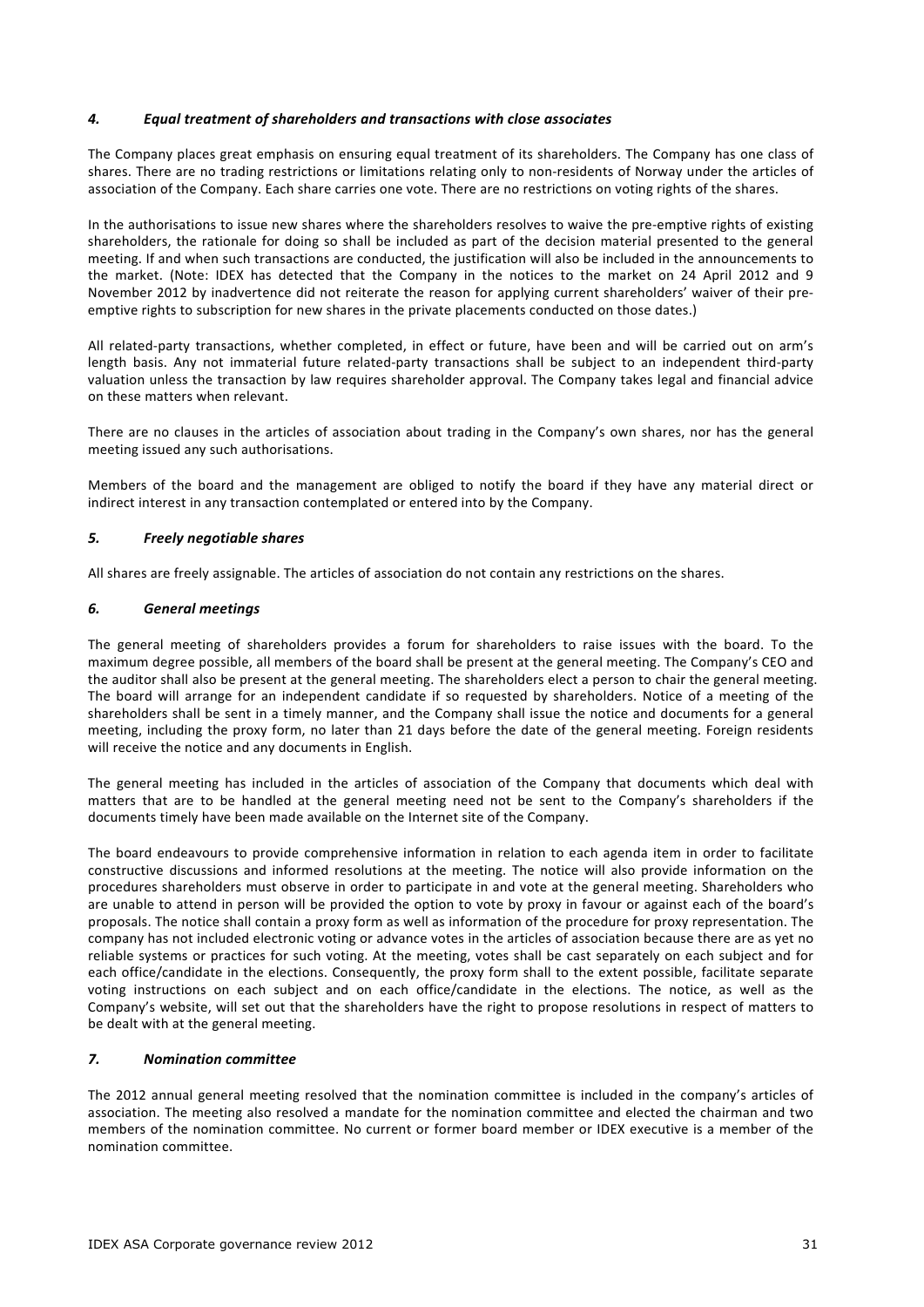The mandate states that the nomination committee shall comply with the relevant sections in the Code. The nomination committee shall prepare and present proposals to the annual general meeting in respect of the following matters:

- Propose candidates for election to the board of directors
- Propose the remuneration to be paid to the board members
- Propose candidates for election to the nomination committee
- Propose the remuneration to be paid to the nomination committee members

The nomination committee shall give a brief account of how it has carried out its work and shall substantiate its recommendations.

# *8. Corporate assembly and board of directors; composition and independence*

IDEX does not have a corporate assembly because it is exempted from having a corporate assembly.

The board acknowledges the Code's recommendation that the majority of the members of the board shall be independent of the Company's management and material business contacts. All board members are required to make decisions objectively in the best interest of the Company, and the majority of independent directors is intended to ensure that sufficient independent advice and judgment is brought to bear. The majority of the current board meets the independence criteria of the Code. The board meets the statutory gender requirements for the board. The board's attendance statistics is included in the presentation of the board members in the annual report.

The articles of association state that there shall be from three to seven board members. The service period is not stated in the articles, hence the board members stand for election every two years.

The board considers that at this stage of IDEX's development, it is beneficial for the Company and its shareholders that the board members are shareholders in the Company and encourages the members of the board to hold shares in the Company.

The board pays attention to ensure that ownership shall not in any way affect or interfere with proper performance of the fiduciary duties which the board members and the management owe the Company and all shareholders. As and when appropriate, the board takes independent advice in respect of its procedures, corporate governance and other compliance matters.

# *9. The work of the board of directors*

The division of responsibility and duties between the board and the managing director is based on applicable laws and well‐established practices, which have been formalized in writing through board instructions in accordance with the Norwegian Public Limited Companies Act. The board instructions also set out the number of scheduled board meetings per year and the procedures in connection with the board's work and meetings.

The board instructions state that the board has the ultimate responsibility for the organization and planning of the Company, as well as a control and supervisory function, hereunder a duty to keep itself informed. The board shall appoint the managing director and determine his or her remuneration and also possibly give notice or dismiss the managing director. The board shall ensure that the organization of the accounting and funds management includes adequate control procedures. The board shall monitor and follow-up the status and development of company's operational, financial and other results.

The board instructions list inter alia the following responsibilities:

- Issue interim and annual financial statements and other statutory reports;
- Issue notice of the annual general meeting;
- Resolve the annual plan and budget, including capital expenditure budget;
- Resolve investment in and disposals of subsidiaries and associated companies, and in real estate;
- Resolve and issue guarantees and other commitments and the pledging of assets;
- Resolve customer related or revenue generating agreements as well as other agreements and activities which are significant and would be expected to have a significant impact on the company's results and financial position; and
- Determine whether legal proceedings should be commenced or settled.

The board instructions state that in situations when the chairman cannot or should not lead the work of the board, the longest‐serving board member shall chair the board until an interim chairman has been elected by and among the board members present.

The board shall evaluate its performance and expertise annually. Moreover, the board will resolve an annual plan for its work, with particular emphasis on objectives, strategy and implementation.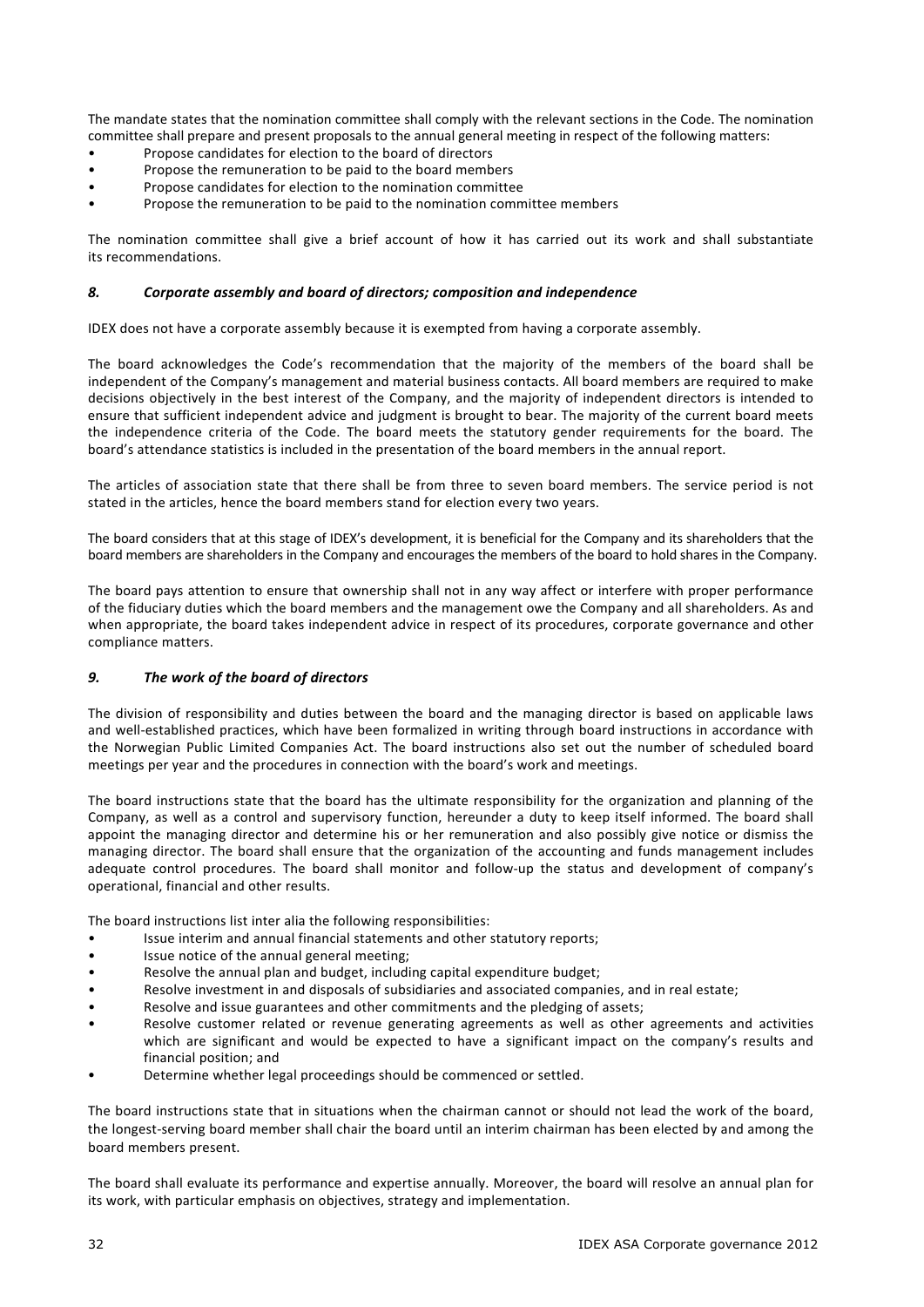With a compact board of five members and in view of the size of the Company, the board has not hitherto determined a need for sub‐committees. The future need for any sub‐committees is considered at least annually in connection with the annual review of the Company's corporate governance.

IDEX is not obliged to have a separate audit committee and in view of the small number of board members, the board holds the opinion that the audit committee shall consist of all board members who are not also executives or have similar roles in the Company. The board instructions include instructions for the audit committee.

# *10. Risk management and internal control*

The board has adopted internal rules and guidelines regarding, amongst other matters, risk management and internal control. The rules and guidelines duly take into account the extent and nature of the Company's activities as well as the Company's corporate values and ethical guidelines, including the corporate social responsibility. The board conducts an annual review of the Company's most important areas of exposure to risk and its internal control arrangements, including the reporting procedures.

In view of the size of the Company and the number of board members, the board has chosen to elect the full board to constitute the audit committee. The audit committee policies and activities are compliant with the Norwegian Public Limited Companies Act.

IDEX issues interim financial reports each quarter and annual financial report according to the published financial calendar. The accounting policies are applied when preparing the reports, which satisfy the regulatory requirements. The board reviews monthly financial reports for each entity as well as the group, comparing actual results to budget. The size of the company's operation and staff number necessarily leads to dependence on key individuals. However, the same factors also provide for transparency and inherent risk reduction. The subsidiaries have been inactive since 2010 and were dissolved by the end of 2012, hence the controls of the parent company in practice covers the group. The audit committee regularly meets separately with the external auditor to review risk factors and measures, and any incidents and issues. The audit committee reviews all reports before resolution by the board. The board has resolved a financial manual, which sets out policies and procedures for financial management and reporting in the group. This manual provides instructions for financial planning, treasury, accounting and reporting. It is reviewed annually by the audit committee, and updated as and when appropriate.

The board has adopted an insider manual with ancillary documents. The insider manual is intended to ensure that, among other things, trading in the Company's shares by board members, executives and/or employees, including close relations to the aforementioned, are conducted in accordance with applicable laws and regulations.

# *11. Remuneration of the board of directors*

A reasonable cash remuneration to the board members for their services from the annual general meeting in 2011 until the annual general meeting in 2012 was proposed to and resolved at the 2012 annual general meeting. To lessen the cash outflow, the annual general meeting granted an option for the board members to receive the remuneration in kind in the form of shares. Two of the board members took up this option in 2012. The nomination committee shall propose board remuneration for the period between the annual general meetings of 2012 and 2013.

Advokatfirma Ræder DA, in which the IDEX chairman, Morten Opstad, is a partner, renders legal services to the Company. Generally, such services are largely undertaken by lawyers at Ræder other than Morten Opstad. In the cases where legal services provided by Ræder are carried out by Morten Opstad, such services, which are outside Morten Opstad's duties as chairman, are billed by Ræder.

Any board member performing work for the Company beyond the board duty shall ensure that such assignments do not in any way affect or interfere with proper performance of the fiduciary duties as a board member. Moreover, the board, without the participation of the interested member, shall approve the terms and conditions of such arrangements. Adequate information about the remuneration shall be disclosed in the annual financial statements.

# *12. Remuneration to the management*

IDEX offers market‐based compensation packages for the executives and employees in order to attract and retain the competence which the Company needs. The exercise price for any subscription rights is in line with the share price at the time of the grant. The subscription rights vest in tranches over four years. No so-called golden parachutes are in effect, and post-employment pay will only apply in case the Company invokes contractual non-competition clauses.

The board shall determine the compensation of the CEO. There cash incentive remuneration per calendar year is limited to an amount or a percentage of annual base pay. It follows from the nature of the incentive subscription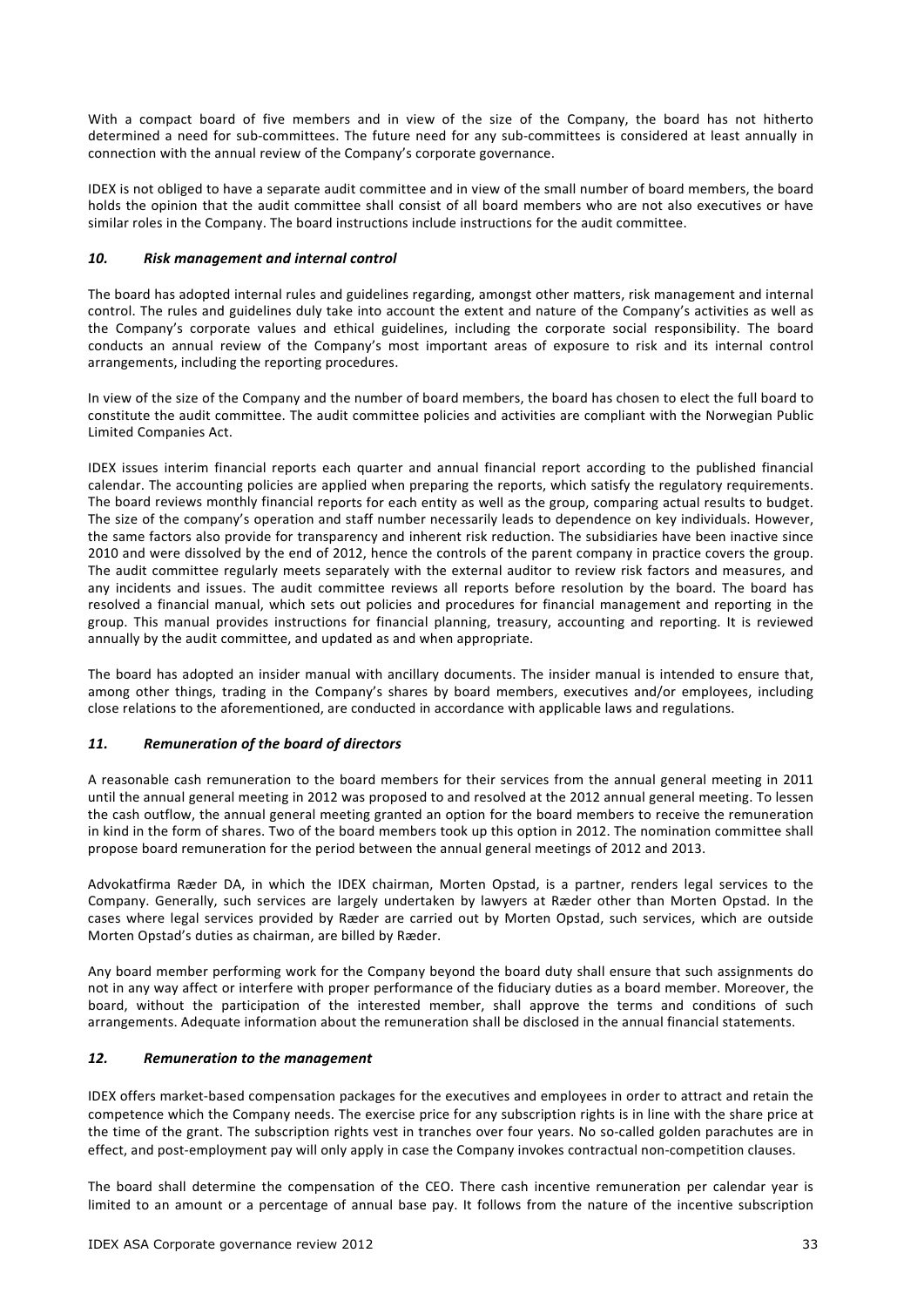rights programme resolved by the annual general meeting that the limit does not apply to the possible gain on subscription rights. The board has adopted a policy for the CEO's remuneration of the employees.

At the annual general meeting, the board will present to the shareholders a statement of remuneration to the management. The resolution by the annual general meeting is binding to the extent it relates to share‐based compensation and advisory in other aspects.

# *13. Information and communications*

The board places great emphasis on the relationship and communication with the shareholders. The primary channels for communication are the interim reports, the annual report and the associated financial statements. IDEX also issues other notices to shareholders when appropriate. The general meeting of shareholders provides a forum for shareholders to raise issues with the board. All reports and notices are issued and distributed according to the rules and practices at Oslo Axess marketplace of Oslo Børs. The Company publishes an annual financial calendar for the following year; setting forth the dates for major planned events such as its annual general meeting, publication of interim reports, any scheduled public presentations, any dividend payment date if applicable, etc. The reports and other pertinent information are also available on the Company's website, www.idex.no.

The board has adopted the following policies:

- Policy for reporting of financial and other information and investor relations;
- Policy for contact with shareholders outside general meetings; and
- Policy for information management in unusual situations attracting or likely to attract media or other external interest.

The financial reporting of IDEX is fully compliant with applicable laws and regulations. IDEX prepares and presents its annual financial reports in accordance with IFRS. The content of the interim reports are compliant with IFRS.

All reports are issued on the Oslo Axess marketplace of Oslo Børs (www.oslobors.no and www.newsweb.no). The reports and other pertinent information are also available at www.idex.no. The current information practices are adequate under current rules. IDEX complies with the Oslo Børs code of practice for IR information.

# *14. Take‐overs*

There are no takeover defence mechanisms in place. The board will endeavour that shareholder value is maximised and that all shareholders are treated equally. The board acknowledges its duty to not obstruct take-over bids and to not discourage or hinder competing bids. Any agreement with a bidder that acts to limit the company's ability to arrange other bids should only be entered into where it is self-evident that such an agreement is in the common best interest of the company and its shareholders. The board will avoid compensation to a bidder whose bid does not complete, and limit such compensation to the costs the bidder has incurred in making the bid. The board shall otherwise ensure full compliance with section 14 of the Code.

# *15. Auditor*

IDEX's auditor is fully independent of the Company. IDEX represents a minimal share of the auditor's business. IDEX does not obtain business or tax planning advice from its auditor. The auditor may provide certain technical and clerical services in connection with the preparation of the annual tax return and other secondary reports, for which IDEX assumes full responsibility.

The board has established written guidelines to the CEO in respect of assignments to the auditor other than the statutory audit.

The board shall otherwise ensure full compliance with section 15 of the Code.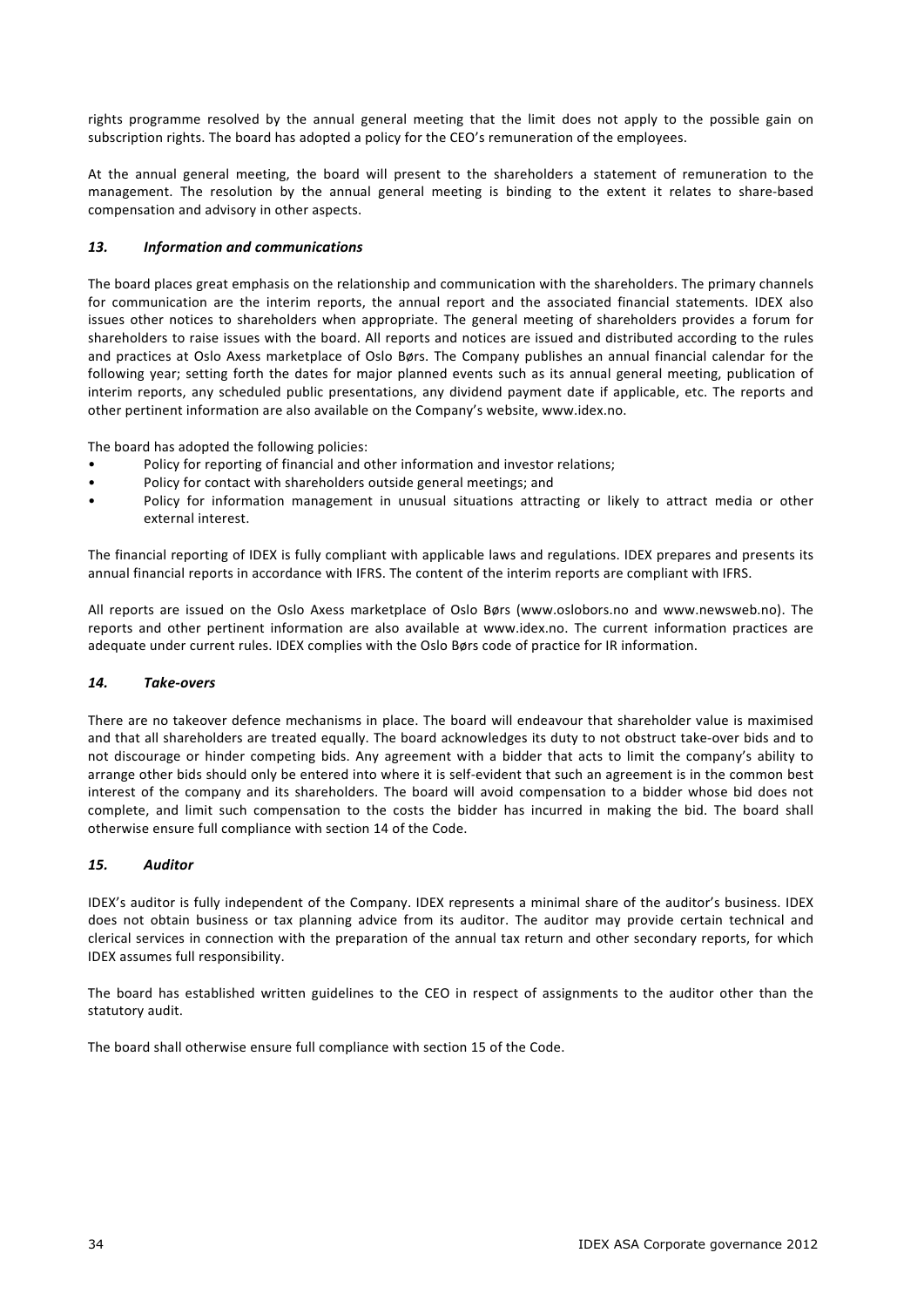# **Board of directors**

There are presently five board members including the chairman. The current board but one member was elected at the annual general meeting 2011 and therefore stand for election at the annual general meeting 2013. Jon Ola Frankplads was re-elected at the annual general meeting 2012 for a term of two years. There are no family relationships among the board members, management or key employees. There is no arrangement or understanding with major shareholders, customers, suppliers or others, pursuant to which members of the board or management was selected.

The board has held 16 meetings, of which six were telephone conferences, in the period between the annual general meeting on 15 May 2012 and 23 April 2012.

#### *Morten Opstad, chairman*

Mr. Opstad has served as chairman of the Board in IDEX since March 1997. Mr. Opstad is a partner and chairman of the board in Advokatfirma Ræder DA in Oslo. He has rendered legal assistance with respect to establishing and organising several technology and innovation companies. His directorships include inter alia current board positions in Thin Film Electronics ASA (chairman) and cXense AS (chairman). Mr. Opstad was born in 1953 and is a Norwegian citizen. He resides and works in Oslo. Mr. Opstad attended 15 of the board meetings in the period. On 31 December 2012 Mr. Opstad and close relations held or controlled 6,559,725 shares and 0 (nil) rights to shares in IDEX.

#### *Jon Ola Frankplads, board member*

Mr. Frankplads has served on the board of IDEX since 2010. He is independent of the company's executive management, material business contacts and the company's larger shareholders. Mr. Frankplads has a Master's degree in business administration. He is a self‐employed person, providing executive and managerial services in the fields of marketing, finance, strategy, motivation and general management. Earlier, he has been general manager of a pharmaceutical company, a computer company, a consulting company and venture capital company. Mr. Frankplads has experience from several early‐stage companies. He is currently board member of, among others, Nordic Seafarms AS which trades are reported at the Norwegian Over-The-Counter system, and GT Septec AS. Formerly, he has been board member of, among others, Norsk Gallupinstitutt AS and Teknolab AS. Mr. Frankplads was born in 1945. He is a Norwegian citizen and resides in Asker. Mr. Frankplads attended all of the board meetings in the period. On 31 December 2012 Mr. Frankplads and close relations held or controlled 3,912,432 shares and 0 (nil) rights to shares in IDEX.

#### *Hanne Høvding, board member*

Ms. Høvding has served on the board of IDEX since 2007. She is independent of the company's executive management, material business contacts and the company's larger shareholders. Ms. Høvding has a Bachelor's Degree from the Norwegian School of Management. In her professional career Ms. Høvding has held several management positions within personnel administration, finance, credit card administration and debt collection. Ms. Høvding was born in 1954. She is a Norwegian citizen and resides and works in Oslo. Ms. Høvding attended 14 of the board meetings in the period. On 31 December 2012 Ms. Høvding and close relations held or controlled 294,477 shares and 29,657 rights to shares in IDEX.

#### *Joan Kristin Frost Urstad, board member*

Ms. Frost Urstad has served on the board of IDEX since 2007. She is independent of the company's executive management, material business contacts and the company's larger shareholders. Ms. Frost Urstad has a BSc Honors in Chemistry and an MA in Information Technology Management from The University of Sheffield. Ms. Frost Urstad has had a career in the process and electronics industries, mainly in senior project management, where she has focused on Norwegian and international projects that cover activities within product development and industrial investment projects including R&D, sourcing, manufacturing, supply chain management and risk management. Ms. Frost Urstad works as a consultant, operating her own company Frost Urstad AS. She was born in 1943 and is a Norwegian citizen. Ms. Urstad resides in Oslo and works on project basis domestically and abroad. Ms. Urstad attended 14 of the board meetings in the period. On 31 December 2012 Ms. Urstad and close relations held or controlled 304,580 shares and 59,314 rights to shares in IDEX.

#### *Harald Voigt, board member*

Mr. Voigt has served on the board of IDEX since December 2007. He is independent of the company's executive management, material business contacts and the company's larger shareholders. Mr. Voigt has a Master's degree from the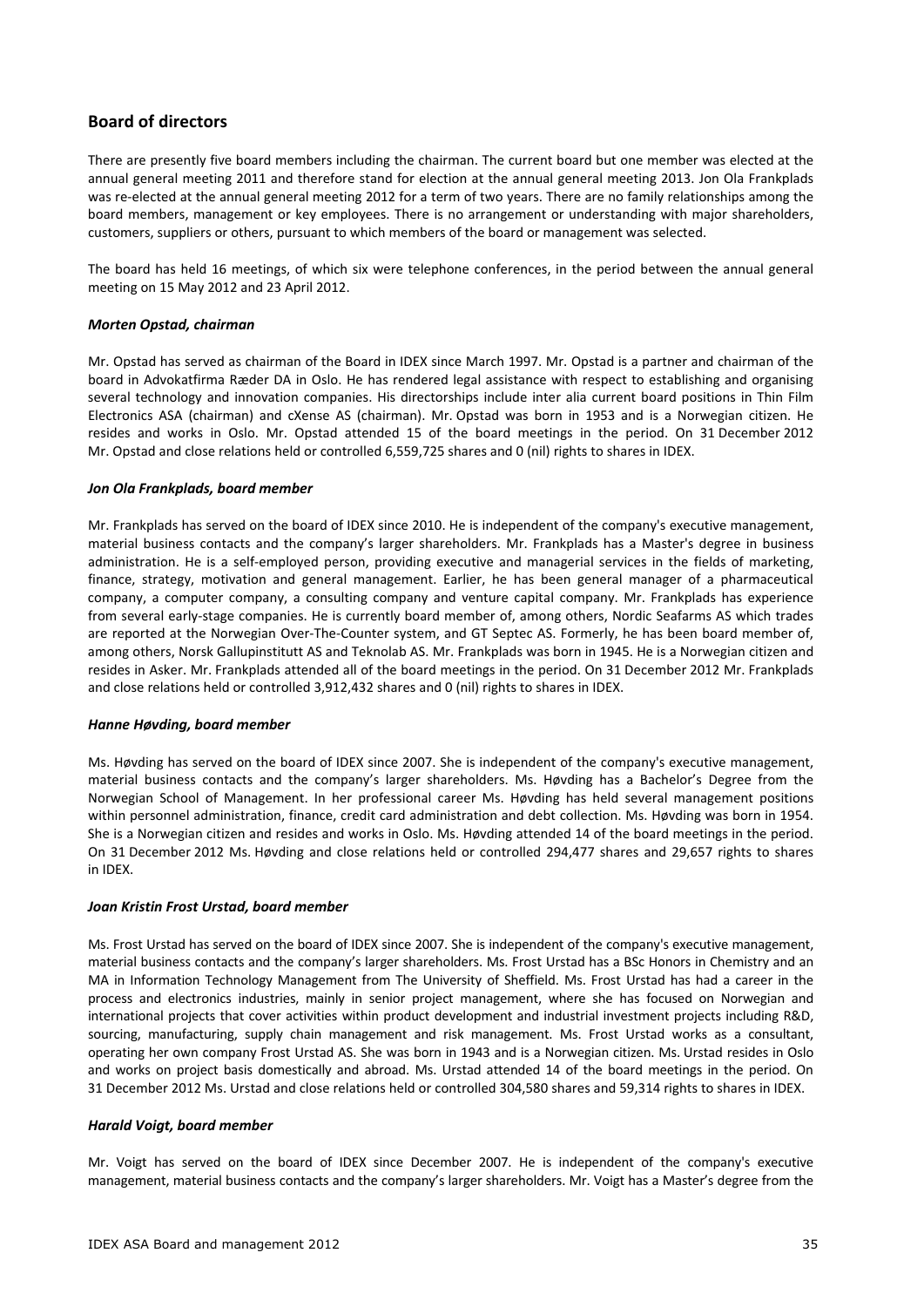Norwegian School of Economics and Business Administration. He has a career in financial engineering, as a consultant within the offshore and maritime industry, and with project finance and syndication in financial institutions. During the last 20 years he has been a partner in Alliance Prosjekt AS, investing in and managing real estate. Mr. Voigt is presently a board member of several Norwegian real estate companies, as well as Georex SA, France, a seismic and geophysical company. In the last five years, he has also held board positions in, among others, the following companies: Lycée Francais René Cassin d'Oslo and Fleximatic AS (chairman). Mr. Voigt was born in 1956. He is a Norwegian citizen and resides and works on Oslo. Mr. Voigt attended 15 of the board meetings in the period. On 31 December 2012 Mr. Voigt and close relations held or controlled 3,115,443 shares and 59,314 rights to shares in IDEX.

# **Management**

# *Ralph W. Bernstein, CEO*

Dr. Bernstein serves as managing director of the company. Dr. Bernstein joined IDEX in 2006 as chief technology officer (CTO). In 2008 he was appointed managing director/CEO of IDEX, while also maintaining the position as CTO. He holds a Ph.D. in physical electronics – semiconductor physics from the Norwegian University of Science and Technology (NTNU). He has more than 15 years of experience as a senior scientist and research director in microsystems and nanotechnology at SINTEF. He also holds a part‐time adjunct professor position in electronic devices and materials at NTNU. Dr. Bernstein has been a board member of GasSecure AS since 3 December 2009. Dr. Bernstein was born in 1960 and is a Norwegian citizen. He resides in Bærum. On 31 December 2012 Mr. Bernstein and close relations held or controlled 334,638 shares and 2,715,297 rights to shares in IDEX.

# *Inge Berge, IR officer and business developer*

Mr. Berge joined IDEX in 2012 as IR officer and business developer. He has a bachelor's degree in finance from BI Norwegian Business School (Handelshøyskolen BI). Mr. Berge was formerly an associated partner in the PR and consulting firm First House. He has 20 years' experience in the media industry as journalist, editor and owner. Mr. Berge has started and managed three Norwegian financial online newspapers. Mr. Berge was born in 1967 and is a Norwegian citizen. He resides in Oslo. On 31 December 2012 Mr. Berge and close relations held or controlled 66,630 shares and 3,000,000 rights to shares in IDEX.

# *John R. (Jack) Robinson, vice president of sales and marketing*

Mr. Robinson joined IDEX in 2010 as Vice President of Sales and Marketing. Mr. Robinson left IDEX on 8 March 2013.

# *Erling Svela, CFO*

Mr. Svela has served as IDEX' chief financial officer (CFO) since 2008. Originally on a part‐time basis until he joined IDEX full time in 2011. From 2006 until 2011 Mr. Svela was also on part-time basis the CFO of Thin Film Electronics ASA, which is listed on Oslo Axess. From 2006 to 2008, he was CFO and corporate vice president in Kitron ASA, a company listed on Oslo Børs. Previously, from 2000 to 2006, he was finance director in Opticom AS and Thin Film OldCo AS. Mr. Svela holds an MSc. in Forest Economy and Management from the Norwegian University of Life Sciences (1985), an MBA from Henley Business School and he is a certified European financial analyst from the Norwegian School of Economics and Business Administration. He has also completed the IFRS Academy by the Norwegian Institute of Public Accountants. Mr. Svela was born in 1958. He is a Norwegian citizen and resides in Oslo. On 31 December 2012 Mr. Svela and close relations held or controlled 0 (nil) shares and 706,666 rights to shares in IDEX.

#### *Kristian Wiermyhr, strategic projects and investor relations*

Mr. Wiermyhr joined IDEX in 2013 to support and advice the company on strategic partner projects and also investor relations activities. He has over 20 years' experience in the financial sector in Norway and internationally. Mr. Wiermyhr started his career as a stock broker and has during the last 12 years been involved in trading, investments and investment banking. Mr Wiermyhr has served as a senior partner at investment banks RS Platou Markets and ABG Sundal Collier. Mr. Wiermyhr was born in 1970 and is a Norwegian citizen. He resides in Bærum. On 31 December 2012 Mr. Wiermyhr and close relations held or controlled 3,574,535 shares and 3,000,000 rights to shares in IDEX.